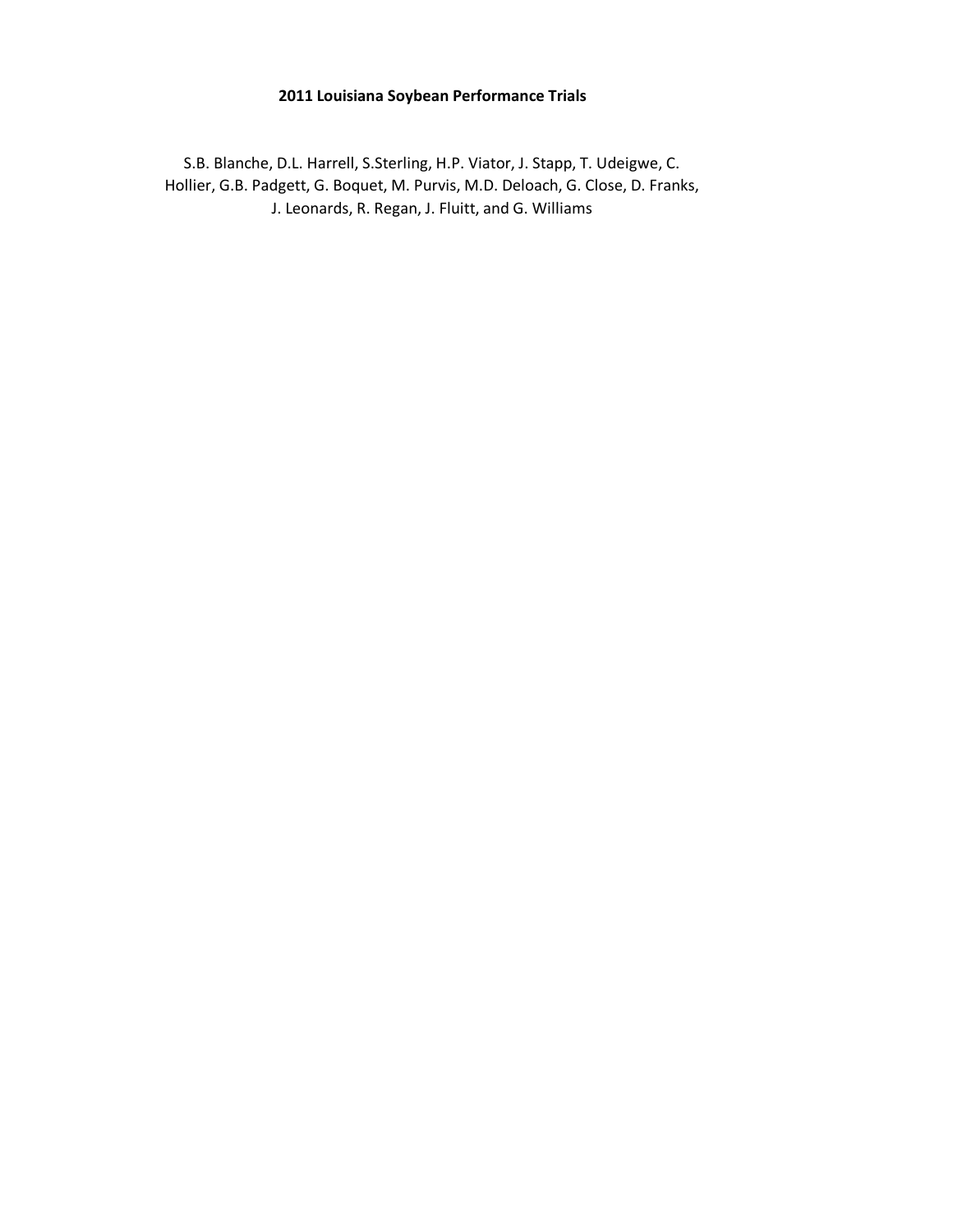#### **List of Tables**

- **Table 1.** Performance of MG III and Early IV Soybean Varieties across 4 Louisiana Locations in 2011.
- **Table 2.** Performance of MG IV Soybean Varieties across 4 Louisiana Locations in 2011.
- **Table 3.** Performance of MG V Soybean Varieties across 4 Louisiana Locations in 2011.
- **Table 4.** Performance of MG III and Early IV Soybean Varieties at the Dean Lee Research Station in 2011.
- **Table 5.** Performance of MG IV Soybean Varieties at the Dean Lee Research Station in 2011.
- **Table 6.** Performance of MG V Soybean Varieties at the Dean Lee Research Station in 2011.
- **Table 7.** Performance of MG III and Early IV Soybean Varieties at the Macon Ridge Research Station in 2011.
- **Table 8.** Performance of MG IV Soybean Varieties at the Macon Ridge Research Station in 2011.
- **Table 9.** Performance of MG V Soybean Varieties at the Macon Ridge Research Station in 2011.
- **Table 10.** Performance of MG III and Early IV Soybean Varieties at the Rice Research Station in 2011.
- **Table 11.** Performance of MG IV Soybean Varieties at the Rice Research Station in 2011.
- **Table 12.** Performance of MG V Soybean Varieties at the Rice Research Station in 2011.
- **Table 13.** Performance of MG III and Early IV Soybean Varieties at the Northeast Research Station in 2011.
- **Table 14.** Performance of MG IV Soybean Varieties at the Northeast Research Station in 2011.
- **Table 15.** Performance of MG V Soybean Varieties at the Northeast Research Station in 2011.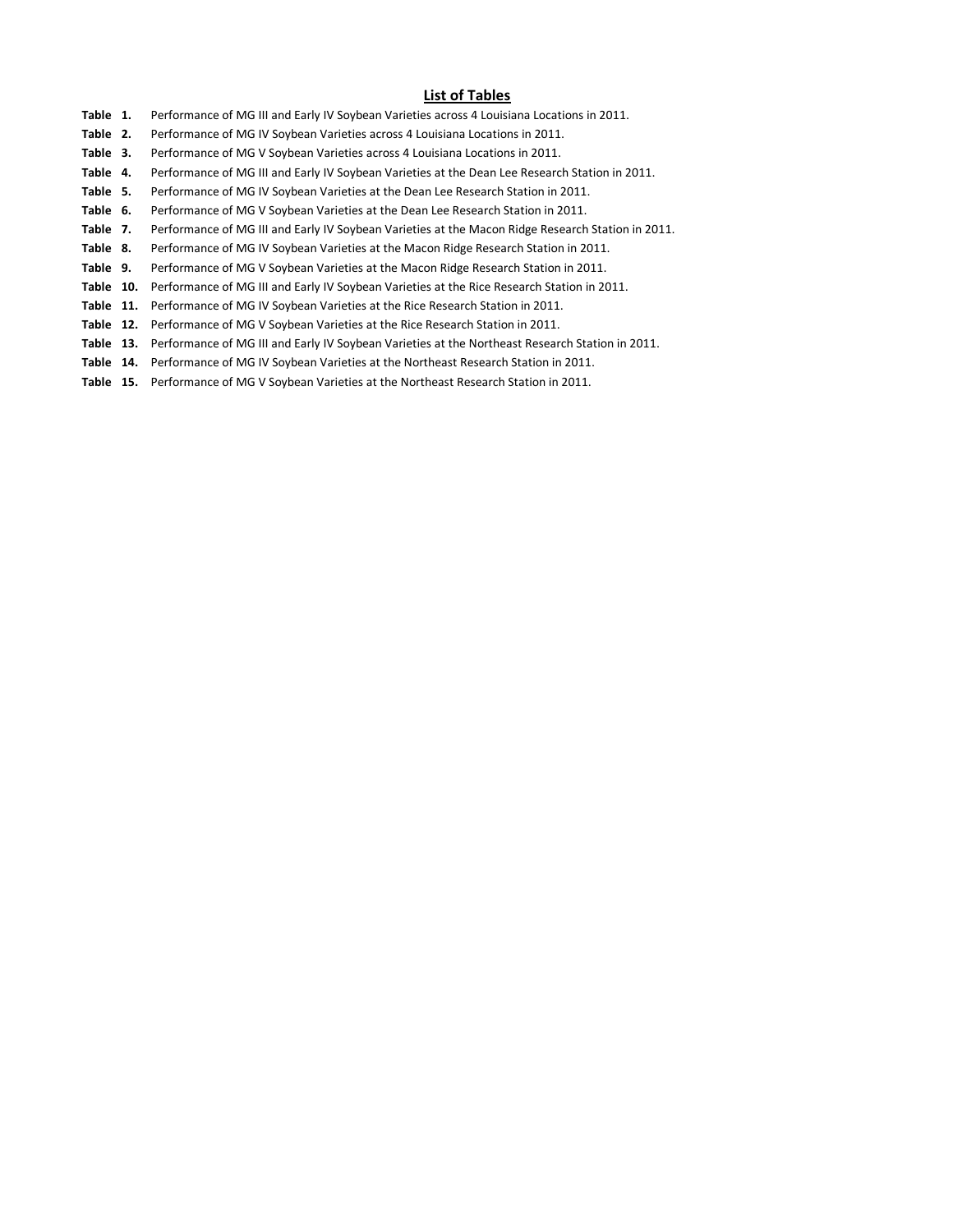|                              | Soybean Varieties Across 4 Locations in 2011. |             |             |            |             |  |  |  |  |  |  |  |
|------------------------------|-----------------------------------------------|-------------|-------------|------------|-------------|--|--|--|--|--|--|--|
| <b>Entry Entry</b>           | $4$ -Loc                                      | <b>DLRS</b> | <b>MRRS</b> | <b>RRS</b> | <b>NERS</b> |  |  |  |  |  |  |  |
| No. Name                     | <b>Avg Yld</b>                                | Yield       | Yield       | Yield      | Yield       |  |  |  |  |  |  |  |
| 30 S44-D5 Brand              | 52                                            | 57          | 52          | 37         | 62          |  |  |  |  |  |  |  |
| 141 Progeny 4211             | 48                                            | 57          | 33          | 33         | 68          |  |  |  |  |  |  |  |
| 139 Rev <sup>®</sup> 44R22TM | 45                                            | 36          | 50          | 29         | 66          |  |  |  |  |  |  |  |
| 7 Delta Grow 4460RR          | ΔΔ                                            | 51          | 25          | 35         | -67         |  |  |  |  |  |  |  |
| 31 S42-T4 Brand              | 43                                            | 51          | 36          | 26         | 58          |  |  |  |  |  |  |  |
| 18 Pioneer 93Y92             | 42                                            | 38          | 42          | 35         | 55          |  |  |  |  |  |  |  |
| 95 Progeny 3911RY            | 31                                            | 31          | 16          | 18         | 61          |  |  |  |  |  |  |  |
| <b>Variety Average</b>       | ΔΔ                                            | 46          | 36          | 30         | 62          |  |  |  |  |  |  |  |

# **Table 1. Performance of Maturity Group III**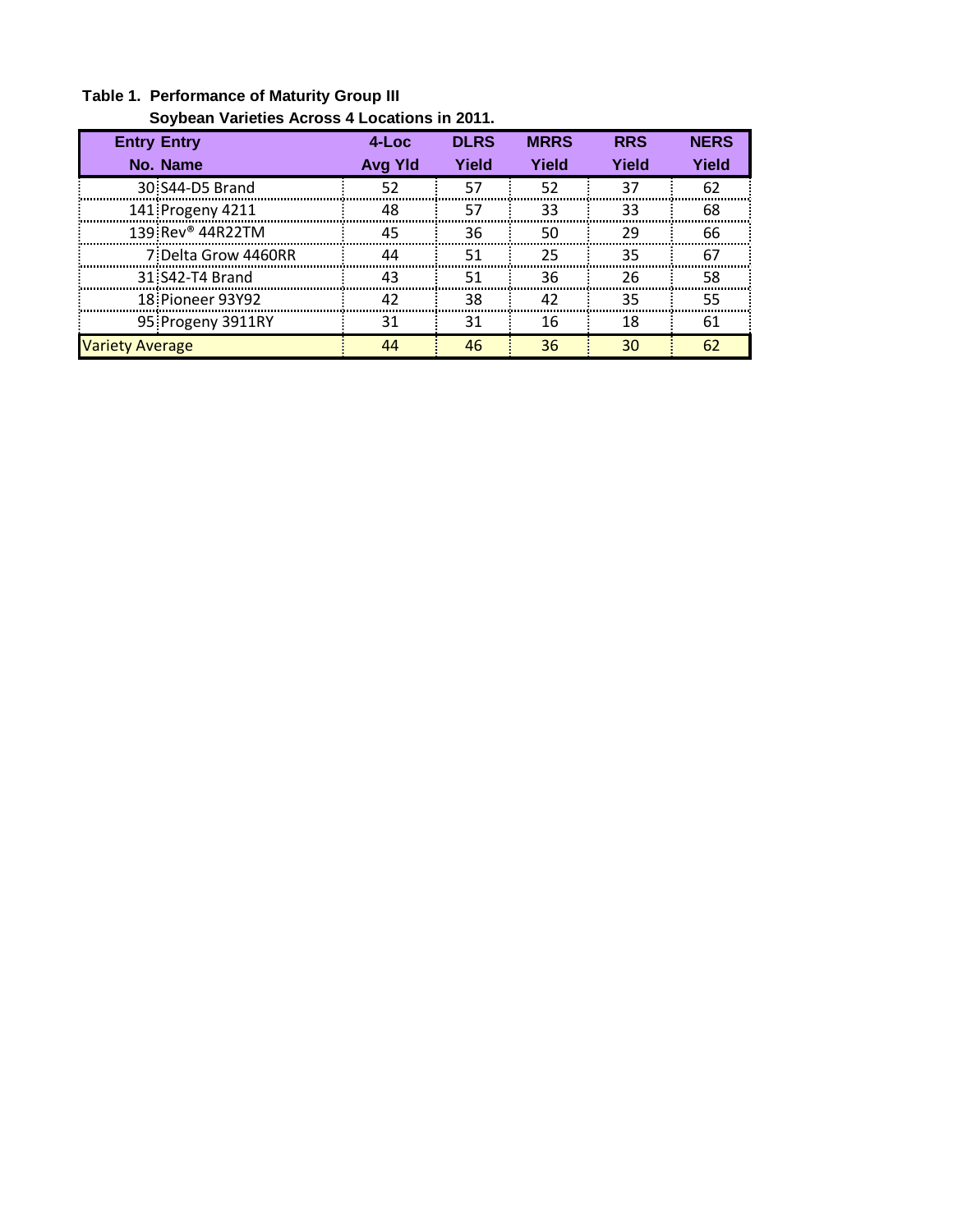### **Table 2. Performance of Maturity Group**

 **IV Soybean Varieties Across 4 Locations in 2011.**

| <b>Entry Entry</b>           | 4-Loc          | <b>DLRS</b>  | <b>MRRS</b>  | <b>RRS</b>   | <b>NERS</b>  |
|------------------------------|----------------|--------------|--------------|--------------|--------------|
| No. Name                     | <b>Avg Yld</b> | <b>Yield</b> | <b>Yield</b> | <b>Yield</b> | <b>Yield</b> |
| 9 S08-14087 RR               | 52             | 76           | 35           | 31           | 68           |
| 98 Progeny 4750RR            | 52             | 60           | 51           | 29<br>       | 66           |
| 146 Rev <sup>®</sup> 49R43TM | 50             | 58           | 49           | 31           | 64           |
| 12 Pioneer 94Y70             | 50             | 53           | 56           | 33<br>.      | 59           |
| 88 Morsoy Xtra 46X71         | 50             | 60           | 37           | 32           | 72           |
| 143 Armor X1210              | 49             | 55           | 57           | 30<br>       | 54<br>ma.    |
| 155 Rev <sup>®</sup> 48R21TM | 49             | 57           | 52           | 25<br>-----  | 61           |
| 1: Delta Grow 4880RR         | 49             | 59           | 45           | 29           | 62           |
| 13 Pioneer 94Y80             | 49             | 51           | 38           | 42           | 64           |
| 11 Pioneer 94Y50             | 49             | 54           | 49           | 29           | 62           |
| 58 Schillinger 457.RCP       | 48             | 54           | 54           | 24           | 61           |
| 133 Rev <sup>®</sup> 47R53TM | 48             | 55<br>       | 32<br>       | 34<br>       | 71<br>.      |
| 134 Rev <sup>®</sup> 46R73TM | 48             | 40           | 52           | 33           | 66           |
| 103 Progeny 4710RY           | 47             | 65           | 37           | 24           | 64           |
| 132 Rev <sup>®</sup> 49R22TM | 47             | 48           | 52           | 27           | 63           |
| 129 Rev <sup>®</sup> 49R11TM | 47             | 63           | 42           | 20           | 63           |
| 86 Dyna-Gro 31RY45           | 47             | 59<br>       | 27           | 33<br>       | 70           |
| 102 Progeny 4611RY           | 47             | 55           | 31           | 35           | 66           |
| 156 Rev <sup>®</sup> 49R10TM | 47             | 59           | 39           | 28           | 60           |
| 40 Morsoy 4707               | 47             | 55           | 50           | 22           | 60           |
| 54 Pioneer 94Y82             | 47             | 47           | 35           | 36           | 69           |
| 135 Rev <sup>®</sup> 48R10TM | 46             | 50<br>       | 52           | 25<br>       | 59           |
| 38 HBK R4729                 | 46             | 53           | 49           | 21           | <br>62       |
| 96 Progeny 4911Ry            | 46             | 59           | 41           | 30           | 55           |
| 24 AG4832                    | 46             | 55           | 26           | 36           | 67           |
| 99 Progeny 4807RR            | 46             | 47           | 49           | 24           | 64           |
| 101 Progeny 4510RY           | 46             | 50           | 34           | 32<br>       | 67<br>       |
| 131 Rev <sup>®</sup> 48R33TM | 46             | 49           | 52           | 28           | 53           |
| 100 Progeny 4906RR           | 46             | 48           | 35           | 34           | 65           |
| 125 Rev <sup>®</sup> 48R22   | 45             | 51           | 50           | 24           | 55           |
| 147 Dyna-Gro 33G48           | 45             | 54           | 43           | 28           | 57           |
| 42 Morsoy Xtra 46X29         | 45             | 44           | 38           | 29           | 68           |
| 104 Progeny 4811RY           | 45             | 53           | 26           | 33           | 65           |
| 37 HBK R4829                 | 44             | 50           | 51           | 20           | 55           |
| 51 USG 74E88                 | 44             | 51           | 49           |              | 54           |
| 94: Delta Grow 4670 R2Y      | 44             | 48           | 25           | 33           | 69           |
| 85 Dyna-Gro 37RY47           | 43             | 58           | 32           | 26           | 58           |
| 159 Miami 949LL              | 43             | 58           | 28           | 30           | 58           |
| 77 HBK RY4721                | 43             | 52           | 27           | 27           | 66           |
| 8 Delta Grow 4770RR          | 43             | 47           | 39           | 26           | 60           |
| 97 Progeny 4928LL            | 43             | 63           | 24           | 29           | 56           |
| 10 S08-17361                 | 43<br>         | 57           | 28           | 28           | 60           |
| 32 S49-H7 Brand              | 43             | 48           | 46           | <br>22       | 55           |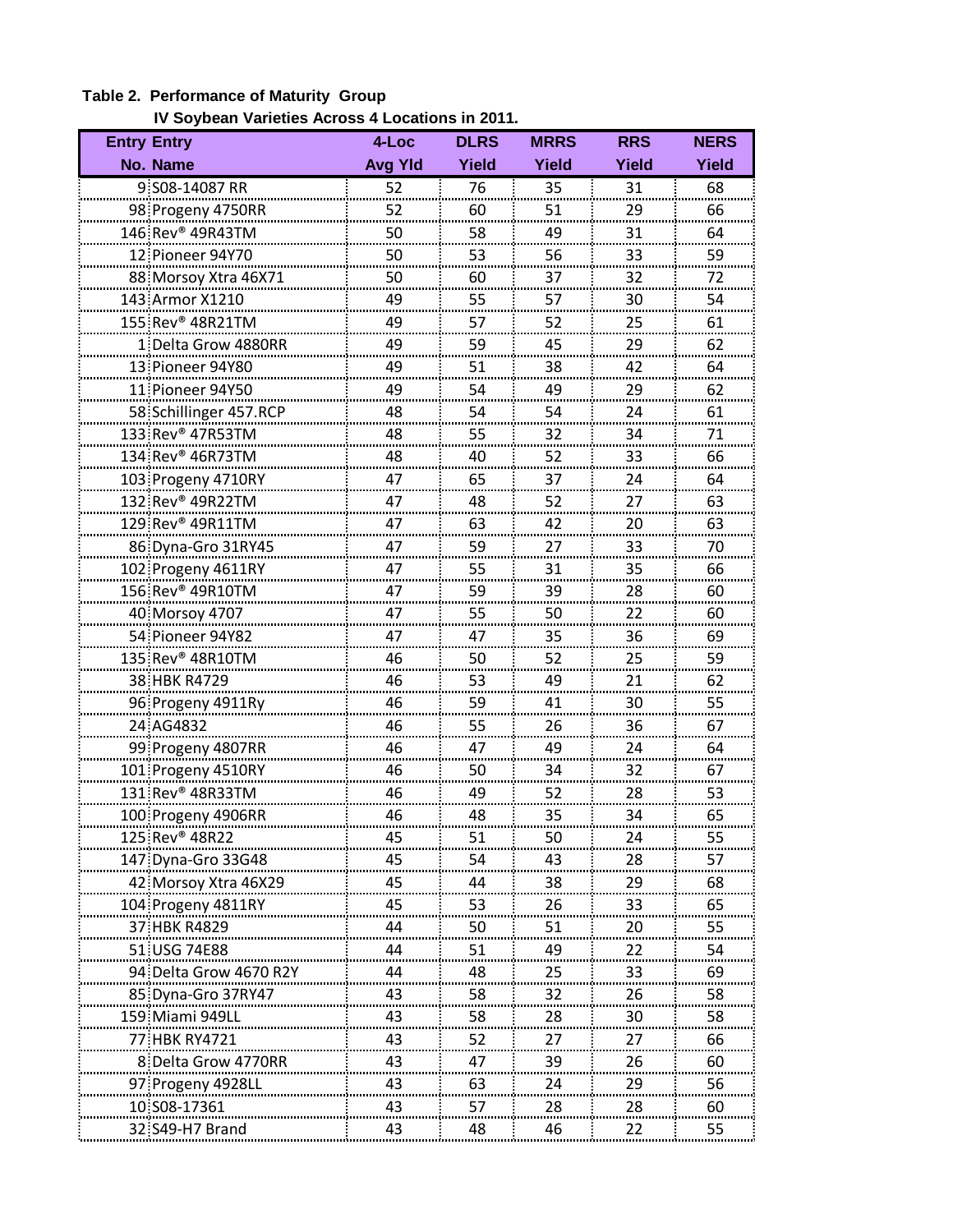|                        | 122 Delta Grow 4875R2Y       | 42           | 57      | 21      | 31     | 61     |
|------------------------|------------------------------|--------------|---------|---------|--------|--------|
|                        | 3 Delta Grow 4975RR          | 42           | 48      | 35      | 25     | 62     |
| 142 Armor X1208        |                              | 42           | 50      | 27      | 34     | 60     |
|                        | 72 GoSoy 4810 LL             | 42           | 53      | 34      | 29     | 55     |
| 25 AG4932              |                              | 42           | 48      | 30      | 30     | 61     |
|                        | 60 Schillinger 495.RC        | 42           | 49      | 32      | 27     | 60     |
|                        | 2 Delta Grow 4970RR          | 41           | 50      | 33      | 27     | 56     |
|                        | 145 Armor DK 4744            | 41           | 46      | 30      | 26     | 63     |
|                        | 59 Schillinger 458.RCS       | 41           | 53      | 24      | 22     | 66     |
| 123 S46-A1 Brand       |                              | 40           | 46      | 34      | 25     | 57     |
| 21 UA 4910             |                              | 40           | 49      | 39      | 26     | 46     |
|                        | 41 Morsoy Xtra 48X00         | 40           | 49      | 28      | 19     | 63     |
| 75 HALO 4:94           |                              | 40           | 51      | 24      | 27     | 57     |
|                        | 84 Dyna-Gro 33RY47           | 40           | 48      | 18      | 32     | 62     |
| 36 HBK R4924           |                              | 39           | 42      | 33      | 23     | 59     |
| 144 Armor X1211        |                              | 39           | 53      | 28      | 22     | 54     |
|                        | 39 Morsoy Xtra 47X31         | 39           | 46      | 23      | 30     | 57     |
|                        | 71 Schillinger 478.RCS       | 38           | 53      | 27      | 15     | 58     |
| 74 HALO 4:75           |                              | 38           | 37      | 29      | 28     | 57     |
| 73 HALO 4:65           |                              | 38           | 35      | 30      | 28     | 59     |
|                        | 138 Rev <sup>®</sup> 45R10TM | 38           | 38      | 28      | 27     | 59     |
|                        | 140.Rev <sup>®</sup> 47R22TM | 38           | 45      | 19      | 33     | 54     |
|                        | 70 Schillinger 4990.RC       | 37           | 41      | 28      | 19     | 59     |
|                        | 124 Delta Grow 4861LL        | 36<br>------ | 45<br>. | 26<br>. | 25<br> | 50<br> |
| 76 HBK R4830           |                              | 31           | 36      | 24      | 11     | 53     |
| <b>Variety Average</b> |                              | 44           | 51      | 36      | 28     | 60     |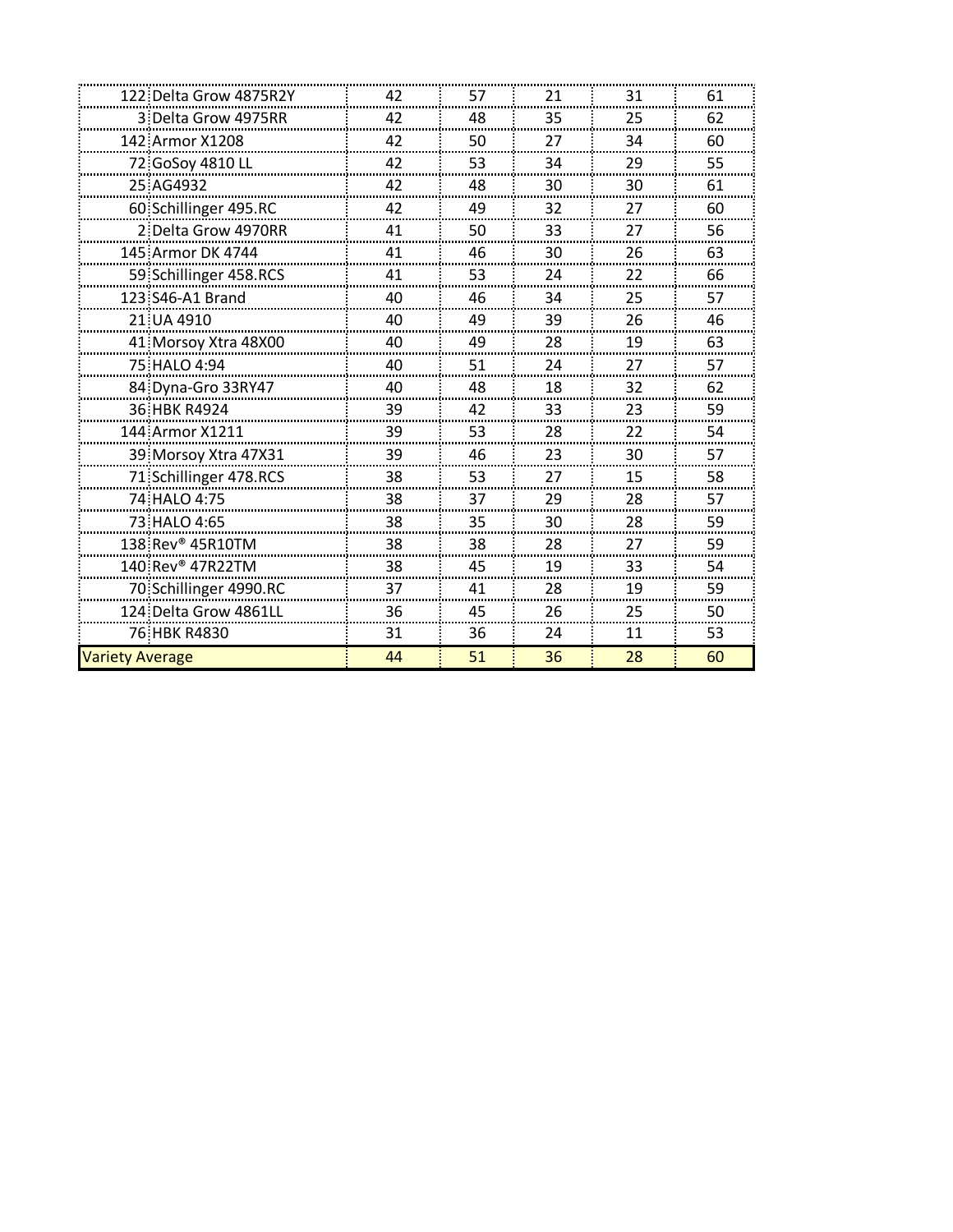| <b>Entry Entry</b>        | 4-Loc          | <b>DLRS</b> | <b>MRRS</b>  | <b>RRS</b> | <b>NERS</b> |
|---------------------------|----------------|-------------|--------------|------------|-------------|
| No. Name                  | <b>Avg Yld</b> | Yield       | <b>Yield</b> | Yield      | Yield       |
| 137 Rev® 56R63TM          | 48             | 65          | 41           | 32         | 54          |
| 110 Progeny 5711RY        | 47             | 61          | 46           | 29         | 53          |
| 56 Delta Grow 5625R2Y     | 47             | 69          | 44           | 22         | 53          |
| 121 Delta Grow 5110R2Y EX | 46             | 65          | .<br>44      | 28         | 49          |
| 136 Rev® 51R53TM          | 46             | 51          | 33           | 35         | 64          |
| 91 Dyna-Gro 39RY57        | 46             | 65          | 44           | 23         | 50          |
| 105 Progeny 5111RY        | 45             | 58          | 52           | 24         | 48          |
| 87 Dyna-Gro 32RY55        | 45             | 60          | 45           | 19         | 56          |
| 67 AGS 597 RR             | 44             | 63          | 38           | 29         | 48          |
| 50 USG 75298              | 44             | 57          | 47           | 24         | 49          |
| 116 Progeny 5960LL        | 44             | 54          | 43           | 33         | 48          |
| 27 AG5332                 | 44             | 62          | 29           | 29         | 57          |
| 109 Progeny 5610RY        | 44             | 54          | 44           | 25         | 52          |
| 26 AG5232                 | 43             | 56          | <br>49       | 15         | <br>55      |
| 92 GoSoy 5911 LL          | 43             | 53          | 43           | 29         | 49          |
| 108 Progeny 5655RY        | 43             | 60          | 38           | 24         | 50          |
| 63 AGS 5911 LL            | 43             | 60          | 39           | 27         | 47          |
| 14: Pioneer 95Y01         | 43             | 48          | 33           | 34         | 57          |
| 17 Pioneer 95Y70          | 43             | 61          | 31           | 30         | <br>48      |
| 20 Osage                  | 43             | 44          | 42           | 29         | 56          |
| 52 Pioneer 95Y10          | 42             | 52          | 24           | 34         | 60          |
| 118 USG 75J90R            | 42             | 56          | 43           | 20         | 51          |
| 48 Morsoy 5429            | 42             | 59          | 41           | 22         | 48          |
| 90 Morsoy Xtra 53X51      | 42             | 56          | 41           | 23         | 48          |
| 55 Delta Grow 5555RR      | 42             | 60          | 34           | 26         | 48          |
| 33 S54-V4 Brand           | 42             | 50          | 41           | 24         | 53          |
| 47 Morsoy 5168            | 42             | 56          | 26           | 31         | 54          |
| 80 HBK RY5121             | 42             | 63          | 37           | 14         | 54          |
| 113 Progeny 5330RR        | 42             | 54          | 35           | 21         | 57          |
| 16:Pioneer 95Y31          |                | 47          | 38           |            | 59          |
| 152 Armor 55-R22          | 41             | 57          | 39           | 19         | 51          |
| 45 HBK R5226              | 41<br>         | 54          | 35           | 29         | 48          |
| 46 Delta Grow 5545RR      | 41             | 59          | 30           | 25         | 51          |
| 93 Delta Grow 5565R2Y     | 41             | 52          | 37           | 22         | 53          |
| 34 S57-K3 Brand           | 41             | 59          | 38           | 23         | 45          |
| 161 Dyna-Gro 35F55        | 41             | 55          | 30           | 28         | 52          |
| 120-Delta Grow 5656R2Y EX | 41<br>         | 55<br>      | 40           | 18         | 51          |
| 127 Dyna-Gro 35P53        | 41             | 58          | 29           | 22         | 54          |
| 65 AGS 554 RR             | 40             | 55          | 29           | 26         | 51          |
| 81 HBK RY5220             | 40             | 48          | 41           | 22         | 50          |
| 79 HALO 5:65              | 40             | 52          | 33           | 27         | 49          |
| 29 AG5831                 | 40<br>         | 48<br>      | 40<br>       | 20         | 51          |
| 117 USG 75Z38             | 40             | 48          | 35           | 28         | 48          |

### **Table 3. Performance of Maturity Group V Soybean Varieties Across 4 Locations in 2011.**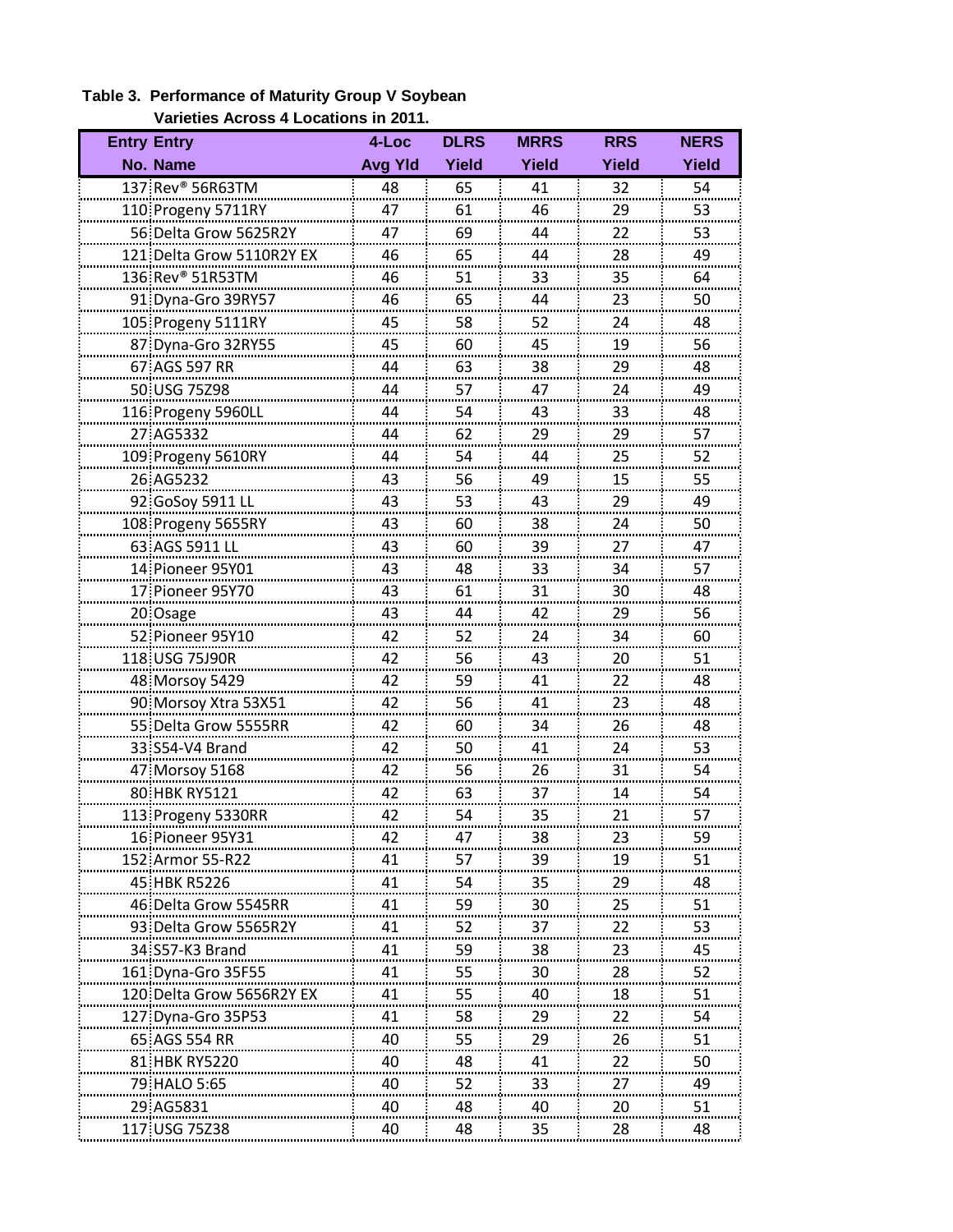|                        | 119 Delta Grow 5252R2Y EX    | 40 | 54 | 39     | 17 | 49         |
|------------------------|------------------------------|----|----|--------|----|------------|
|                        | 106 Progeny 5210RY           | 40 | 54 | 30     | 20 | <br>54     |
|                        | 111 Progeny 5811RY           | 40 | 62 | 21     | 21 | 54         |
|                        | 89 Morsoy Xtra 51X11         | 40 | 55 | 37     | 20 | 46         |
|                        | 43 HBK R5525                 | 39 | 57 | 36     | 19 | 44         |
|                        | 126 Rev <sup>®</sup> 57R21TM | 39 | 54 | 35     | 18 | 49         |
|                        | 53 Pioneer 95Y50             | 39 | 46 | 42     | 12 | <br>55<br> |
|                        | 158 Whitney 1154LL           | 38 | 55 | 26     | 28 | 44         |
|                        | 107 Progeny 5321RY           | 38 | 52 | 30     | 29 | 43         |
|                        | 66 AGS 568 RR                | 38 | 54 | 35     | 18 | 47         |
|                        | 83. HBK RY5521               | 38 | 61 | 23     | 14 | 54         |
|                        | 115 Progeny 5460LL           | 38 | 54 | 21     | 28 | 49<br>     |
|                        | 154 Armor 53-R15             | 38 | 57 | 25     | 18 | 52         |
|                        | 57 Delta Grow 5461LL         | 38 | 55 | 25     | 26 | 45         |
|                        | 78 HALO 5:25                 | 38 | 55 | 23     | 23 | 50         |
|                        | 15 Pioneer 95Y20             | 38 | 49 | 31     | 22 | 49         |
|                        | 6 Delta Grow 5280RR          | 37 | 47 | 31     | 18 | 54         |
|                        | 19: Ozark                    | 37 | 53 | 32     | 18 | 46         |
|                        | 114 Progeny 5261LL           | 37 | 50 | 28     | 26 | 45         |
|                        | 148 Armor X1213              | 37 | 54 | 24     | 22 | 48         |
|                        | 69.AGS 6011 LL               | 37 | 53 | 31     | 18 | 47         |
|                        | 157 Delta Grow 5275R2Y       | 37 | 55 | 20     | 24 | 49         |
|                        | 62 GoSoy 5111 LL             | 37 | 65 | 21     | 15 | 47         |
|                        | 49 AG5832                    | 37 | 50 | 27     | 27 | 42         |
|                        | 28 AG5632                    | 36 | 58 | 16     | 18 | 54         |
|                        | 160 Dyna-Gro 37RY52          | 36 | 50 | 20<br> | 17 | 58         |
|                        | 4 Delta Grow 5160RR          | 36 | 46 | 22     | 27 | 49         |
|                        | 61 Schillinger 557.RC        | 36 | 58 | 20     | 18 | 47         |
|                        | 150 Armor X1216              | 36 | 53 | 24     | 14 | 53         |
|                        | 64: GoSoy 6111 LL            | 36 | 38 | 42     | 15 | 47         |
|                        | 151 Armor X1217              | 35 | 51 | 26     | 17 | 48         |
|                        | 153. Armor DK 5363           | 35 | 50 | 12     | 29 | 50         |
|                        | 44 HBK R5529                 | 35 | 56 |        | 19 | 55         |
|                        | 82 HBK RY5421                | 35 | 53 | 28     | 13 | 47         |
|                        | 68 Shillinger 5220.RC        | 35 | 45 | 26     | 20 | 48         |
|                        | 35 S56-G6 Brand              | 34 | 53 | 30     | 11 | 43         |
|                        | 112 Progeny 5160LL           | 33 | 51 | 12     | 23 | 46         |
|                        | 128 USG ALLEN RR             | 32 | 50 | 11     | 25 | 42         |
|                        | 149 Armor X1215              | 30 | 29 | 28     | 18 | 45         |
|                        | 5 Delta Grow 5300RR          | 27 | 40 | 12     | 9  | 50         |
| <b>Variety Average</b> |                              | 40 | 54 | 32     | 23 | 50         |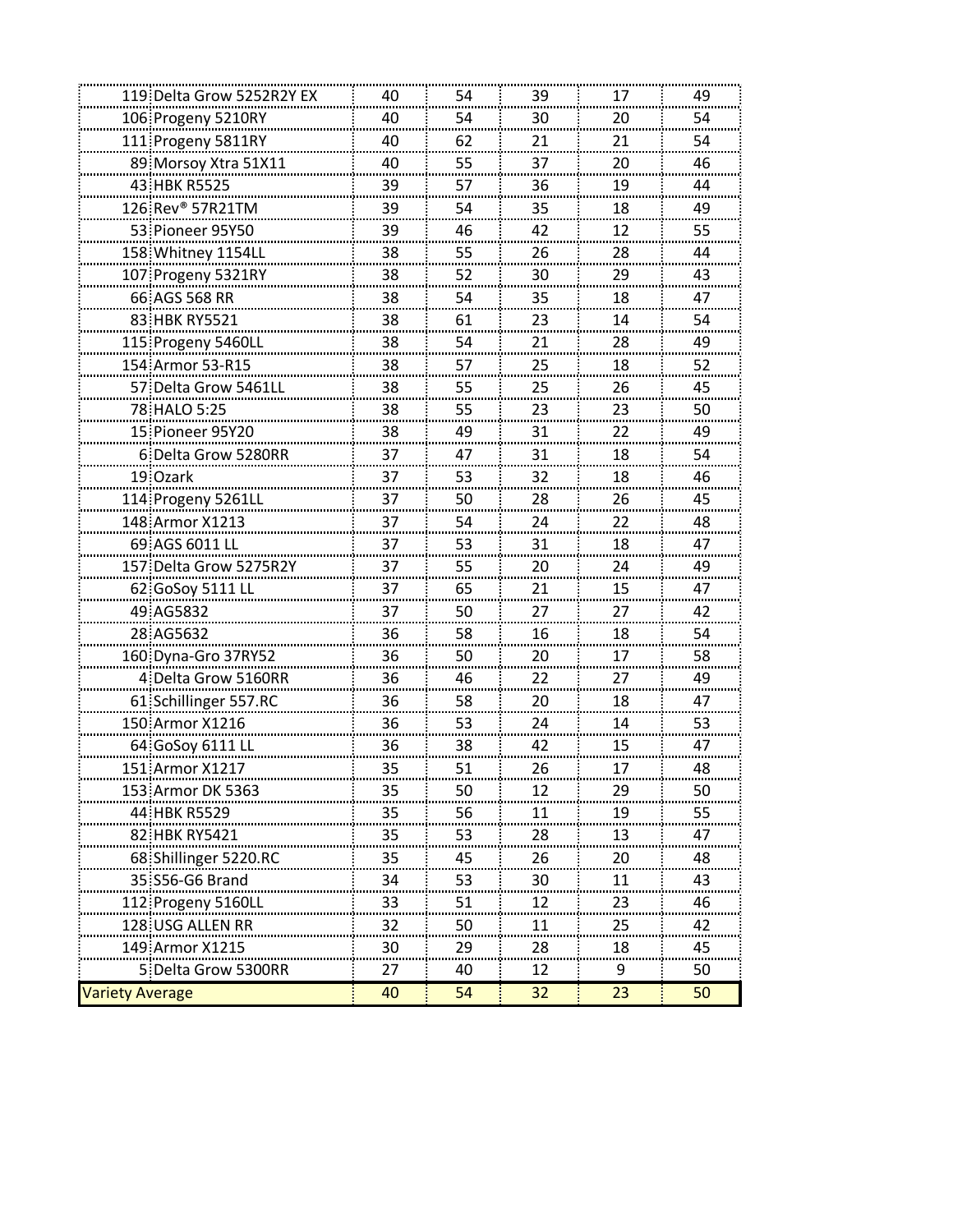### **Dean Lee Research Station Maturity Group III and Early IV**

*Agronomic and Cultural Practices*

|                                                     | Maturity Group: MG III and MG Early IV                   |       |                                             | <b>Maturity Group:</b> |            |                              |
|-----------------------------------------------------|----------------------------------------------------------|-------|---------------------------------------------|------------------------|------------|------------------------------|
|                                                     | Location: Dean Lee Research Station, Alexandria, LA      |       |                                             |                        |            | Location:                    |
| Irrigated (yes or no): NO                           |                                                          |       |                                             |                        |            | Irrigated (yes or no):       |
| Irrigation Type: N/A                                |                                                          |       |                                             |                        |            | <b>Irrigation Type:</b>      |
| Tillage System: Fall-Stale                          |                                                          |       |                                             |                        |            | <b>Tillage System:</b>       |
| Soil pH: 7.8                                        |                                                          |       |                                             |                        |            | Soil pH:                     |
| Organic Matter (%): <2%                             |                                                          |       |                                             |                        |            | Organic Matter (%):          |
|                                                     | Soil Texture: Coushatta silt loam                        |       |                                             |                        |            | <b>Soil Texture:</b>         |
| Row Spacing (inches): 38                            |                                                          |       |                                             |                        |            | <b>Row Spacing (inches):</b> |
| Plot Length (feet): 25                              |                                                          |       |                                             |                        |            | Plot Length (feet):          |
| Planting Date: 21-Apr                               |                                                          |       |                                             |                        |            | <b>Planting Date:</b>        |
| <b>Harvest Date:</b>                                | $23 - Aug$                                               |       |                                             |                        |            | <b>Harvest Date:</b>         |
| Seeding Rate (sd/A): 130,000                        |                                                          |       |                                             |                        |            | Seeding Rate (sd/A):         |
| Fertilizer Applied 1: 200# of 0-18-36, fall-applied |                                                          |       |                                             |                        |            | <b>Fertilizer Applied 1:</b> |
| Foliar Insecticide 1: Belt                          |                                                          |       | Rate: 3 oz/A                                | Date:                  | 8-Aug      | <b>Foliar Insecticide 1:</b> |
| Foliar Insecticide 2: Bracket 97                    |                                                          |       | Rate: 1 lb/A                                | Date:                  | 12-Aug     | <b>Foliar Insecticide 2:</b> |
| Foliar Insecticide 3: Orthene 90                    |                                                          |       | Rate: 0.75 lb/A                             | Date:                  | 18-Aug     | <b>Foliar Insecticide 3:</b> |
| Pre Emerge Herb 1: Charger Max                      |                                                          |       | Rate: 1.2 pt/A                              | Date:                  | 23-May     | Pre Emerge Herb 1:           |
|                                                     | <b>Reflex</b><br>Post Herb 1: / Charger Max<br>/Basagran |       | $1.25$ pt/A,<br>Rate: 1.2 pt/A,<br>1 $qt/A$ | Date:                  | 11-May     | Post Herb 1:                 |
| Post Herb 2: Section                                |                                                          |       | Rate: 10 oz/A                               | Date:                  | 23-May     | Post Herb 2:                 |
| Post Herb 3:                                        | Reflex**<br>/Section                                     | Rate: | 1.25 pt/A,<br>10 oz/A                       | Date:                  | $29 - Jun$ | Post Herb 3:                 |
|                                                     | Harvest Aid Gramoxone                                    |       | Rate: 16 oz/A                               | Date:                  | 12-Aug     | <b>Harvest Aid</b>           |
|                                                     | $*A$ policed with poot directed louby $\mathbb{R}^*$     |       |                                             |                        |            |                              |

| <b>Maturity Group:</b>       |        |
|------------------------------|--------|
| Location:                    | Α      |
| Irrigated (yes or no):       |        |
| <b>Irrigation Type:</b>      |        |
| <b>Tillage System:</b>       |        |
| Soil pH:                     |        |
| Organic Matter (%):          |        |
| <b>Soil Texture:</b>         |        |
| <b>Row Spacing (inches):</b> |        |
| <b>Plot Length (feet):</b>   |        |
| <b>Planting Date:</b>        |        |
| <b>Harvest Date:</b>         |        |
| Seeding Rate (sd/A):         |        |
| <b>Fertilizer Applied 1:</b> |        |
| <b>Foliar Insecticide 1:</b> | 8-Aug  |
| <b>Foliar Insecticide 2:</b> | 12-Aug |
| <b>Foliar Insecticide 3:</b> | 18-Aug |
| Pre Emerge Herb 1:           | 23-May |
| Post Herb 1:                 | 11-May |
| Post Herb 2:                 | 23-May |
| Post Herb 3:                 | 29-Jun |
| <b>Harvest Aid</b>           | 12-Aug |

\*Applied with post-directed layby rig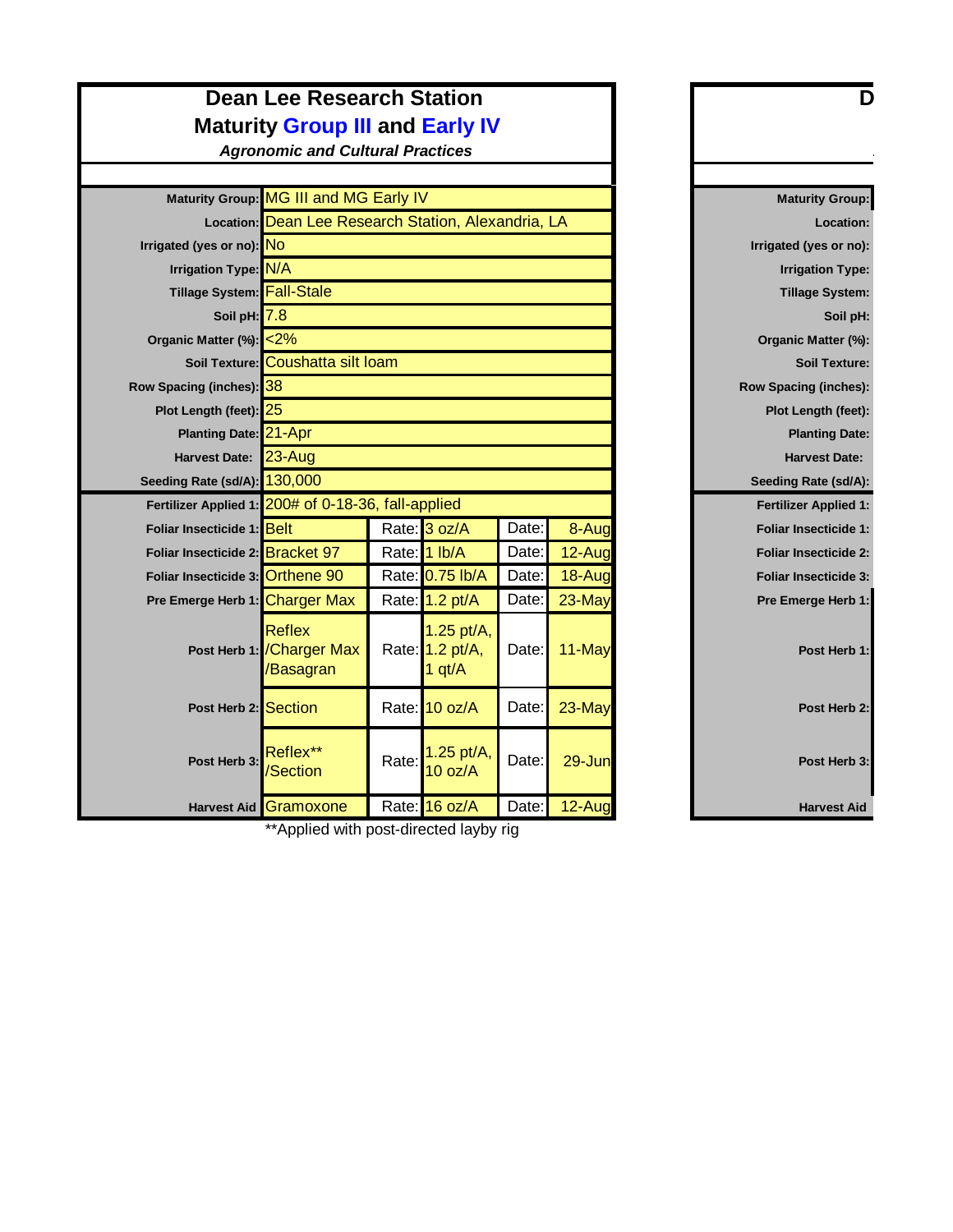### **Pean Lee Research Station Maturity Group IV**

*Agronomic and Cultural Practices*

| <b>MG IV</b>                               |       |                                           |       |           |
|--------------------------------------------|-------|-------------------------------------------|-------|-----------|
|                                            |       | Dean Lee Research Station, Alexandria, LA |       |           |
| <b>No</b>                                  |       |                                           |       |           |
| N/A                                        |       |                                           |       |           |
| <b>Fall-Stale</b>                          |       |                                           |       |           |
| 7.8                                        |       |                                           |       |           |
| 2%                                         |       |                                           |       |           |
| Coushatta silt loam                        |       |                                           |       |           |
| 38                                         |       |                                           |       |           |
| 25                                         |       |                                           |       |           |
| 21-Apr                                     |       |                                           |       |           |
| 16-Sep                                     |       |                                           |       |           |
| 130,000                                    |       |                                           |       |           |
| 200# of 0-18-36, fall-applied              |       |                                           |       |           |
| <b>Belt</b>                                |       | Rate: 3 oz/A                              | Date: | 8-Aug     |
| <b>Bracket 97</b>                          |       | Rate: 1 lb/A                              | Date: | $12$ -Aug |
| Orthene 90                                 |       | Rate: 0.75 lb/A                           | Date: | 18-Aug    |
| <b>Charger Max</b>                         |       | Rate: 1.2pt/A                             | Date: | 11-May    |
| <b>Reflex</b><br>/Charger Max<br>/Basagran |       | 1.25 pt/A,<br>Rate: 1.2 pt/A,<br>1 $qt/A$ | Date: | 11-May    |
| <b>Section</b>                             |       | Rate: 10 oz/A                             | Date: | 23-May    |
| Reflex**<br>/Section                       | Rate: | 1.25 pt/A,<br>10 oz/A                     | Date: | 29-Jun    |
| Gramoxone                                  |       | Rate: 16 oz/A                             | Date: | 9-Sep     |

**Maturity Group: Location: Irrigated (yes or no): Irrigation Type: Tillage System: Soil pH: Organic Matter (%): Soil Texture: Row Spacing (inches): Plot Length (feet): Planting Date: Harvest Date: Seeding Rate (sd/A): Fertilizer Applied 1: Foliar Insecticide 1: Foliar Insecticide 2: Foliar Insecticide 3: Pre Emerge Herb 1:** Post Herb 1: Agr

Deal

\*\*Applied with post-directed layby rig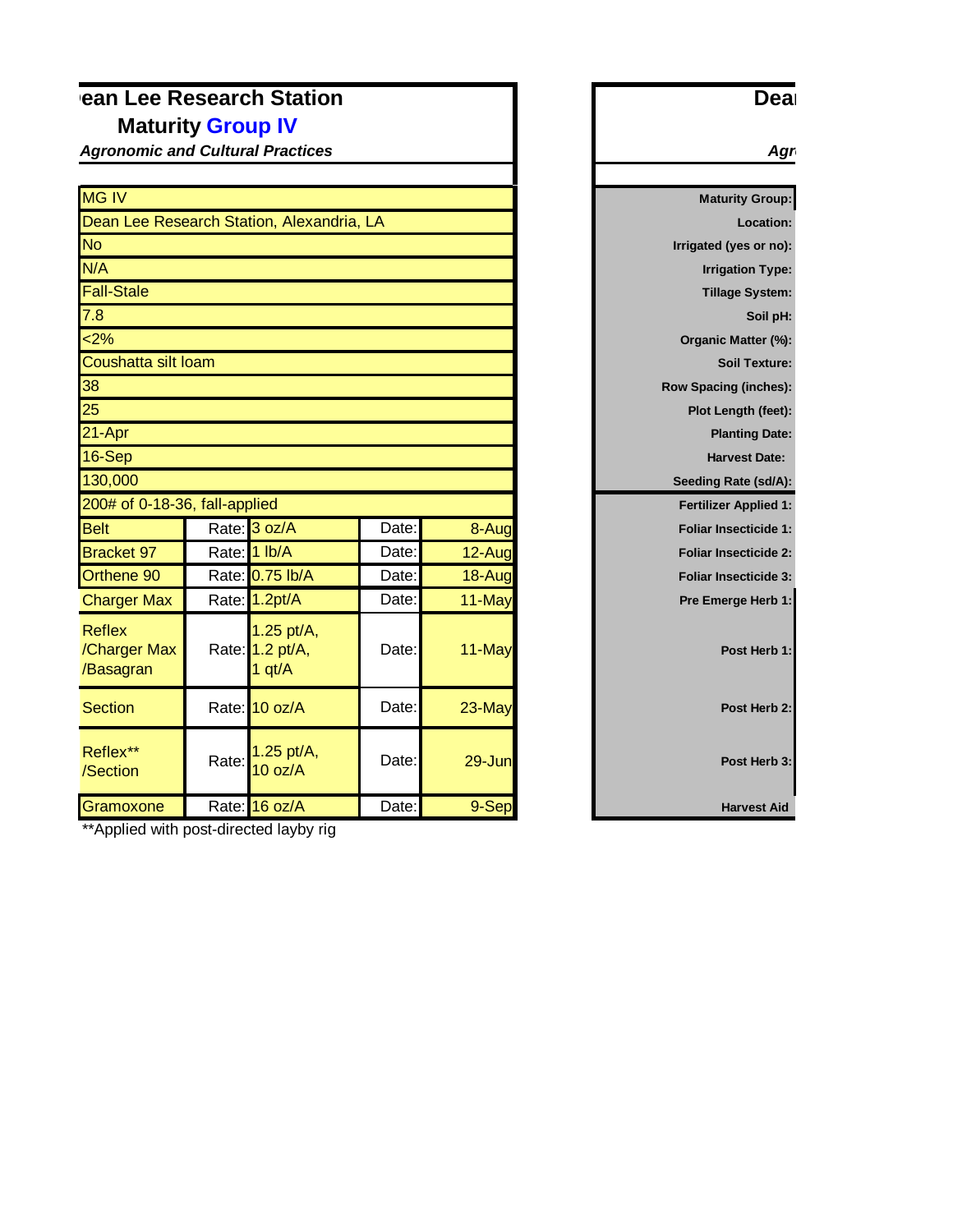## **n Lee Research Station Maturity Group V**

**onomic and Cultural Practices** 

| <b>MGV</b>                                 |       |                                           |       |        |
|--------------------------------------------|-------|-------------------------------------------|-------|--------|
| Dean Lee Research Station, Alexandria, LA  |       |                                           |       |        |
| <b>No</b>                                  |       |                                           |       |        |
| N/A                                        |       |                                           |       |        |
| Fall-Stale                                 |       |                                           |       |        |
| $\overline{7.8}$                           |       |                                           |       |        |
| 2%                                         |       |                                           |       |        |
| Coushatta silt loam                        |       |                                           |       |        |
| 38                                         |       |                                           |       |        |
| $\overline{25}$                            |       |                                           |       |        |
| 21-Apr                                     |       |                                           |       |        |
| $9/23 - 9/26$                              |       |                                           |       |        |
| 130,000                                    |       |                                           |       |        |
| 200# of 0-18-36, fall-applied              |       |                                           |       |        |
| <b>Belt</b>                                |       | Rate: 3 oz/A                              | Date: | 18-Aug |
| <b>Bracket 97</b>                          |       | Rate: 1 lb/A                              | Date: | 12-Aug |
| Orthene 90                                 |       | Rate: 0.75 lb/A                           | Date: | 18-Aug |
| <b>Charger Max</b>                         |       | Rate: 1.2 pt/A                            | Date: | 11-May |
| <b>Reflex</b><br>/Charger Max<br>/Basagran |       | 1.25 pt/A,<br>Rate: 1.2 pt/A,<br>1 $qt/A$ | Date: | 11-May |
| <b>Section</b>                             |       | Rate: 10 oz/A                             | Date: | 23-May |
| Reflex**<br>/Section                       | Rate: | 1.25 pt/A,<br>10 oz/A                     | Date: | 29-Jun |
| Gramoxone                                  |       | Rate: 16 oz/A                             | Date: | 12-Sep |

\*\*Applied with post-directed layby rig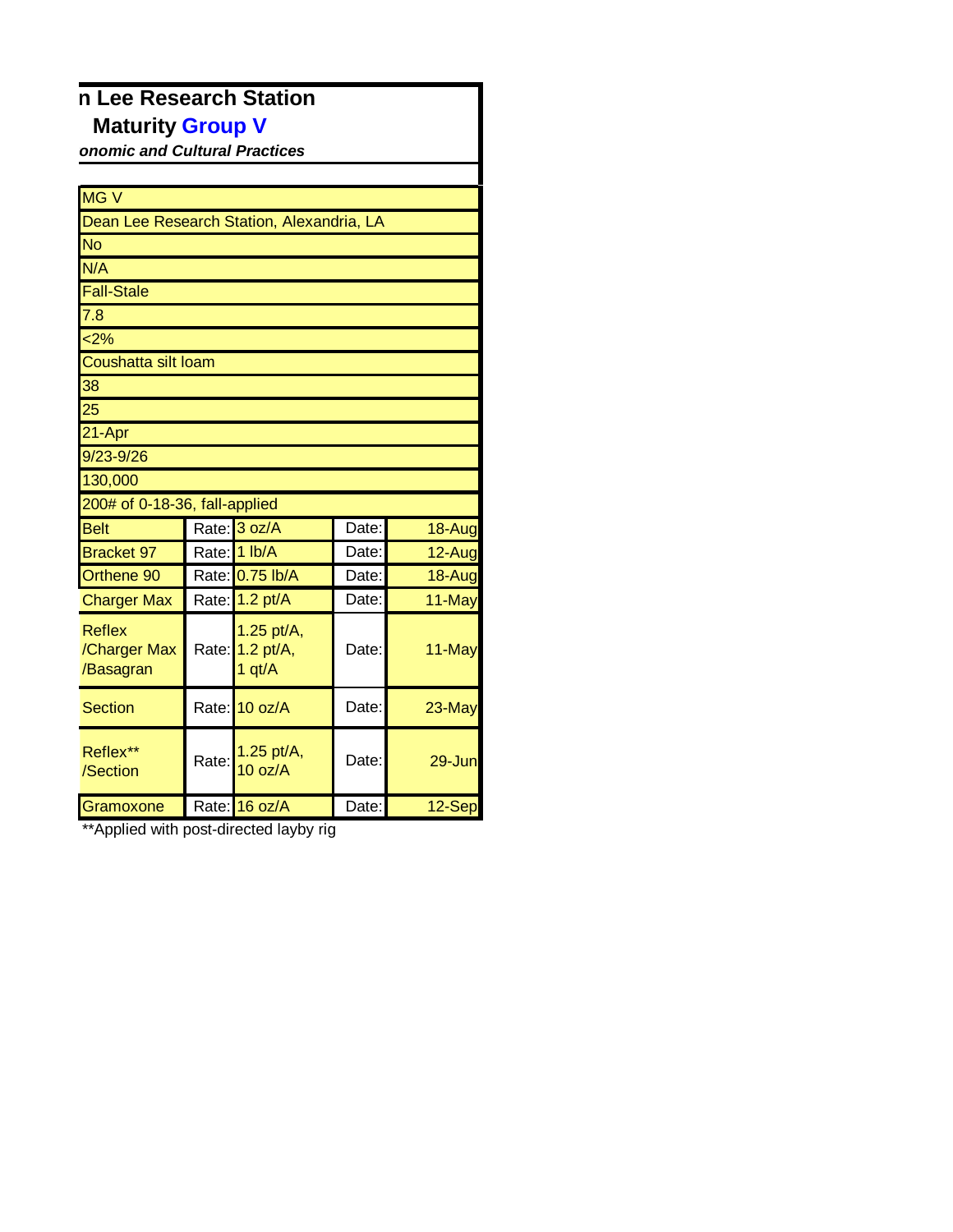| <b>Entry Entry</b>           |                    | 2010/2011        | <b>Plant</b>               |                      | <b>Iron</b>                   | $CR^e$   |  |  |  |
|------------------------------|--------------------|------------------|----------------------------|----------------------|-------------------------------|----------|--|--|--|
| No. Name                     | Yield <sup>a</sup> | Avg <sup>a</sup> | <b>Height</b> <sup>b</sup> | Lodging <sup>c</sup> | <b>Deficiency<sup>a</sup></b> | 8/5/2011 |  |  |  |
| 141 Progeny 4211             | 57                 |                  | 28                         |                      | 3.0                           | 2.7      |  |  |  |
| 30. S44-D5 Brand             | 57                 | 46               | 33                         |                      | 3.3                           | 1.0      |  |  |  |
| 31 S42-T4 Brand              | 51                 |                  | 30                         |                      | 27                            | 4.3      |  |  |  |
| 7 Delta Grow 4460RR          | 51                 |                  | 31                         |                      | 4.3                           | 2.3      |  |  |  |
| 18 Pioneer 93Y92             | 38                 | 37               | 24                         |                      | 3.3                           | 4.7      |  |  |  |
| 139 Rev <sup>®</sup> 44R22TM | 36                 | 37               | 26                         |                      | 4.3                           | 3.3      |  |  |  |
| 95 Progeny 3911RY            | 31                 |                  | 24                         |                      | 4.0                           | 5.0      |  |  |  |
| $LSD(P=.05)$                 | 14.6               |                  | 7.8                        | 0.4                  | 1.6                           | 1.3      |  |  |  |
| CV%                          | 17.7               |                  | 15.7                       | 15.0                 | 25.1                          | 22.4     |  |  |  |
| <b>Grand Mean</b>            | 45.9               |                  | 28.0                       | 1.6                  | 3.6                           | 3.3      |  |  |  |

#### **Table 4. Performance of Maturity Group III Soybean Varieties at the Dean Lee Research Station in 2011.**

a) Yield is expressed in bushels per acre corrected to 13% moisture content

- b) Plant height in inches at R8 growth stage
- c) Lodging = Rated on a scale of 1-5, where  $1 =$  no lodging and  $5 =$  all plants are down
- d) Iron Deficiency = Rated on a scale of 1-9 where 1 = no foliar symptoms and 9 = stunted, chlorotic turning necrotic foliar tissue
- e) CB = Cercospora blight, rated on a scale of 1-9, where  $1$  = no disease symptoms and  $9$  = 100% defoliation and all plants are dead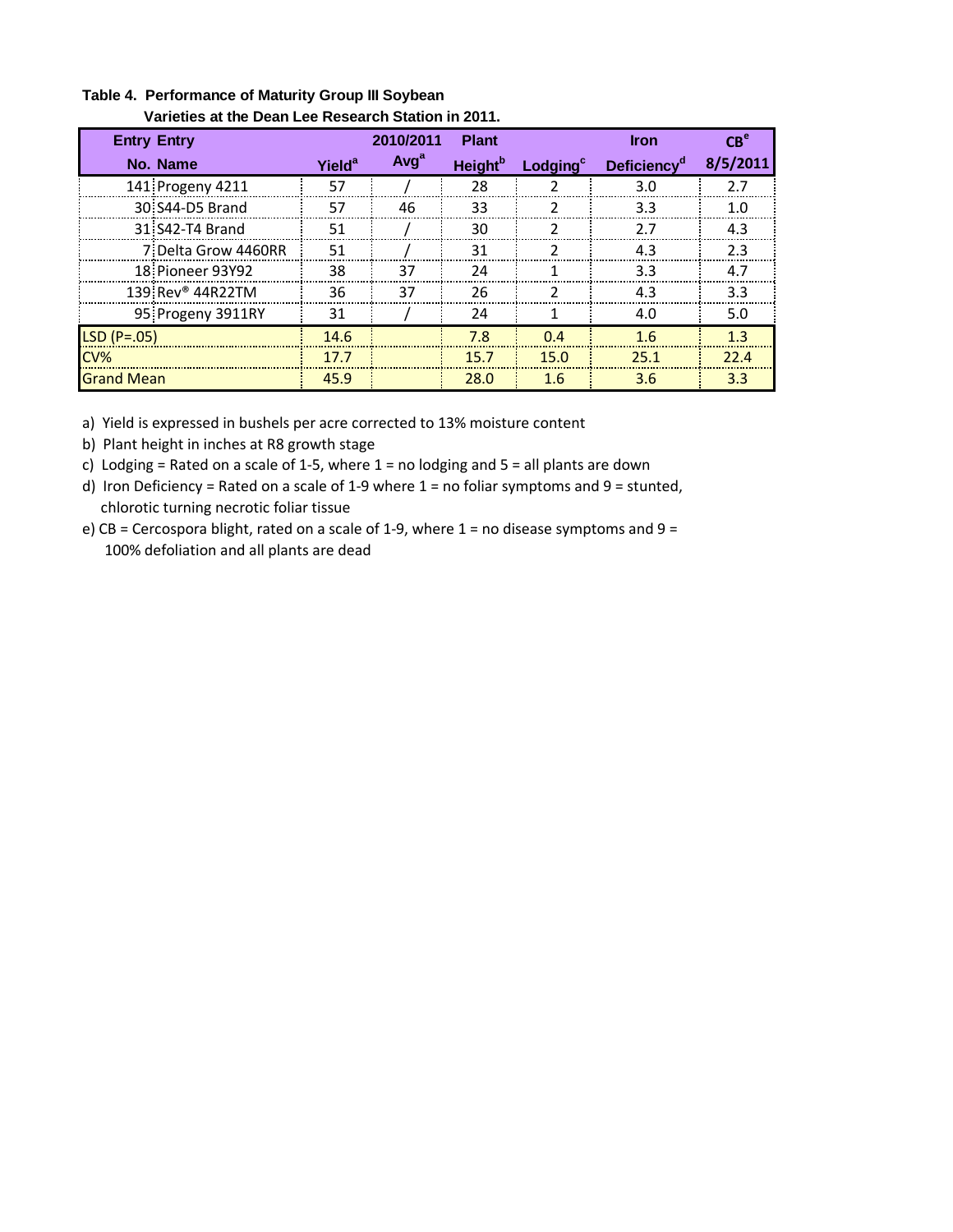|                                    |                          | 2010/2011        |                              | <b>Plant</b>              |                      | <b>Iron</b>                   | CB <sup>f</sup> |
|------------------------------------|--------------------------|------------------|------------------------------|---------------------------|----------------------|-------------------------------|-----------------|
| <b>Entry No. Entry Name</b>        | <b>Yield<sup>a</sup></b> | Avg <sup>a</sup> | <b>Maturity</b> <sup>b</sup> | <b>Height<sup>c</sup></b> | Lodging <sup>d</sup> | <b>Deficiency<sup>e</sup></b> | 8/22/11         |
| 9 S08-14087 RR                     | 76                       |                  | 120                          | 29                        | 1.8                  | 2.3                           | 3.5             |
| 103 Progeny 4710RY                 | 65                       | 60               | 121                          | 28                        | 1.5                  | 3.3                           | 4.0             |
| 129 Rev <sup>®</sup> 49R11TM       | 63                       |                  | 118                          | 30                        | 1.8                  | 5.7                           | 6.5             |
| 97 Progeny 4928LL                  | 63                       | 60               | 125                          | 35                        | 2.5<br>.             | 4.7                           | 2.0<br>-------  |
| 98 Progeny 4750RR                  | 60                       | 58               | 121                          | 31                        | 2.5                  | 4.0                           | 3.0             |
| 88 Morsoy Xtra 46X71               | 60                       |                  | 120                          | 33                        | 2.3                  | 2.3                           | 3.0             |
| 156 Rev® 49R10TM                   | 59                       | 54               | 122                          | 36                        | 2.8                  | 2.7                           | 4.5             |
| 1 Delta Grow 4880RR                | 59                       | 55               | 122                          | 32                        | 1.8                  | 4.0                           | 4.0             |
| 86 Dyna-Gro 31RY45                 | 59                       |                  | 120                          | 31                        | 1.0                  | 2.7                           | 5.5             |
| 96 Progeny 4911Ry                  | 59                       |                  | 127                          | 36                        | 3.8                  | 4.7                           | 2.5             |
| 146 Rev <sup>®</sup> 49R43TM       | 58                       |                  | 120                          | 28                        | 1.5<br>-------       | 3.7<br>.                      | 5.5<br>-------  |
| 85 Dyna-Gro 37RY47                 | 58                       |                  | 124                          | 29                        | 2.5                  | 2.3                           | 2.5             |
| 159 Miami 949LL                    | 58                       |                  | 121                          | 32                        | 1.8                  | 3.0                           | 2.5             |
| 122 Delta Grow 4875R2Y             | 57                       |                  | 118                          | 34                        | 1.5                  | 4.3                           | 4.5             |
| 155 Rev® 48R21TM                   | 57                       | 57               | 126                          | 29                        | 2.5                  | 3.7                           | 3.5             |
| 10 S08-17361                       | 57                       |                  | 122                          | 33                        | 1.3                  | 1.0                           | 3.0             |
| 143 Armor X1210                    | 55                       |                  | 123                          | 30                        | 2.3                  | 3.3                           | 4.0             |
| 24 AG4832                          | 55<br>55                 |                  | 123<br>126                   | 36<br>31                  | 1.5<br>1.5           | 3.7<br>4.7                    | 4.0<br>4.0      |
| 40 Morsoy 4707<br>133 Rev® 47R53TM | 55                       |                  | 120                          | 29                        | 2.5                  | 5.3                           | 5.5             |
| 102 Progeny 4611RY                 | 55                       |                  | 121                          | 29                        | 1.3                  | 2.7                           | 3.5             |
| 11 Pioneer 94Y50                   | 54                       |                  | 119                          | 30                        | 2.3                  | 4.0                           | 6.5             |
| 58 Schillinger 457.RCP             | 54                       | 50               | 119                          | 31                        | 2.8                  | 2.7                           | 7.5             |
| 147 Dyna-Gro 33G48                 | 54                       | 52               | 123                          | 32                        | 1.3                  | 6.7                           | 4.0             |
| 38 HBK R4729                       | 53                       | 52               | 123                          | 29                        | 1.5                  | 4.7                           | 3.5             |
| 12 Pioneer 94Y70                   | 53                       | 52               | 120                          | 25                        | 1.8                  | 5.3                           | 5.5             |
| 104 Progeny 4811RY                 | 53                       |                  | 118                          | 32                        | 1.8                  | 4.0                           | 5.0             |
| 71 Schillinger 478.RCS             | 53                       | 56               | 129                          | 31                        | 2.3                  | 6.3                           | 2.5             |
| 59 Schillinger 458.RCS             | 53                       | 52               | 119                          | 29                        | 1.5                  | 2.3                           | 6.0             |
| 72 GoSoy 4810 LL                   | 53                       |                  | 124                          | 33                        | 1.8                  | 4.7                           | 3.0             |
| 144 Armor X1211                    | 53                       | 52               | 126                          | 28                        | 2.5                  | 3.0                           | 3.0             |
| 77 HBK RY4721                      | 52                       |                  | 120                          | 33                        | 1.8                  | 2.7                           | 4.0             |
| 75 HALO 4:94                       | 51                       | 54               | 127                          | 36                        | 1.3                  | 5.0                           | 3.0             |
| 51 USG 74E88                       | 51                       |                  | 116                          | 33                        | 1.8                  | 6.3                           | 6.5             |
| 125 Rev <sup>®</sup> 48R22         | 51                       | 49               | 118                          | 30                        | 2.0                  | 7.3                           | 4.5             |
| 13 Pioneer 94Y80                   | 51                       | <u>53</u>        | <u> 121</u>                  | 30                        | 2.0                  | 4.7                           | 4.5             |
| 37 HBK R4829                       | 50                       | 52               | 124                          | 32                        | 2.5                  | 5.3                           | 4.0             |
| 101 Progeny 4510RY                 | 50                       | 53               | 122                          | 28                        | 1.5                  | 2.3                           | 4.5             |
| 142 Armor X1208                    | 50                       |                  | 121                          | 34                        | 1.0                  | 2.0                           | 5.5             |
| 135 Rev <sup>®</sup> 48R10TM       | 50                       | 47               | 121                          | 30                        | 1.3                  | 4.3                           | 4.5             |
| 2 Delta Grow 4970RR                | 50                       | 50               | 122                          | 33                        | 2.3                  | 5.0                           | 3.0             |
| 41 Morsoy Xtra 48X00               | 49                       | 52               | 120                          | 27                        | 1.5                  | 4.7                           | 3.5             |
| 131 Rev <sup>®</sup> 48R33TM       | 49                       |                  | 121                          | 30                        | 2.0                  | 4.3                           | 5.5             |
| 21 UA 4910                         | 49                       | 51               | 122                          | 33                        | 1.5                  | 6.3                           | 2.5             |
| 60 Schillinger 495.RC              | 49                       | 48               | 126                          | 31                        | 2.8                  | 7.0                           | 2.0             |

#### **Table 5. Performance of Maturity Group IV Soybean Varieties at the Dean Lee Research Station in 2011.**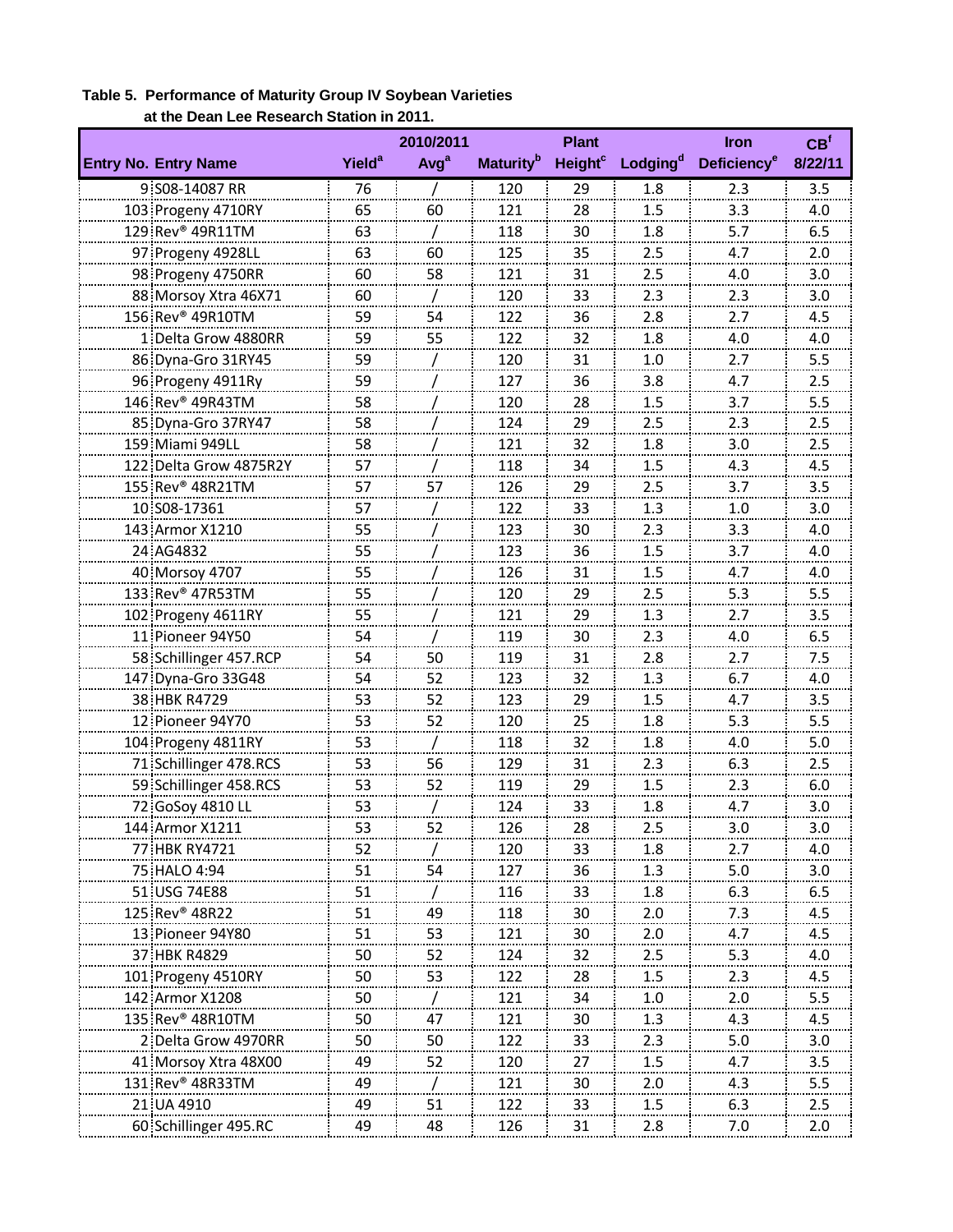| 25 AG4932                    | 48   |    | 128   | 33   | 1.5  | 3.7  | 2.5  |
|------------------------------|------|----|-------|------|------|------|------|
| 3 Delta Grow 4975RR          | 48   | 50 | 124   | 35   | 2.0  | 4.7  | 3.5  |
| 32 S49-H7 Brand              | 48   | 53 | 123   | 32   | 2.0  | 4.7  | 2.5  |
| 94 Delta Grow 4670 R2Y       | 48   |    | 121   | 26   | 2.3  | 2.3  | 5.5  |
| 100 Progeny 4906RR           | 48   | 50 | 123   | 31   | 2.0  | 2.7  | 3.0  |
| 84 Dyna-Gro 33RY47           | 48   |    | 119   | 29   | 1.3  | 2.0  | 3.0  |
| 132 Rev® 49R22TM             | 48   | 51 | 123   | 34   | 4.0  | 6.0  | 3.0  |
| 8 Delta Grow 4770RR          | 47   | 50 | 116   | 30   | 1.3  | 3.3  | 7.5  |
| 99 Progeny 4807RR            | 47   | 47 | 119   | 30   | 2.0  | 4.3  | 5.0  |
| 54 Pioneer 94Y82             | 47   |    | 121   | 32   | 2.0  | 2.3  | 6.5  |
| 123 S46-A1 Brand             | 46   |    | 122   | 27   | 1.5  | 4.0  | 5.0  |
| 145 Armor DK 4744            | 46   | 47 | 127   | 28   | 1.5  | 5.7  | 2.5  |
| 39 Morsoy Xtra 47X31         | 46   |    | 123   | 35   | 1.3  | 3.7  | 4.0  |
| 124 Delta Grow 4861LL        | 45   | 47 | 121   | 34   | 1.0  | 3.0  | 4.5  |
| 140 Rev <sup>®</sup> 47R22TM | 45   | 47 | 122   | 31   | 1.3  | 4.0  | 5.5  |
| 42 Morsoy Xtra 46X29         | 44   | 50 | 128   | 28   | 1.8  | 4.0  | 2.0  |
| 36 HBK R4924                 | 42   | 49 | 121   | 36   | 2.8  | 7.3  | 2.5  |
| 70 Schillinger 4990.RC       | 41   | 47 | 128   | 30   | 2.3  | 7.0  | 3.0  |
| 134 Rev <sup>®</sup> 46R73TM | 40   |    | 119   | 29   | 1.5  | 4.3  | 6.5  |
| 138 Rev® 45R10TM             | 38   |    | 116   | 36   | 1.8  | 3.7  | 6.6  |
| 74 HALO 4:75                 | 37   |    | 116   | 37   | 1.5  | 2.3  | 6.6  |
| 76 HBK R4830                 | 36   |    | 123   | 34   | 1.5  | 6.7  | 3.5  |
| 73 HALO 4:65                 | 35   | 52 | 118   | 28   | 1.3  | 5.0  | 6.5  |
| $LSD (P=.05)$                | 12.6 |    | 5.7   | 6.5  | 1.4  | 2.4  | 1.8  |
|                              | 15.2 |    | 2.3   | 10.4 | 36.4 | 35.7 | 21.4 |
| <b>Grand Mean</b>            | 51.4 |    | 121.5 | 31.0 | 1.9  | 4.1  | 4.2  |
|                              |      |    |       |      |      |      |      |

b) Maturity = Number of days between planting and the R8 growth stage

c) Plant height in inches at R8 growth stage

d) Lodging = Rated on a scale of 1-5, where = no lodging and  $5$  = all plants are down

- e) Iron Deficiency = Rated on a scale of 1-9 where 1 = no foliar symptoms and 9 = stunted, chlorotic turning necrotic foliar tissue
- f) CB = Cercospora blight, rated on a scale of 1-9, where = no disease symptoms and  $9 =$ 100% defoliation and all plants are dead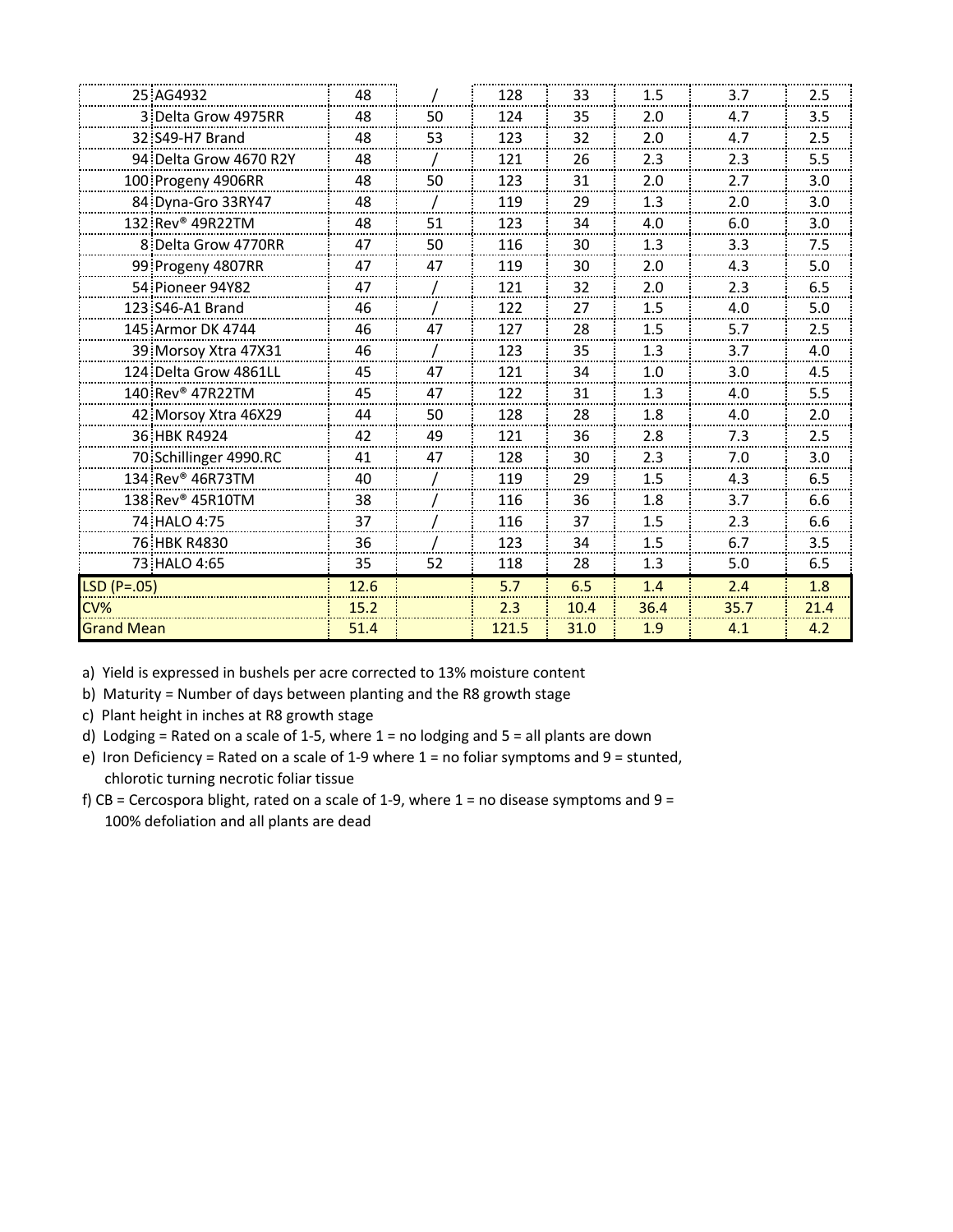### **Table 6. Performance of Maturity Group V Soybean Varieties at the Dean Lee Research Station in 2011.**

|                              |                    | 2010/2011        |                              | <b>Plant</b>              |                      | <b>Iron</b>             | CB <sup>f</sup> |
|------------------------------|--------------------|------------------|------------------------------|---------------------------|----------------------|-------------------------|-----------------|
| <b>Entry No. Entry Name</b>  | Yield <sup>a</sup> | Avg <sup>a</sup> | <b>Maturity</b> <sup>b</sup> | <b>Height<sup>c</sup></b> | Lodging <sup>d</sup> | Deficiency <sup>e</sup> | 8/22/11         |
| 56 Delta Grow 5625R2Y        | 69                 |                  | 141                          | 21                        | 1.5                  | 3.0                     | 4.0             |
| 62 GoSoy 5111 LL             | 65<br>.            |                  | 133                          | 21<br>.                   | 1.5<br>.             | 1.7<br>                 | 5.0<br>         |
| 91 Dyna-Gro 39RY57           | 65                 |                  | 146                          | 22                        | 1.0                  | 3.0                     | 3.0             |
| 121 Delta Grow 5110R2Y EX    | 65                 |                  | 130                          | 42                        | 2.5                  | 3.7                     | 4.0             |
| 137 Rev® 56R63TM             | 65                 |                  | 140                          | 24                        | 1.5                  | 2.7                     | 4.0             |
| 67 AGS 597 RR                | 63                 | 64               | 147                          | 23                        | 1.3                  | 3.7                     | 4.0             |
| 80 HBK RY5121                | 63                 |                  | 132                          | 23                        | 1.5                  | <br>4.3                 | 5.0             |
| 111 Progeny 5811RY           | 62                 |                  | 133                          | 24                        | 1.3                  | 3.7                     | 5.0             |
| 27 AG5332                    | 62                 |                  | 131                          | 28                        | 2.3                  | 2.7                     | 5.0             |
| 17 Pioneer 95Y70             | 61                 | 59               | 146                          | 28                        | 1.5                  | 3.0                     | 3.0             |
| 110 Progeny 5711RY           | .<br>61            |                  | 139                          | 23                        | 1.5                  | <br>2.3                 | <br>3.0         |
| 83 HBK RY5521                | 61                 |                  | 134                          | 27                        | 1.5                  | 4.7                     | 4.0             |
| 87 Dyna-Gro 32RY55           | 60                 |                  | 135                          | 24                        | 1.5                  | 3.3                     | 5.0             |
| 108 Progeny 5655RY           | 60                 |                  | 136                          | 22                        | 1.5                  | 4.7                     | 4.0             |
| 55 Delta Grow 5555RR         | 60                 | 60               | 136                          | 23                        | 1.5                  | 3.7                     | 4.0             |
| 63 AGS 5911 LL               | 60                 |                  | 146                          | 22                        | 1.3                  | 3.3                     | 4.0             |
| 48 Morsoy 5429               | 59                 | 61               | 137                          | 26                        | 1.8                  | 3.0                     | 4.0             |
| 46 Delta Grow 5545RR         | 59                 |                  | 144                          | 23                        | 1.8                  | 3.0                     | 3.0             |
| 34 S57-K3 Brand              | <br>59             | 56               | 147                          | 22                        | 1.5                  | 3.3                     | 3.0             |
| 61 Schillinger 557.RC        | .<br>58            | 57               | 140                          | .<br>24                   | .<br>1.5             | -------<br>4.7          | .<br>4.0        |
| 127 Dyna-Gro 35P53           | 58                 | 60               | 132                          | 27                        | 2.3                  | 3.7                     | 5.0             |
| 28 AG5632                    | 58                 |                  | 144                          | 19                        | 1.0                  | 6.3                     | 4.0             |
| 105 Progeny 5111RY           | 58                 |                  | 130                          | 24                        | 1.3                  | 2.7                     | 8.0             |
| 50 USG 75Z98                 | .<br>57            |                  | 139                          | 23                        | 1.5                  | <br>3.0                 | 6.0             |
|                              |                    |                  |                              |                           |                      |                         |                 |
| 154 Armor 53-R15             | 57                 | 59               | 132                          | 19                        | 1.5<br>1.5           | 3.0<br>------<br>3.0    | 5.0<br>4.0      |
| 152 Armor 55-R22             | 57                 |                  | 136                          | 24                        |                      |                         |                 |
| 43 HBK R5525                 | 57<br>.            | 57               | 140                          | 19                        | 1.3                  | 3.3<br>-------          | 3.0             |
| 44 HBK R5529                 | 56                 | 54               | 139                          | 21                        | 1.5                  | 3.3                     | 3.0             |
| 90 Morsoy Xtra 53X51         | 56                 |                  | 132                          | 25                        | 2.0                  | 2.3                     | 4.0             |
| 118 USG 75J90R               | 56                 |                  | 131                          | 23                        | 1.3                  | 3.7                     | 5.0             |
| 26 AG5232                    | 56<br>             |                  | 132                          | 21                        | 1.5                  | 4.3                     | 4.0             |
| 47 Morsoy 5168               | 56                 | 57               | 136                          | 36                        | 2.8                  | 4.7                     | 3.0             |
| 157 Delta Grow 5275R2Y       | 55                 | 56               | 133                          | 18                        | 1.5                  | 2.7                     | 5.0             |
| 65 AGS 554 RR                | 55                 | 57               | 147                          | 24                        | 1.3                  | 2.7                     | 3.0             |
| 78 HALO 5:25                 | 55<br>             | 57               | 136                          | 16                        | 1.3                  | 3.0                     | 4.0             |
| 158 Whitney 1154LL           | 55                 |                  | 132                          | 34                        | 2.0                  | 3.7                     | 4.0             |
| 57 Delta Grow 5461LL         | 55                 | 53               | 133                          | 34                        | 1.8                  | 6.3                     | 4.0             |
| 120 Delta Grow 5656R2Y EX    | 55                 |                  | 137                          | 21                        | 1.5                  | 4.0                     | 4.0             |
| 161 Dyna-Gro 35F55           | 55                 | 59               | 136                          | 26                        | 1.5                  | 3.3                     | 5.0             |
| 89 Morsoy Xtra 51X11         | 55                 |                  | 146                          | 23                        | 1.8                  | 3.7                     | 3.0             |
| 109 Progeny 5610RY           | 54                 | 56               | 131                          | 28                        | 1.3                  | $\frac{3.0}{2}$         | 7.0             |
| 119 Delta Grow 5252R2Y EX    | 54                 |                  | 132                          | 15                        | $\frac{1.0}{1}$      | $\frac{3.7}{1}$         | 6.0             |
| 106 Progeny 5210RY           | 54                 | 57               | 140                          | $\overline{21}$           | 1.5                  | 3.3                     | $5.0\,$         |
| 115 Progeny 5460LL           | 54                 | 54               | 131                          | 33                        | 1.5                  | 5.3                     | 3.0             |
| 148 Armor X1213              | 54                 |                  | 131                          | 22                        | 1.3                  | 3.0                     | 5.0             |
| 66 AGS 568 RR                | 54                 | 57               | 147                          | 24                        | 1.3                  | 3.7                     | 2.0             |
| 113 Progeny 5330RR           | 54                 | 57               | 132                          | 21                        | 1.8                  | 4.0                     | 4.0             |
| 126 Rev <sup>®</sup> 57R21TM | 54                 | 53               | 131                          | 25                        | 1.8                  | 3.0                     | 6.0             |
| 116 Progeny 5960LL           | 54                 | 54               | 136                          | 23                        | 1.5                  | 3.3                     | 5.0             |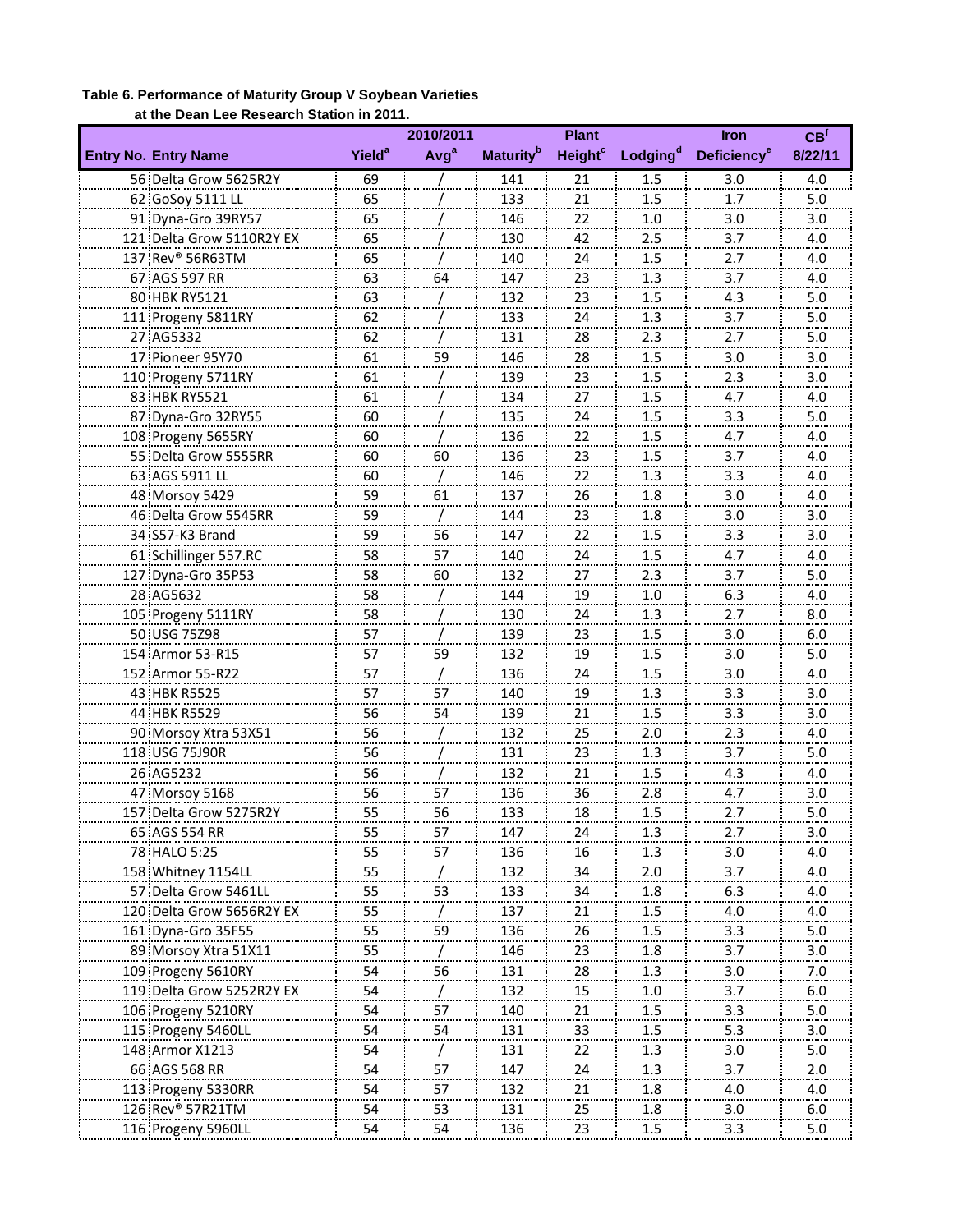|                   | 45 HBK R5226          | 54      | 60 | 132   | 21               | 1.5  | 2.7  | 5.0 |
|-------------------|-----------------------|---------|----|-------|------------------|------|------|-----|
|                   | 35 S56-G6 Brand       | 53      | 54 | 139   | 27               | 1.8  | 4.3  | 2.0 |
|                   | 92 GoSoy 5911 LL      | 53      |    | 143   | 23               | 1.3  | 3.7  | 3.0 |
|                   | 82 HBK RY5421         | 53      |    | 131   | 21               | 1.3  | 2.3  | 7.0 |
|                   | 19 Ozark              | 53      | 54 | 133   | 19               | 1.3  | 4.3  | 5.0 |
|                   | 69 AGS 6011 LL        | 53      |    | 132   | 23               | 1.5  | 3.0  | 5.0 |
|                   | 150 Armor X1216       | 53      |    | 131   | 19               | 1.3  | 3.3  | 8.0 |
|                   | 93 Delta Grow 5565R2Y | 52      |    | 133   | 25               | 1.5  | 3.3  | 5.0 |
|                   | 79 HALO 5:65          | 52      | 56 | 141   | 25               | 1.5  | 3.3  | 3.0 |
|                   | 52 Pioneer 95Y10      | 52      |    | 131   | 29               | 1.5  | 3.7  | 6.0 |
|                   | 107 Progeny 5321RY    | 52      |    | 134   | 49               | 3.5  | 3.7  | 3.0 |
|                   | 112 Progeny 5160LL    | 51      | 52 | 133   | 18               | 1.3  | 3.3  | 4.0 |
|                   | 136 Rev® 51R53TM      | 51      |    | 132   | 28               | 2.0  | 3.7  | 5.0 |
|                   | 151 Armor X1217       | 51      |    | 132   | 19               | 1.5  | 4.0  | 7.0 |
|                   | 153 Armor DK 5363     | 50      | 54 | 144   | 20               | 1.5  | 4.7  | 3.0 |
|                   | 33 S54-V4 Brand       | 50      |    | 140   | 22               | 1.5  | 3.7  | 3.0 |
|                   | 49 AG5832             | 50      |    | 143   | 50               | 4.0  | 3.3  | 3.0 |
|                   | 128 USG ALLEN RR      | 50      |    | 147   | 24               | 1.3  | 4.3  | 3.0 |
|                   | 114 Progeny 5261LL    | 50      |    | 134   | 18               | 1.5  | 3.0  | 5.0 |
|                   | 160 Dyna-Gro 37RY52   | 50      | 53 | 132   | 17               | 1.3  | 3.3  | 6.0 |
|                   | 15 Pioneer 95Y20      | 49      | 48 | 133   | 18               | 1.5  | 3.3  | 4.0 |
|                   | 117 USG 75Z38         | 48      |    | 133   | 21               | 1.5  | 2.3  | 5.0 |
|                   | 29 AG5831             | 48      | 51 | 132   | 19               | 1.5  | 3.3  | 5.0 |
|                   | 14 Pioneer 95Y01      | 48      | 51 | 131   | 31               | 1.8  | 4.3  | 6.0 |
|                   | 81 HBK RY5220         | 48      | 54 | 132   | 23               | 1.5  | 3.7  | 5.0 |
|                   | 6 Delta Grow 5280RR   | 47      | 53 | 140   | 24               | 1.8  | 3.3  | 5.0 |
|                   | 16 Pioneer 95Y31      | 47      | 51 | 131   | 24               | 1.5  | 4.0  | 7.0 |
|                   | 4 Delta Grow 5160RR   | 46      |    | 132   | 31               | 1.8  | 4.0  | 6.0 |
|                   | 53 Pioneer 95Y50      | 46      |    | 133   | 23               | 1.3  | 3.7  | 3.0 |
|                   | 68 Shillinger 5220.RC | 45      |    | 131   | 29               | 1.8  | 4.0  | 5.0 |
|                   | 20 Osage              | 44      | 51 | 136   | 19               | 1.0  | 5.7  | 4.0 |
|                   | 5 Delta Grow 5300RR   | 40      | 48 | 133   | 19               | 1.5  | 5.0  | 5.0 |
|                   | 64 GoSoy 6111 LL      | 38<br>. |    | 135   | 21               | 1.8  | 3.7  | 5.0 |
|                   | 149 Armor X1215       | 29      |    | 136   | 25               | 1.8  | 3.7  | 3.0 |
| $LSD(P=.05)$      |                       | 9.9     |    | 7.9   | $\overline{5.1}$ | 0.7  | 1.6  |     |
| CV%               |                       | 11.3    |    | 2.9   | 10.6             | 22.5 | 27.4 |     |
| <b>Grand Mean</b> |                       | 54.2    |    | 135.8 | 23.9             | 1.6  | 3.6  | 4.4 |
|                   |                       |         |    |       |                  |      |      |     |

b) Maturity = Number of days to reach physiological maturity (R8 growth stage)

c) Plant height in inches at R8 growth stage

d) Lodging = Rated on a scale of 1-5, where 1 = no lodging and 5 = all plants are down

e) Iron Deficiency = Rated on a scale of 1-9 where = no foliar symptoms and  $9$  = stunted, chlorotic turning necrotic foliar tissue

f) CB = Cercospora blight, rated on a scale of 1-9, where  $1 =$  no disease symptoms and  $9 =$ 100% defoliation and all plants are dead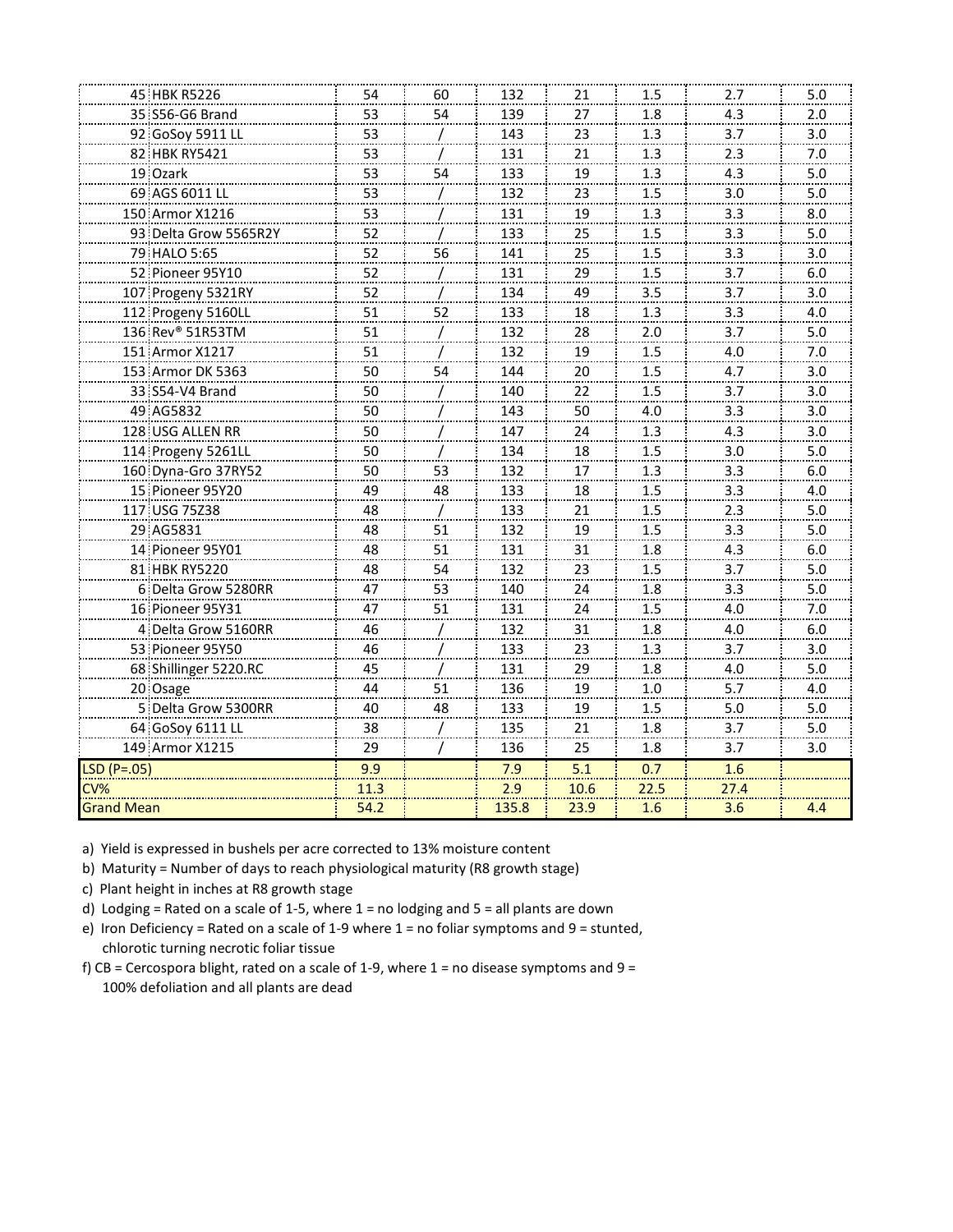| <b>Macon Ridge Research Station</b><br><b>All Maturity Groups</b> |                                                |                      |                                         |  |                     |  |  |  |
|-------------------------------------------------------------------|------------------------------------------------|----------------------|-----------------------------------------|--|---------------------|--|--|--|
| <b>Agronomic and Cultural Practices</b>                           |                                                |                      |                                         |  |                     |  |  |  |
|                                                                   | Maturity Group: MG III, IV, and V              |                      |                                         |  |                     |  |  |  |
|                                                                   | <b>Location: MRRS Winnsboro</b>                |                      |                                         |  |                     |  |  |  |
| Irrigated (yes or no): Yes                                        |                                                |                      |                                         |  |                     |  |  |  |
| Irrigation Type: furrow                                           |                                                |                      |                                         |  |                     |  |  |  |
|                                                                   | Tillage System: Minimum- reshape beds in fall  |                      |                                         |  |                     |  |  |  |
| Soil pH: 6.4                                                      |                                                |                      |                                         |  |                     |  |  |  |
| Organic Matter (%): Not available                                 |                                                |                      |                                         |  |                     |  |  |  |
|                                                                   | Soil Texture: Gigger silt loam                 |                      |                                         |  |                     |  |  |  |
| Row Spacing (inches): 40                                          |                                                |                      |                                         |  |                     |  |  |  |
| Row/Plot Length (feet): 20                                        |                                                |                      |                                         |  |                     |  |  |  |
| Planting Date: 4/20/2011                                          |                                                |                      |                                         |  |                     |  |  |  |
| <b>Harvest Date:</b>                                              |                                                |                      | MG III and IV on 31-Aug; MG V on 12-Sep |  |                     |  |  |  |
| Seeding Rate (sd/A): 120,000                                      |                                                |                      |                                         |  |                     |  |  |  |
| Fertilizer Applied 1: None indicated from soil test               |                                                |                      |                                         |  |                     |  |  |  |
| Foliar Insecticide 1: bifenthrin                                  |                                                |                      | Rate: 3 oz/A                            |  | Date: 7/18/2011     |  |  |  |
| Foliar Insecticide 2:                                             | $b$ ifenthrin +<br><b>Belt</b>                 |                      | Rate: $3 oz + 1.5 oz/A$                 |  | Date: 8/1/2011      |  |  |  |
| Pre Emerge Herb 1: Linex+Dual                                     |                                                | Rate:                | $1 pt + 1 pt$                           |  | Date: 20-Apr        |  |  |  |
| Post Herb 1:                                                      | Glyphosate*<br>+ Blazer +<br><b>Poast Plus</b> | Rate:                | 1 qt + 1 pt + 1 pt                      |  | Date: 7-Jun         |  |  |  |
| <b>Harvest Aid</b>                                                | Gramoxone                                      | Rate: <sup>2pt</sup> |                                         |  | Date: 26-Aug, 8-Sep |  |  |  |

**\*Glyphosate application was applied under the hood.**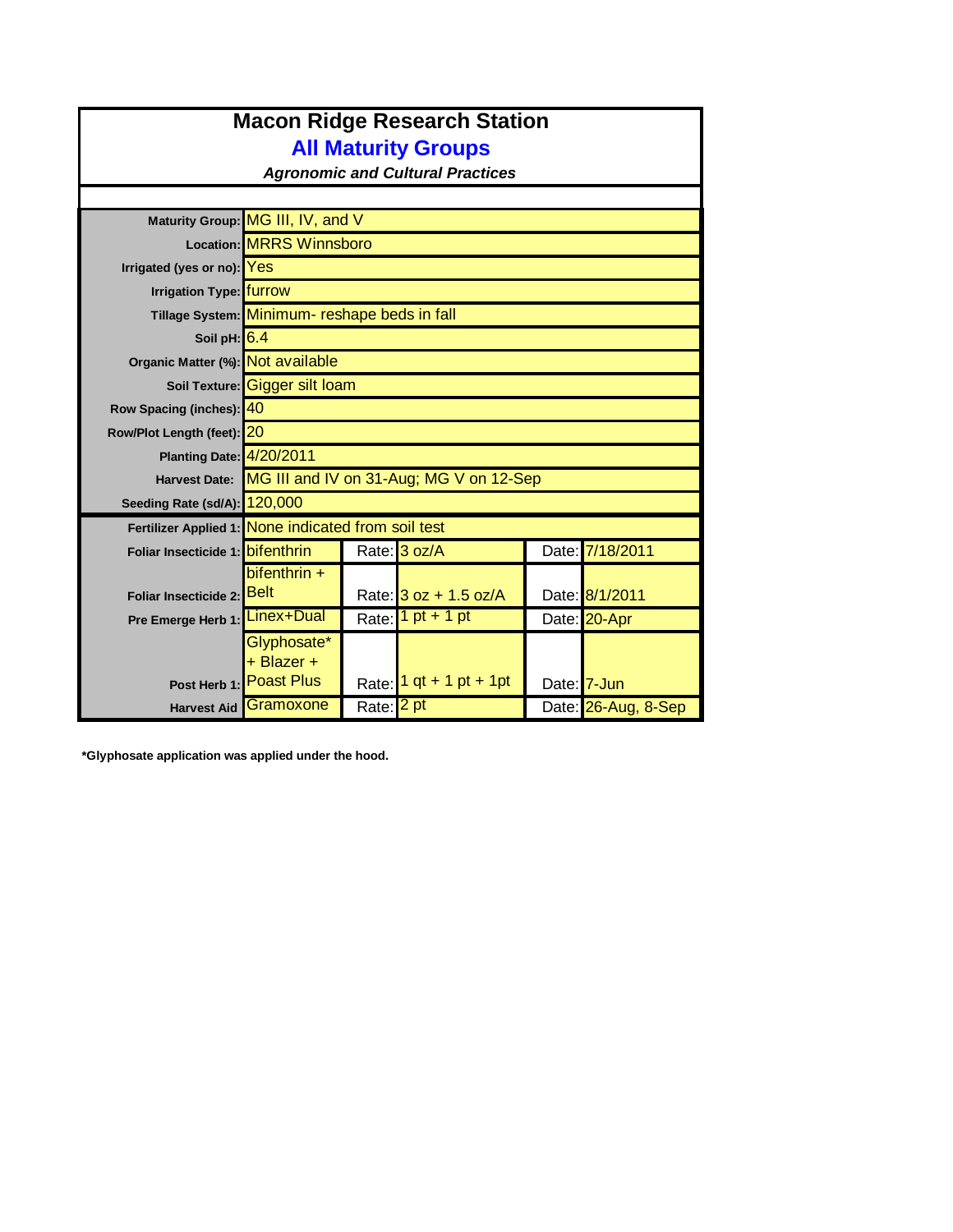|                             | 2010/2011          |                  |                              |  |  |  |
|-----------------------------|--------------------|------------------|------------------------------|--|--|--|
| <b>Entry No. Entry Name</b> | Yield <sup>a</sup> | Avg <sup>a</sup> | <b>Maturity</b> <sup>b</sup> |  |  |  |
| 30 S44-D5 Brand             | 52                 | 60               | 128                          |  |  |  |
| 139 Rev® 44R22TM            | 50                 | 60               | 126                          |  |  |  |
| 18 Pioneer 93Y92            | 42                 | 54               | 124                          |  |  |  |
| 31 S42-T4 Brand             | 36                 |                  | 122                          |  |  |  |
| 141 Progeny 4211            | 33                 |                  | 120                          |  |  |  |
| 7 Delta Grow 4460RR         | 25                 |                  | 122                          |  |  |  |
| 95 Progeny 3911RY           | 16                 |                  | 108                          |  |  |  |
| $LSD(P=.05)$                | 6.9                |                  | 1.8                          |  |  |  |
| CV%                         | 12.8               |                  | 1.0                          |  |  |  |
| <b>Grand Mean</b>           | 36.2               |                  | 121.3                        |  |  |  |

**Table 7. Performance of Maturity Group III and Early IV Soybean Varieties at the Macon Ridge Research Station in 2011.**

b) Maturity = Number of days between planting and the R8 growth stage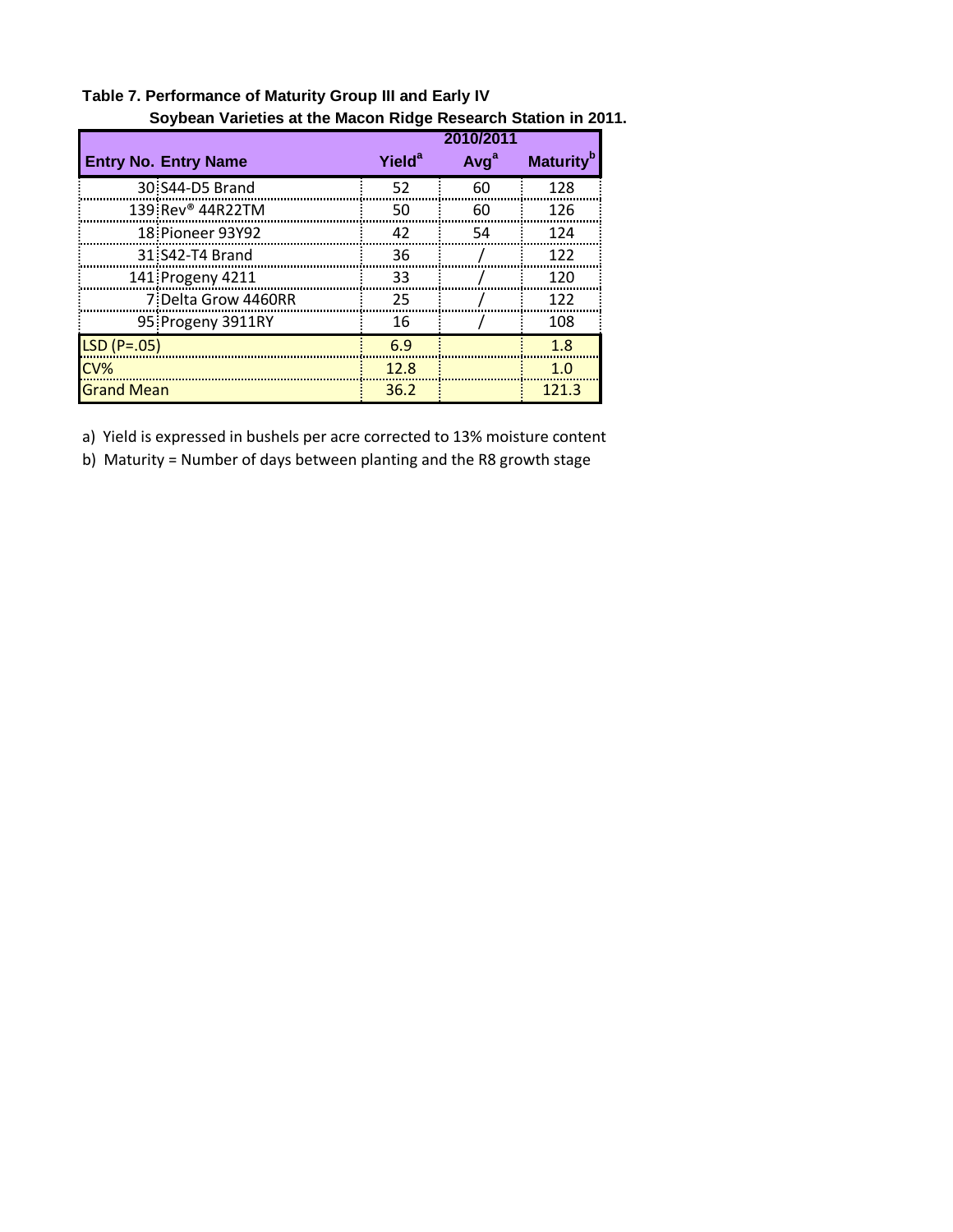| at the Macon Kidge Research Station in 2011.<br><b>Entry Entry</b> |                          | 2010/2011        |                              | <b>Plant</b>              |                      |                                    |                                    |
|--------------------------------------------------------------------|--------------------------|------------------|------------------------------|---------------------------|----------------------|------------------------------------|------------------------------------|
| No. Name                                                           | <b>Yield<sup>a</sup></b> | Avg <sup>a</sup> | <b>Maturity</b> <sup>b</sup> | <b>Height<sup>c</sup></b> | Lodging <sup>d</sup> | <b>Salt<sup>e</sup></b><br>8/23/11 | <b>Salt<sup>e</sup></b><br>8/23/11 |
| 143 Armor X1210                                                    | 57                       |                  | 132                          | 26                        | 1.0                  |                                    |                                    |
| 12 Pioneer 94Y70                                                   | 56                       | 62               | 130                          | 26                        | 1.3                  |                                    |                                    |
| 58 Schillinger 457.RCP                                             | 54                       | 58               | 129                          | 29                        | 1.3                  |                                    |                                    |
| 155 Rev <sup>®</sup> 48R21TM                                       | 52                       | 64               | 132                          | 25                        | 1.0                  |                                    |                                    |
| 131 Rev <sup>®</sup> 48R33TM                                       | 52                       |                  | 128                          | 23                        | 1.8                  |                                    |                                    |
| 132 Rev® 49R22TM                                                   | 52                       | 64               | 132                          | 30                        | 1.0                  |                                    |                                    |
| 134 Rev® 46R73TM                                                   | 52                       |                  | 127                          | 24                        | 1.8                  |                                    |                                    |
| 135 Rev <sup>®</sup> 48R10TM                                       | 52                       | 62               | 130                          | 25                        | 1.5                  |                                    |                                    |
| 37 HBK R4829                                                       | 51                       | 60               | 132                          | 21                        | 1.0                  |                                    |                                    |
| 98 Progeny 4750RR                                                  | 51                       | 61               | 130                          | 23                        | 1.8                  |                                    |                                    |
| 125 Rev <sup>®</sup> 48R22                                         | 50                       | 58               | 126                          | 24                        | 1.5                  |                                    |                                    |
| 40 Morsoy 4707                                                     | 50                       |                  | 131                          | 24                        | 1.3                  |                                    |                                    |
| 99 Progeny 4807RR                                                  | 49                       | 59               | 131                          | 25                        | 1.3                  |                                    |                                    |
| 11 Pioneer 94Y50                                                   | 49                       |                  | 127                          | 21                        | 1.3                  |                                    |                                    |
| 51 USG 74E88                                                       | 49                       |                  | 127                          | 25                        | 1.5                  |                                    |                                    |
| 146 Rev <sup>®</sup> 49R43TM                                       | 49                       |                  | 129                          | 24                        | 1.8                  |                                    | 1.8                                |
| 38 HBK R4729                                                       | 49                       | 57               | 130                          | 23                        | 1.8                  |                                    |                                    |
| 32 S49-H7 Brand                                                    | 46                       | 55               | 131                          | 26                        | 1.3                  |                                    |                                    |
| 1 Delta Grow 4880RR                                                | 45                       | 61               | 130                          | 24                        | 1.5                  |                                    |                                    |
| 147 Dyna-Gro 33G48                                                 | 43                       | 57               | 132                          | 24                        | 1.5                  |                                    |                                    |
| 129 Rev <sup>®</sup> 49R11TM                                       | ------<br>42             |                  | 127                          | 22                        | 1.0                  |                                    |                                    |
| 96 Progeny 4911Ry                                                  | 41                       |                  | 131                          | 38                        | 1.0                  |                                    |                                    |
| 156 Rev® 49R10TM                                                   | 39                       | 49               | 125                          | 34                        | 2.5                  |                                    | 1.8                                |
| 21 UA 4910                                                         | 39                       | 55               | 130                          | 26                        | 1.3                  |                                    | 1.8                                |
| 8 Delta Grow 4770RR                                                | 39                       | 57               | 120                          | 30                        | 1.3                  | 2.0                                | 3.0                                |
| 42 Morsoy Xtra 46X29                                               | 38                       | 56               | 127                          | 27                        | 1.3                  | 2.0                                | 2.3                                |
| 13 Pioneer 94Y80                                                   | 38                       | 54               | 122                          | 25                        | 1.3                  |                                    | 1.8                                |
| 88 Morsoy Xtra 46X71                                               | ------<br>37             |                  | 123                          | ------<br>24              | 1.0                  | 2.0                                | 3.0                                |
| 103 Progeny 4710RY                                                 | 37                       | 55               | 126                          | 23                        | 1.3                  |                                    |                                    |
| 100 Progeny 4906RR                                                 | 35                       |                  | 126                          | 27                        | 1.3                  |                                    | 1.7                                |
| 9 S08-14087 RR                                                     | 35                       |                  | 124                          | 33                        | 1.3                  |                                    | 1.8                                |
| 3 Delta Grow 4975RR                                                | 35                       | 53               | 126                          | 28                        | 1.8                  |                                    | 1.8                                |
| 54 Pioneer 94Y82                                                   | 35                       |                  | 119                          | 26                        | 1.0                  |                                    | 2.8                                |
| 101 Progeny 4510RY                                                 | 34                       | 54               | 124                          | 24                        | 1.3                  |                                    | 2.0                                |
| 72 GoSoy 4810 LL                                                   | 34                       |                  | 126                          | 33                        | 1.0                  |                                    |                                    |
| 123 S46-A1 Brand                                                   | 34                       |                  | 124                          | 27                        | 1.0                  |                                    | 1.8                                |
| 2 Delta Grow 4970RR                                                | 33                       | 48               | 125                          | 27                        | 1.8                  |                                    | 1.8                                |
| 36 HBK R4924                                                       | 33                       | 49               | 122                          | 26                        | 1.3                  |                                    | 2.8                                |
| 60 Schillinger 495.RC                                              | 32                       | 50               | 125                          | 26                        | 1.3                  |                                    | 1.8                                |
| 85 Dyna-Gro 37RY47                                                 | 32                       |                  | 123                          | 24                        | 1.0                  |                                    | 1.8                                |
| 133 Rev <sup>®</sup> 47R53TM                                       | 32                       |                  | 120                          | 23                        | 1.3                  | 2.0                                | 3.3                                |
| 102 Progeny 4611RY                                                 | 31                       |                  | 119                          | 23                        | 1.0                  | 2.0                                | 3.8                                |
| 25 AG4932                                                          | 30                       |                  | 124                          | 26                        | 1.0                  |                                    | 2.5                                |
|                                                                    | 30                       | 48               | <u> 121</u>                  | 27                        | 1.0                  | 2.0                                | 3.8                                |
| 73 HALO 4:65<br>145. Armor DK 4744                                 | 30                       | 51               | 124                          | 24                        | 1.5                  | 2.0                                | 2.0                                |
|                                                                    |                          |                  |                              |                           |                      |                                    |                                    |

### **Table 8. Performance of Maturity Group IV Soybean Varieties at the Macon Ridge Research Station in 2011.**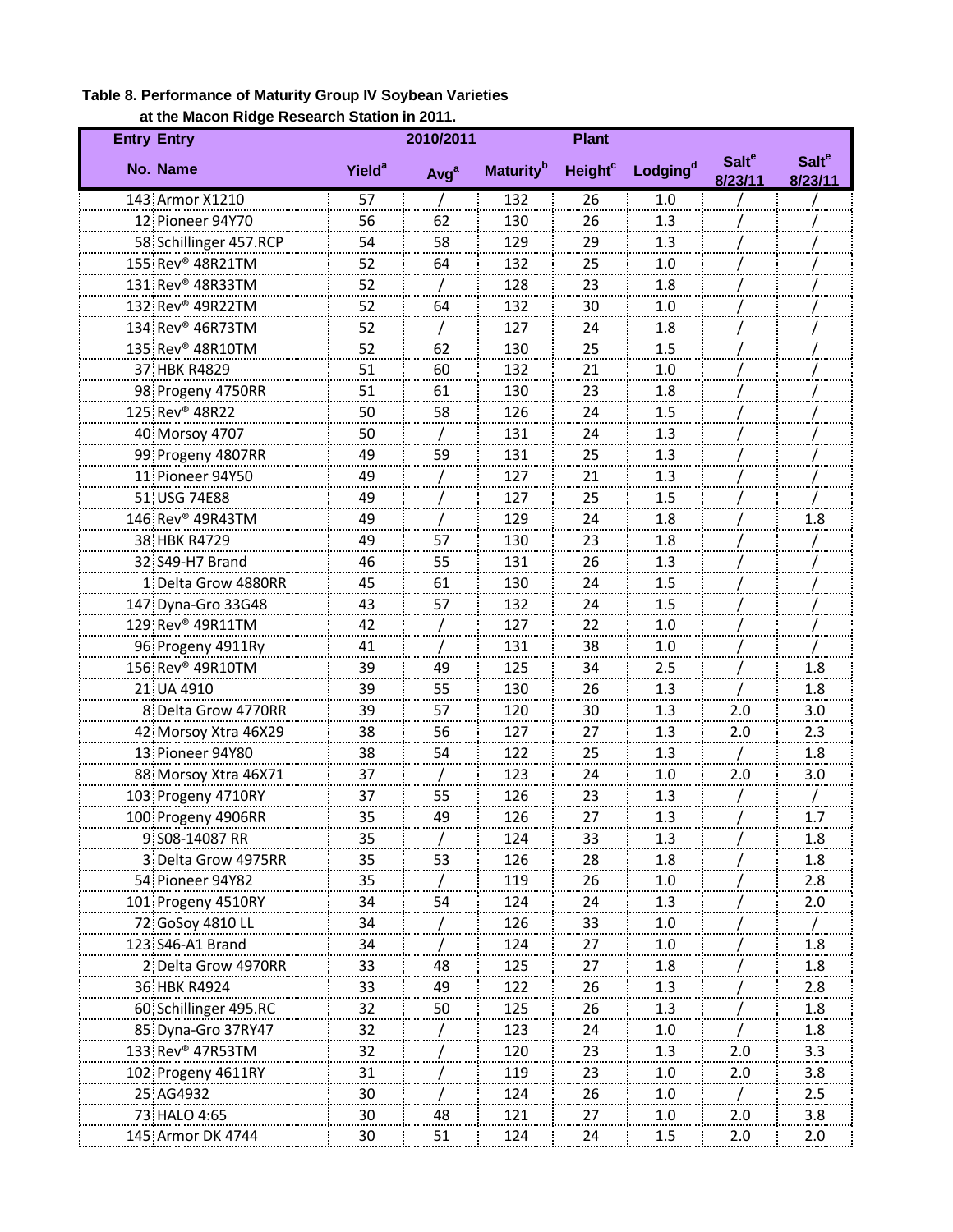|                   | 74 HALO 4:75                 | 29    |    | 124    | 36    | 1.0   |     | 1.8  |
|-------------------|------------------------------|-------|----|--------|-------|-------|-----|------|
|                   | 159 Miami 949LL              | 28    |    | 128    | 33    | 1.3   | 2.0 |      |
|                   | 41 Morsoy Xtra 48X00         | 28    | 50 | 122    | 24    | 1.0   | 2.0 | 3.3  |
|                   | 144 Armor X1211              | 28    | 46 | 127    | 28    | 1.5   |     | 1.7  |
|                   | 10 S08-17361                 | 28    |    | 125    | 30    | 1.8   |     | 2.0  |
|                   | 70 Schillinger 4990.RC       | 28    | 43 | 127    | 27    | 1.3   |     | 1.7  |
|                   | 138 Rev <sup>®</sup> 45R10TM | 28    |    | 121    | 27    | 1.0   | 2.0 | 4.0  |
|                   | 71 Schillinger 478.RCS       | 27    | 48 | 126    | 26    | 1.5   |     | 1.8  |
|                   | 77 HBK RY4721                | 27    |    | 119    | 28    | 1.0   | 2.0 | 3.8  |
|                   | 86 Dyna-Gro 31RY45           | 27    |    | 123    | 23    | 1.0   | 2.0 | 3.5  |
|                   | 142 Armor X1208              | 27    |    | 121    | 28    | 1.0   |     | 3.3  |
|                   | 104 Progeny 4811RY           | 26    |    | 121    | 26    | 1.3   | 2.0 | 2.8  |
|                   | 124 Delta Grow 4861LL        | 26    | 44 | 124    | 31    | 1.3   |     | 1.8  |
|                   | 24 AG4832                    | 26    |    | 122    | 26    | 1.0   | 2.0 | 3.8  |
|                   | 94 Delta Grow 4670 R2Y       | 25    |    | 122    | 27    | 1.0   | 2.0 | 3.3  |
|                   | 75 HALO 4:94                 | 24    | 41 | 128    | 29    | 1.0   |     |      |
|                   | 76 HBK R4830                 | 24    |    | 125    | 26    | 1.3   |     | 2.3  |
|                   | 59 Schillinger 458.RCS       | 24    | 49 | 119    | 22    | 1.0   | 2.0 | 2.8  |
|                   | 97 Progeny 4928LL            | 24    | 42 | 127    | 34    | 1.3   |     |      |
|                   | 39 Morsoy Xtra 47X31         | 23    |    | 121    | 28    | 1.0   | 2.0 | 4.3  |
|                   | 122 Delta Grow 4875R2Y       | 21    |    | 118    | 27    | 1.0   | 2.0 | 4.0  |
|                   | 140 Rev® 47R22TM             | 19    | 42 | 117    | 26    | 1.0   | 2.0 | 4.3  |
|                   | 84 Dyna-Gro 33RY47           | 18    |    | 118    | 22    | 1.0   |     | 3.5  |
| $LSD (P=.05)$     |                              | 8.39  |    | 2.09   | 2.81  | 0.56  | 0.0 | 1.3  |
| $CV\%$            |                              | 16.51 |    | 1.2    | 7.71  | 32.03 | 0.3 | 23.6 |
| <b>Grand Mean</b> |                              | 36.29 |    | 125.22 | 26.29 | 1.25  | 2.0 | 2.6  |

b) Maturity = Number of days between planting and the R8 growth stage

c) Plant height in inches at R8 growth stage

d) Lodging = Rated on a scale of 1-5, where = no lodging and  $5$  = all plants are down

 leaf desiccation and defoliation e) Salt Damage = Rated on a scale of 1 to 5, where 1 = no chlorotic tissue and 5 = severe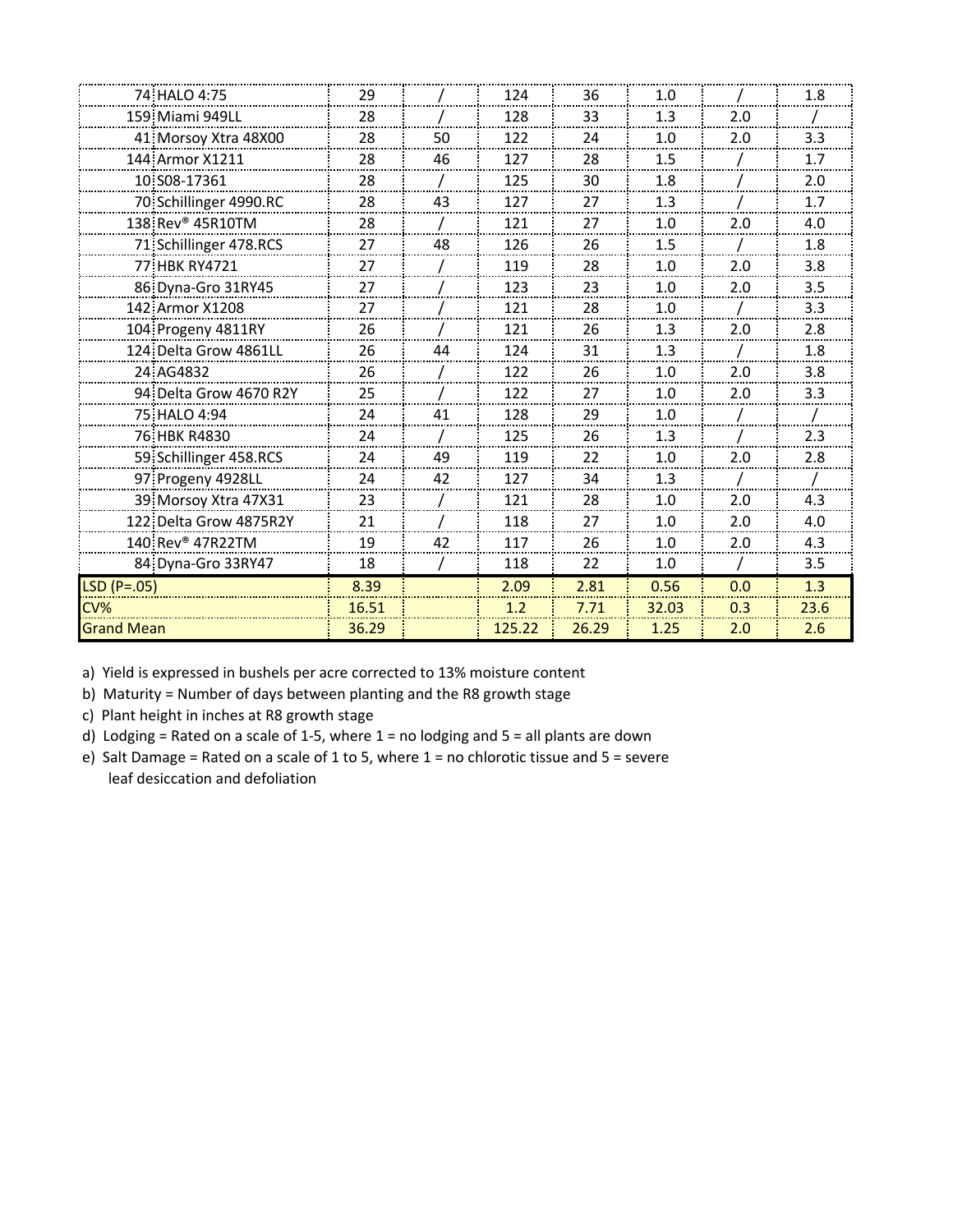| Maculi Kidye Kesearch Station in Zui I.<br><b>Entry</b> |                          | <b>2010/2011</b> |                              | Plant                     |                      | CB <sub>a</sub> | $CB^{\circ}$ | Salt <sup>'</sup> |
|---------------------------------------------------------|--------------------------|------------------|------------------------------|---------------------------|----------------------|-----------------|--------------|-------------------|
| No. Entry Name                                          | <b>Yield<sup>a</sup></b> | Avg <sup>a</sup> | <b>Maturity</b> <sup>b</sup> | <b>Height<sup>c</sup></b> | Lodging <sup>d</sup> | 8/24            | 8/29         | 8/23              |
| 105 Progeny 5111RY                                      | 52                       |                  | 134                          | 25                        | 1.0                  | 5.0             |              |                   |
| 26 AG5232                                               | 49                       |                  | 133                          | 22                        | 1.0                  | 4.0             |              |                   |
| 50 USG 75798                                            | 47                       |                  | 144                          | 26                        | 1.0                  | 2.3             | 4.0          |                   |
| 110 Progeny 5711RY                                      | 46                       |                  | 138                          | 23                        | 1.3                  | 3.0             | 5.5          |                   |
| 87 Dyna-Gro 32RY55                                      | 45                       |                  | 140                          | 25                        | 1.0                  | 2.7             | 5.5          |                   |
| 56 Delta Grow 5625R2Y                                   | 44                       |                  | 138                          | 21                        | 1.3                  | 2.3             | 5.0          |                   |
| 109 Progeny 5610RY                                      | 44                       | 58               | 137                          | 25                        | 1.0                  | 3.0             | 5.0          |                   |
| 91 Dyna-Gro 39RY57                                      | 44                       |                  | 139                          | 27                        | 1.0                  | 2.3             | 5.0          |                   |
| 121 Delta Grow 5110R2Y EX                               | 44                       |                  | 132                          | 40                        | 2.0                  | 1.3             | T            |                   |
| 92 GoSoy 5911 LL                                        | 43                       |                  | 144                          | 20                        | 1.0                  | 3.0             | 5.0          |                   |
| 116 Progeny 5960LL                                      | 43                       | 53               | 144                          | 24                        | 1.0                  | 3.0             | 4.5          |                   |
| 118 USG 75J90R                                          | 43                       | /                | 138                          | 22                        | 1.0                  | 2.7             | 5.0          |                   |
| 53 Pioneer 95Y50                                        | 42                       |                  | 135                          | 23                        | 1.0                  | 2.7             | 5.5          |                   |
| 64 GoSoy 6111 LL                                        | 42                       |                  | 138                          | 22                        | 1.0                  | 4.3             | 5.0          | 1.5               |
| 20 Osage                                                | 42                       | 56               | 138                          | 19                        | 1.0                  | 2.0             | 5.0          |                   |
| 33 S54-V4 Brand                                         | 41                       | 7                | 140                          | 21                        | 1.0                  | 2.3             | 4.1          |                   |
| 90 Morsoy Xtra 53X51                                    | 41                       |                  | 139                          | 24                        | 1.0                  | 2.3             | 4.5          |                   |
| 137 Rev® 56R63TM                                        | 41                       |                  | 140                          | 26                        | 1.0                  | 3.7             | 5.0          |                   |
| 81 HBK RY5220                                           | 41                       | 59               | 134                          | 22                        | 1.0                  | 4.3             |              |                   |
| 48 Morsoy 5429                                          | 41                       | 56               | 142                          | 24                        | 1.0                  | 3.0             | 5.0          | 5.0               |
| 29 AG5831                                               | 40                       | 55               | 139                          | 19                        | 1.0                  | 3.0             | 6.0          |                   |
| 120 Delta Grow 5656R2Y EX                               | 40                       |                  | 139                          | 21                        | 1.0                  | 3.0             |              |                   |
| 152 Armor 55-R22                                        | 39                       |                  | 140                          | 23                        | 1.0                  | 3.0             | 5.0          |                   |
| 63 AGS 5911 LL                                          | 39                       |                  | 142                          | 22                        | 1.0                  | 3.0             | 5.0          |                   |
| 119 Delta Grow 5252R2Y EX                               | 39                       |                  | 143                          | 19                        | 1.0                  | 3.7             | 6.0          |                   |
| 34 S57-K3 Brand                                         |                          |                  | 144                          |                           | 1.0                  |                 |              |                   |
| 67 AGS 597 RR                                           | 38                       | 50               | 144                          | 23<br>25                  | 1.0                  | 2.0<br>2.3      | 3.5          |                   |
|                                                         | 38                       | 52               |                              |                           |                      |                 | 3.5          |                   |
| 108 Progeny 5655RY                                      | 38                       |                  | 142                          | 26                        | 1.0                  | 3.0             | 5.0          |                   |
| 16 Pioneer 95Y31                                        | 38                       | 54               | 137                          | 26                        | 1.3                  | 2.7             | 5.1          |                   |
| 89 Morsoy Xtra 51X11                                    | 37                       |                  | 142                          | 24                        | 1.0                  | 3.0             | 4.5          |                   |
| 93 Delta Grow 5565R2Y                                   | 37                       |                  | 141                          | 22                        | 1.0                  | 2.3             | 5.0          |                   |
| 80 HBK RY5121                                           | 37                       |                  | 134                          | 22                        | 1.0                  | 5.0             | $\prime$     | 1.5               |
| 43 HBK R5525                                            | 36                       | 52               | 143                          | 21                        | 1.0                  | 2.0             | 5.1          |                   |
| 45 HBK R5226                                            | 35                       | 51               | 144                          | 21                        | 1.0                  | 2.0             | 5.0          |                   |
| 117 USG 75Z38                                           | 35                       |                  | 142                          | 24                        | 1.0                  | 3.0             | 4.5          |                   |
| 66 AGS 568 RR                                           | 35                       | 50               | 144                          | 21                        | 1.0                  | 1.7             | 3.0          |                   |
| 113 Progeny 5330RR                                      | 35                       | 33               | 138                          | 27                        | 1.3                  | 4.3             | 5.1          | 1.5               |
| 126 Rev® 57R21TM                                        | 35                       | 54               | 138                          | 25                        | 1.3                  | 4.0             | 5.1          |                   |
| 55 Delta Grow 5555RR                                    | 34                       | 47               | 141                          | 25                        | 1.0                  | 3.7             | 5.1          | 1.5               |
| 136 Rev® 51R53TM                                        | 33                       | $\prime$         | 129                          | 28                        | 1.0                  | /               | 7            | 4.5               |
| 14 Pioneer 95Y01                                        | 33                       | 51               | 127                          | 31                        | 1.3                  | $\prime$        |              | 4.5               |
| 79 HALO 5:65                                            | 33                       | 51               | 144                          | 24                        | 1.0                  | 3.0             | 3.5          |                   |
| 19 Ozark                                                | 32                       | 47               | 134                          | 24                        | 1.0                  | 3.2             |              | 2.5               |
| 15 Pioneer 95Y20                                        | 31                       | 47               | 138                          | 21                        | 1.0                  | 3.3             |              |                   |
| 6 Delta Grow 5280RR                                     | 31                       | 46               | 143                          | 23                        | 1.0                  | 3.0             | 5.0          |                   |
| 17 Pioneer 95Y70                                        | 31                       | 44               | 144                          | 26                        | 1.0                  | 2.0             | 3.0          |                   |
| 69 AGS 6011 LL                                          | 31                       |                  | 137                          | 23                        | 1.0                  | 4.0             | 5.5          | 1.5               |
| 35 S56-G6 Brand                                         | 30                       | 45               | 145                          | 19                        | 1.0                  | 2.0             | 4.0          |                   |
| 106 Progeny 5210RY                                      | 30                       | 45               | 132                          | 22                        | 1.0                  |                 |              | 3.0               |
| 107 Progeny 5321RY                                      | 30                       |                  | 143                          | 45                        | 2.0                  | 1.0             |              |                   |
| 46 Delta Grow 5545RR                                    | 30                       |                  | 144                          | 26                        | 1.0                  | 2.0             | 3.5          |                   |

#### **Table 9. Performance of Maturity Group V Soybean Varieties at the Macon Ridge Research Station in 2011.**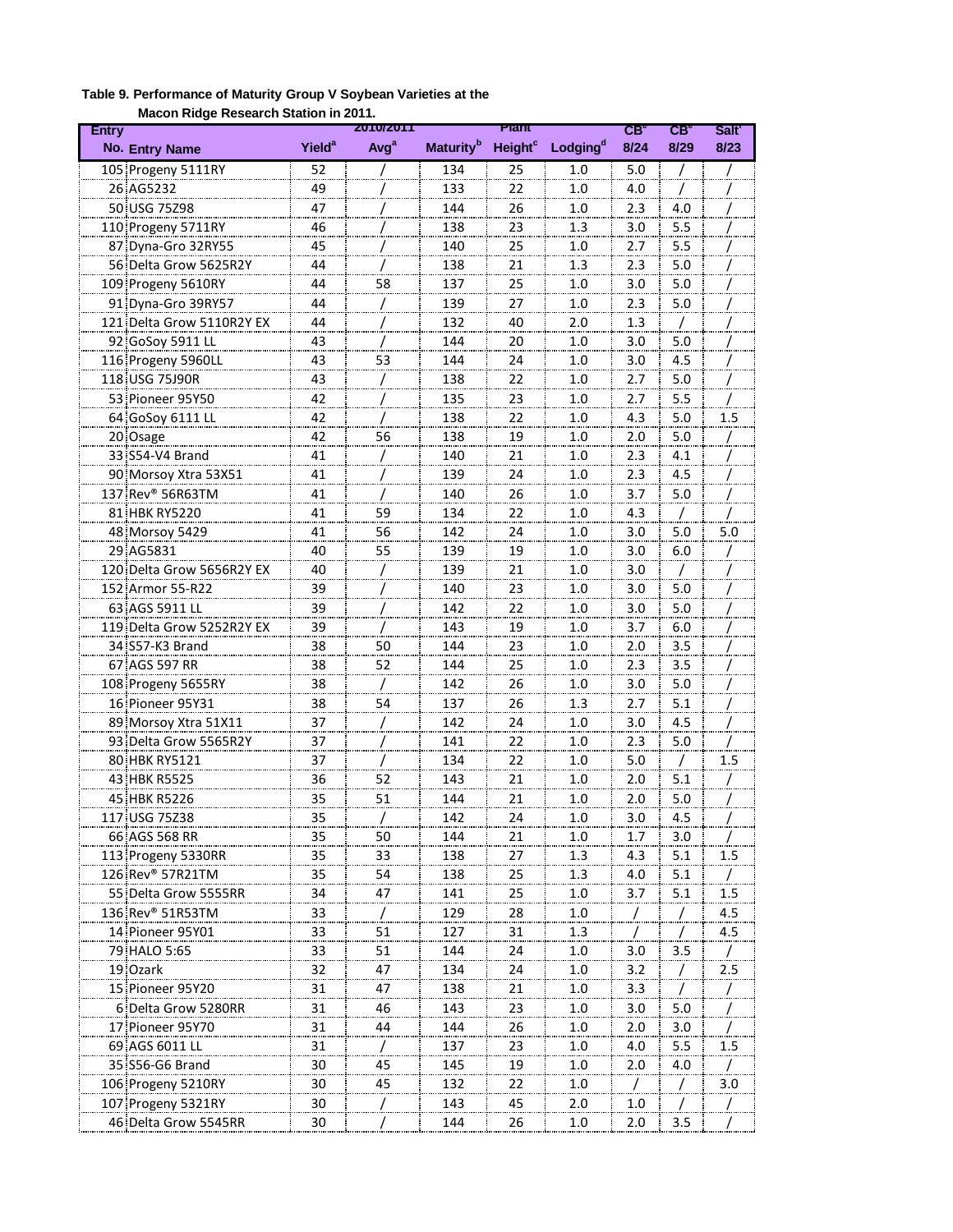| 161 Dyna-Gro 35F55     | 30   | 43       | 140   | 26   | 1.0  | 1.9  | 4.9 | 1.5  |
|------------------------|------|----------|-------|------|------|------|-----|------|
| 27 AG5332              | 29   |          | 130   | 30   | 1.0  |      |     | 4.5  |
| 65 AGS 554 RR          | 29   | 46       | 145   | 22   | 1.0  | 2.3  | 4.0 |      |
| 127 Dyna-Gro 35P53     | 29   | 45       | 135   | 25   | 1.0  |      |     | 2.5  |
| 82 HBK RY5421          | 28   |          | 134   | 23   | 1.3  | 1.9  |     | 2.5  |
| 114 Progeny 5261LL     | 28   |          | 134   | 26   | 1.0  | 2.9  |     | 2.5  |
| 149 Armor X1215        | 28   |          | 137   | 25   | 1.0  | 2.3  | 3.9 | 1.5  |
| 49 AG5832              | 27   |          | 144   | 46   | 2.0  | 1.3  |     |      |
| 47 Morsov 5168         | 26   | 44       | 130   | 34   | 1.8  |      |     | 4.5  |
| 158 Whitney 1154LL     | 26   |          | 130   | 38   | 1.0  | 7    | 7   | 4.0  |
| 68 Shillinger 5220.RC  | 26   |          | 131   | 28   | 1.5  |      |     | 4.0  |
| 151 Armor X1217        | 26   |          | 132   | 22   | 1.0  | 4.9  |     | 2.5  |
| 57 Delta Grow 5461LL   | 25   | 42       | 136   | 36   | 1.3  |      |     | 3.5  |
| 154 Armor 53-R15       | 25   | 43       | 132   | 20   | 1.0  |      |     | 2.5  |
| 148 Armor X1213        | 24   |          | 134   | 22   | 1.0  | 4.9  |     | 2.5  |
| 150 Armor X1216        | 24   |          | 128   | 20   | 1.0  | 7    |     | 3.5  |
| 52 Pioneer 95Y10       | 24   |          | 129   | 30   | 1.0  |      |     | 3.5  |
| 83 HBK RY5521          | 23   |          | 131   | 23   | 1.0  |      |     | 3.0  |
| 78 HALO 5:25           | 23   | 44       | 130   | 18   | 1.0  |      |     | 4.0  |
| 4 Delta Grow 5160RR    | 22   |          | 128   | 31   | 1.0  |      |     | 4.5  |
| 62 GoSoy 5111 LL       | 21   |          | 131   | 18   | 1.0  |      |     | 3.5  |
| 115 Progeny 5460LL     | 21   | 39       | 131   | 31   | 3.8  |      |     | 4.0  |
| 111 Progeny 5811RY     | 21   |          | 131   | 24   | 1.0  |      |     | 3.0  |
| 61 Schillinger 557.RC  | 20   | 43       | 137   | 22   | 1.0  | 3.5  |     | 2.5  |
| 160 Dyna-Gro 37RY52    | 20   | 40       | 132   | 20   | 1.0  |      |     | 2.5  |
| 157 Delta Grow 5275R2Y | 20   | 42       | 132   | 22   | 1.0  |      |     | 2.5  |
| 28 AG5632              | 16   | $\prime$ | 132   | 23   | 1.0  |      |     | 3.0  |
| 153 Armor DK 5363      | 12   | 36       | 137   | 25   | 1.0  | 3.9  |     | 2.5  |
| 112 Progeny 5160LL     | 12   | 39       | 130   | 19   | 1.0  |      |     | 4.0  |
| 5 Delta Grow 5300RR    | 12   | 36       | 129   | 22   | 1.0  |      |     | 3.0  |
| 128 USG ALLEN RR       | 11   |          | 143   | 24   | 1.0  | 3.4  |     | 2.0  |
| 44 HBK R5529           | 11   | 38       | 135   | 23   | 1.0  | 1.2  |     | 2.5  |
| $LSD (P=.05)$          | 9.4  |          | 4.3   | 2.3  | 0.9  | 1.1  | 0.9 | 1.0  |
| CV%                    | 21.1 |          | 2.2   | 6.8  | 57.6 | 23.2 | 8.9 | 19.6 |
| <b>Grand Mean</b>      | 32.2 |          | 136.9 | 24.6 | 1.1  | 2.9  | 4.7 | 3.0  |
|                        |      |          |       |      |      |      |     |      |

b) Maturity = Number of days between planting and the R8 growth stage

c) Plant height in inches at R8 growth stage

d) Lodging = Rated on a scale of 1-5, where 1 = no lodging and 5 = all plants are down

 100% defoliation and all plants are dead e) CB = Cercospora blight, rated on a scale of 1-9, where = no disease symptoms and  $9$  =

 leaf desiccation and defoliation f) Salt Damage = Rated on a scale of 1 to 5, where 1 = no chlorotic tissue and 5 = severe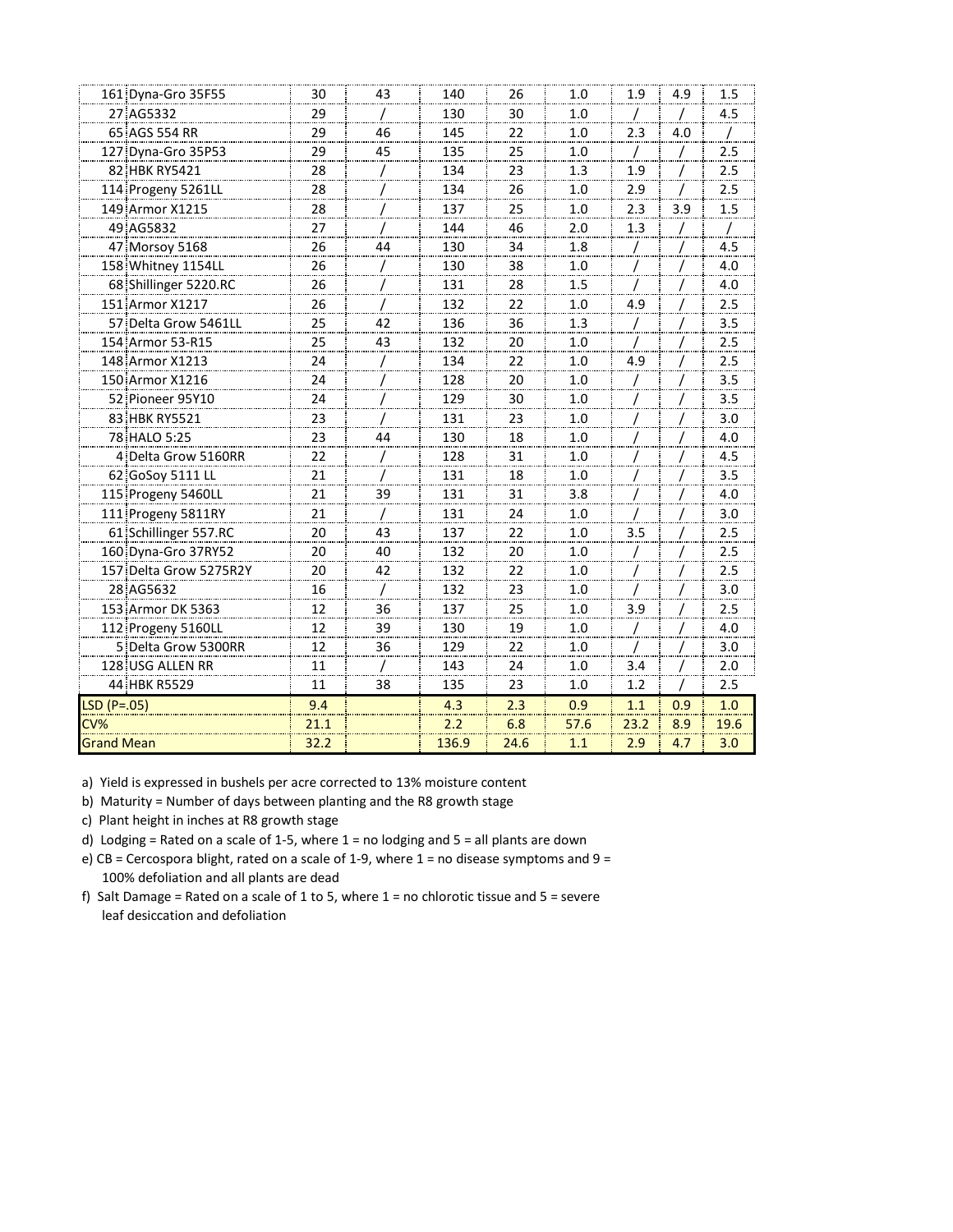# **Rice Research Station All Maturity Groups**

*Agronomic and Cultural Practices*

|                                    | Maturity Group: MG III, IV, and V                 |                                                                                |       |            |  |  |  |  |
|------------------------------------|---------------------------------------------------|--------------------------------------------------------------------------------|-------|------------|--|--|--|--|
|                                    | Location: Rice Research Station, Crowley          |                                                                                |       |            |  |  |  |  |
| Irrigated (yes or no): NO          |                                                   |                                                                                |       |            |  |  |  |  |
| Irrigation Type: N/A               |                                                   |                                                                                |       |            |  |  |  |  |
| Tillage System: Spring Stale       |                                                   |                                                                                |       |            |  |  |  |  |
| Soil pH: 5.98                      |                                                   |                                                                                |       |            |  |  |  |  |
| Organic Matter (%): NA             |                                                   |                                                                                |       |            |  |  |  |  |
|                                    | Soil Texture: Crowley silt loam                   |                                                                                |       |            |  |  |  |  |
| Row Spacing (inches): 16           |                                                   |                                                                                |       |            |  |  |  |  |
| Row/Plot Length (feet): 20         |                                                   |                                                                                |       |            |  |  |  |  |
| Planting Date: 9-May               |                                                   |                                                                                |       |            |  |  |  |  |
|                                    |                                                   | Harvest Date: (MG III & Early IV, 9-Sep); (MG Late IV, 12-Sep); (MG V, 28-Sep) |       |            |  |  |  |  |
| Seeding Rate (sd/A): 130,000       |                                                   |                                                                                |       |            |  |  |  |  |
|                                    | Fertilizer Applied 1: 240# of 0-24-24-2.8, May 13 |                                                                                |       |            |  |  |  |  |
| Foliar Insecticide 1: Karate Z     |                                                   | Rate: 1.28 oz/A                                                                | Date: | 10-May     |  |  |  |  |
| Foliar Insecticide 2: Leverage 2.7 |                                                   | Rate: 4 oz/A                                                                   | Date: | $2-Auq$    |  |  |  |  |
| Pre Emerge Herb 1: Dual II Magnum  |                                                   | Rate: 1.5 pt/A                                                                 | Date: | 13-May     |  |  |  |  |
|                                    | Post Herb 1: Poast Plus + Basagran                | Rate: 1 qt/A, 1.5 pt/A                                                         | Date: | 7-Jun      |  |  |  |  |
|                                    | Post Herb 2: Poast Plus + Basagran                | Rate: 1 qt/A, 1.5 pt/A                                                         | Date: | $28 - Jun$ |  |  |  |  |
|                                    | Post Herb 3: Poast Plus + Basagran                | Rate: 1 qt/A, 1.5 pt/A                                                         | Date: | 2-Aug      |  |  |  |  |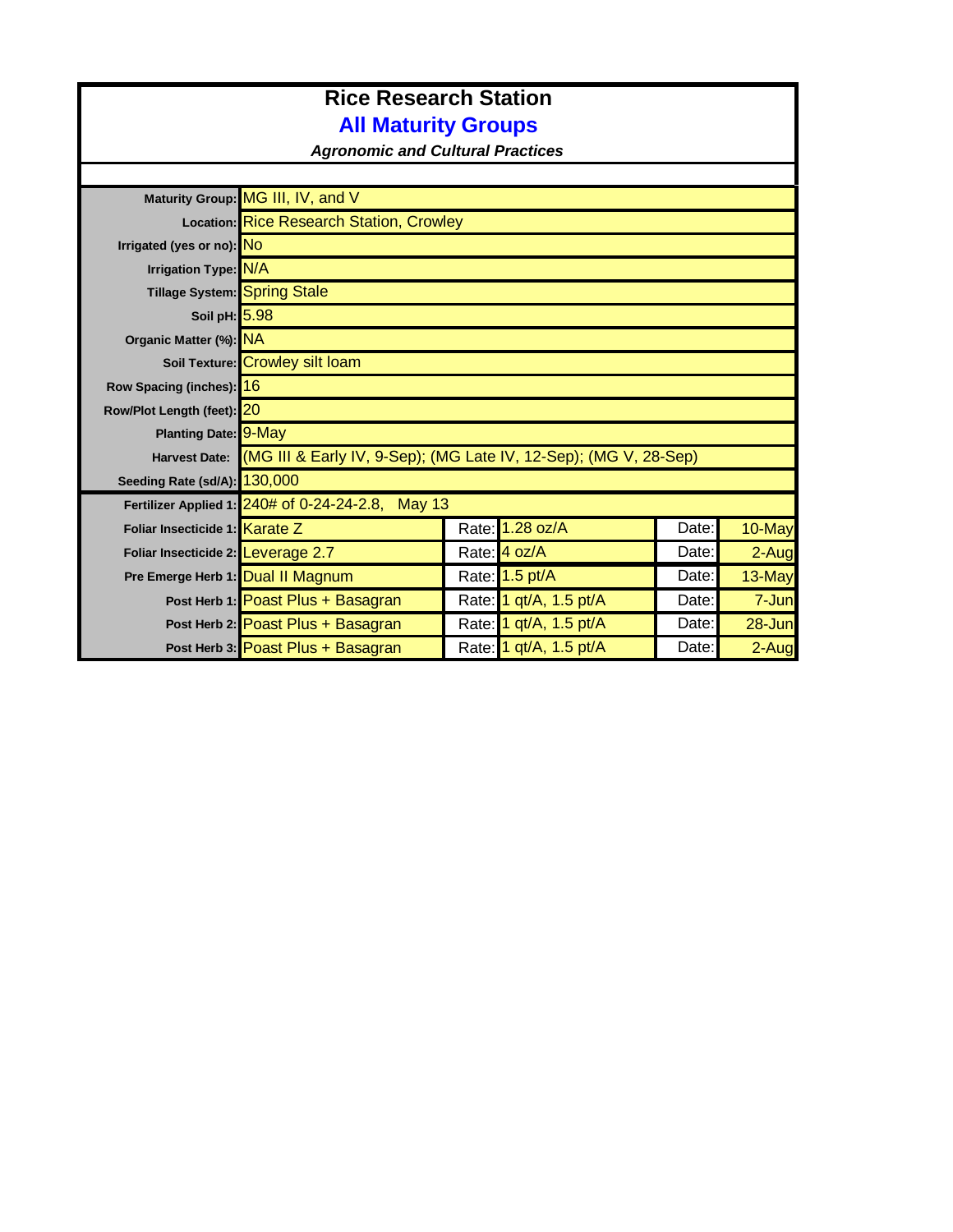|                              | Early IV Soybean varieties at the Rice Research Station in 2011. |                  |                              |                     |                      |                     |  |  |  |  |
|------------------------------|------------------------------------------------------------------|------------------|------------------------------|---------------------|----------------------|---------------------|--|--|--|--|
| <b>Entry Entry</b>           |                                                                  | 2010/2011        |                              | <b>Plant</b>        |                      | <b>Test</b>         |  |  |  |  |
| No. Name                     | Yield <sup>a</sup>                                               | Avg <sup>a</sup> | <b>Maturity</b> <sup>b</sup> | Height <sup>c</sup> | Lodging <sup>a</sup> | Weight <sup>e</sup> |  |  |  |  |
| 30 S44-D5 Brand              | 37                                                               | 54               | 113                          | 27                  | 1.0                  | 55.2                |  |  |  |  |
| 18 Pioneer 93Y92             | 35                                                               | 56               | 107                          | 20                  | 1. $\Omega$          | 54.1                |  |  |  |  |
| 7 Delta Grow 4460RR          | 35                                                               |                  | 113                          | 25                  | 1.3                  | 54.1                |  |  |  |  |
| 141 Progeny 4211             | 33                                                               |                  | 111                          | 19                  | 1.0                  | 53.7                |  |  |  |  |
| 139 Rev <sup>®</sup> 44R22TM | 29                                                               | 48               | 109                          | 23                  | 1.0                  | 54.7                |  |  |  |  |
| 31 S42-T4 Brand              | 26                                                               |                  | 110                          | 24                  | 17                   | 55.3                |  |  |  |  |
| 95: Progeny 3911RY           | 18                                                               |                  | 106                          | 20                  | 0.9                  | 54.1                |  |  |  |  |
| $LSD(P=.05)$                 | 11.6                                                             |                  | 2.5                          | 4.0                 | 0.7                  | 0.6                 |  |  |  |  |
| CV%                          | 21.5                                                             |                  | 1.3                          | 9.8                 | 30.6                 | 0.6                 |  |  |  |  |
| <b>Grand Mean</b>            | 30.4                                                             |                  | 109.8                        | 22.7                | 1.1                  | 54.5                |  |  |  |  |

#### **Table 10. Performance of Maturity Group III and Early IV Soybean Varieties at the Rice Research Station in 2011.**

a) Yield is expressed in bushels per acre corrected to 13% moisture content

b) Maturity = Number of days between planting and the R8 growth stage

c) Plant height in inches at R8 growth stage

d) Lodging = Rated on a scale of 1-5, where 1 = no lodging and 5 = all plants are down

e) Measure of grain weight (lb) per bushel (on a volume basis)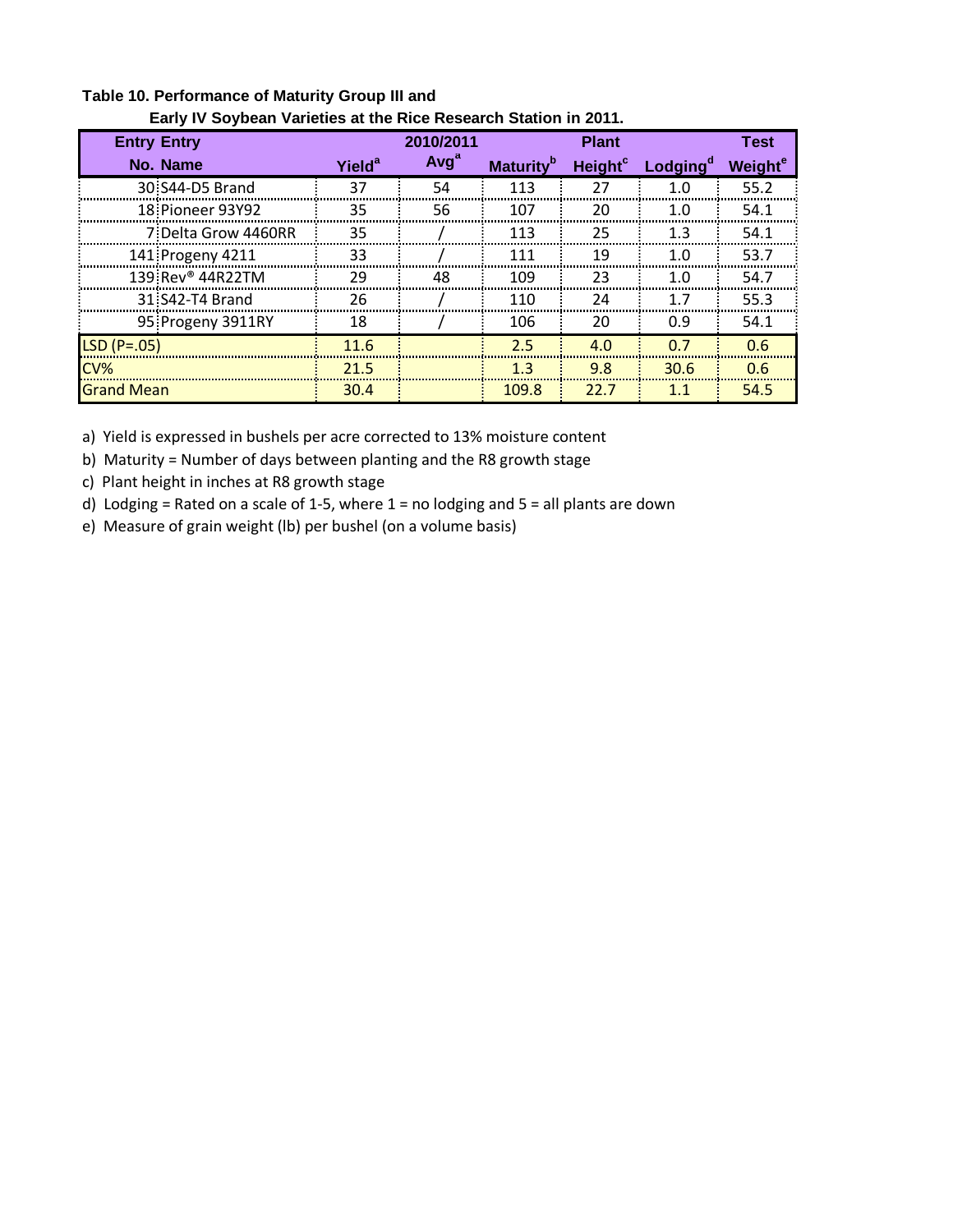| <b>Entry Entry</b>           |                          | 2010/2011        |                              | <b>Plant</b>              |                      | <b>Test</b>         |
|------------------------------|--------------------------|------------------|------------------------------|---------------------------|----------------------|---------------------|
| No. Name                     | <b>Yield<sup>a</sup></b> | Avg <sup>a</sup> | <b>Maturity</b> <sup>b</sup> | <b>Height<sup>c</sup></b> | Lodging <sup>d</sup> | Weight <sup>e</sup> |
| 13 Pioneer 94Y80             | 42                       | 55               | 118                          | 29                        | 2.0                  | 53.5                |
| 24 AG4832                    | 36                       |                  | 117                          | 32                        | 2.3                  | 53.0                |
| 54 Pioneer 94Y82             | 36                       |                  | 114                          | 24                        | 1.0                  | 53.8                |
| 102 Progeny 4611RY           | 35                       |                  | 116                          | 25                        | 1.3                  | 53.4                |
| 100 Progeny 4906RR           | 34                       | 49               | 121<br>                      | 32                        | 2.3                  | 52.3<br>            |
| 133 Rev <sup>®</sup> 47R53TM | 34                       |                  | 115                          | <br>24                    | .<br>1.0             | 53.9                |
| 142 Armor X1208              | 34                       |                  | 116                          | 30                        | 2.0                  | 53.2                |
| 104 Progeny 4811RY           | 33                       |                  | 115                          | 31                        | 2.3                  | 53.4                |
| 94 Delta Grow 4670 R2Y       | 33                       |                  | 115                          | 27                        | 1.3                  | 53.3                |
| 140 Rev® 47R22TM             | 33<br>                   | 51               | 115                          | 29                        | 2.0                  | 54.0                |
| 134 Rev <sup>®</sup> 46R73TM | 33                       |                  | 113                          | 24                        | 2.0                  | 54.2                |
| 86 Dyna-Gro 31RY45           | 33                       |                  | 115                          | 24                        | 1.0                  | 52.8                |
| 12 Pioneer 94Y70             | 33                       | 53               | 115                          | 27                        | 1.3                  | 53.1                |
| 88 Morsoy Xtra 46X71         | 32                       |                  | 114                          | 27                        | 0.3                  | 53.6                |
| 101 Progeny 4510RY           | 32<br>------             | 54               | 117                          | 24                        | 1.3                  | 53.4                |
| 84 Dyna-Gro 33RY47           | 32                       |                  | 115                          | 30                        | 2.7                  | 53.6                |
| 122 Delta Grow 4875R2Y       | 31                       |                  | 120                          | 31                        | 2.3                  | 53.3                |
| 146 Rev <sup>®</sup> 49R43TM | 31                       |                  | 119                          | 26                        | 1.7                  | 53.5                |
| 9 S08-14087 RR               | 31                       |                  | 123                          | 31                        | 1.7                  | 52.1                |
| 25 AG4932                    | 30                       |                  | 118                          | 29                        | 1.0                  | 52.3                |
| 96 Progeny 4911Ry            | 30                       |                  | 121                          | ------<br>36              | 1.7                  | 52.3                |
| 159 Miami 949LL              | 30                       |                  | 122                          | 31                        | 1.3                  | 51.9                |
| 143 Armor X1210              | 30                       |                  | 114                          | 23                        | 0.7                  | 54.1                |
| 39 Morsoy Xtra 47X31         | 30                       |                  | 115                          | 33                        | 2.7                  | 53.1                |
| 11 Pioneer 94Y50             | 29<br>.                  |                  | 113                          | 23                        | 1.7                  | 54.3                |
| 97 Progeny 4928LL            | 29                       | 48               | 121                          | 33                        | 2.0                  | 51.9                |
| 98 Progeny 4750RR            | 29                       | 50               | 116                          | 26                        | 1.7                  | 53.7                |
| 1 Delta Grow 4880RR          | 29                       | 48               | 115                          | 21                        | 0.7                  | 53.4                |
| 42 Morsov Xtra 46X29         | 29                       | 50               | 119                          | 25                        | 1.0                  | 53.0                |
| 72 GoSoy 4810 Ll             | 29                       |                  | 112                          | 32                        |                      | 54.3                |
| 156 Rev® 49R10TM             | 28                       | 43               | 119                          | 33                        | 2.3                  | 52.3                |
| 74 HALO 4:75                 | 28                       |                  | 111                          | 33                        | 2.7                  | 53.3                |
| 10.S08-17361                 | 28                       |                  | 127                          | 28                        | 1.0                  | 51.1                |
| 73 HALO 4:65                 | 28                       | 47               | 111                          | 26                        | 1.3                  | 53.5                |
| 147 Dyna-Gro 33G48           | 28                       | 46               | 116                          | 24                        | 0.7                  | 53.3                |
| 131 Rev <sup>®</sup> 48R33TM | 28                       |                  | 113                          | 26                        | 2.7                  | 53.6                |
| 77 HBK RY4721                | 27                       |                  | 115                          | 33                        | 1.7                  | 52.9                |
| 75 HALO 4:94                 | 27                       | 43               | 122                          | 32                        | 1.3                  | 52.1                |
| 132 Rev <sup>®</sup> 49R22TM | 27                       | 45               | 123                          | 28                        | 1.3                  | 52.6                |
| 2 Delta Grow 4970RR          | 27                       | 46               | 120                          | 30                        |                      | 52.6                |
| 138 Rev <sup>®</sup> 45R10TM | 27                       |                  | <u> 111</u>                  | 28                        | 2.0                  | 53.4                |
| 60 Schillinger 495.RC        | 27                       | 44               | 118                          | 28                        | 1.0                  | 53.2                |
|                              |                          |                  |                              |                           |                      |                     |

**Table 11. Performance of Maturity Group IV Soybean Varieties at the Rice Research Station in 2011.**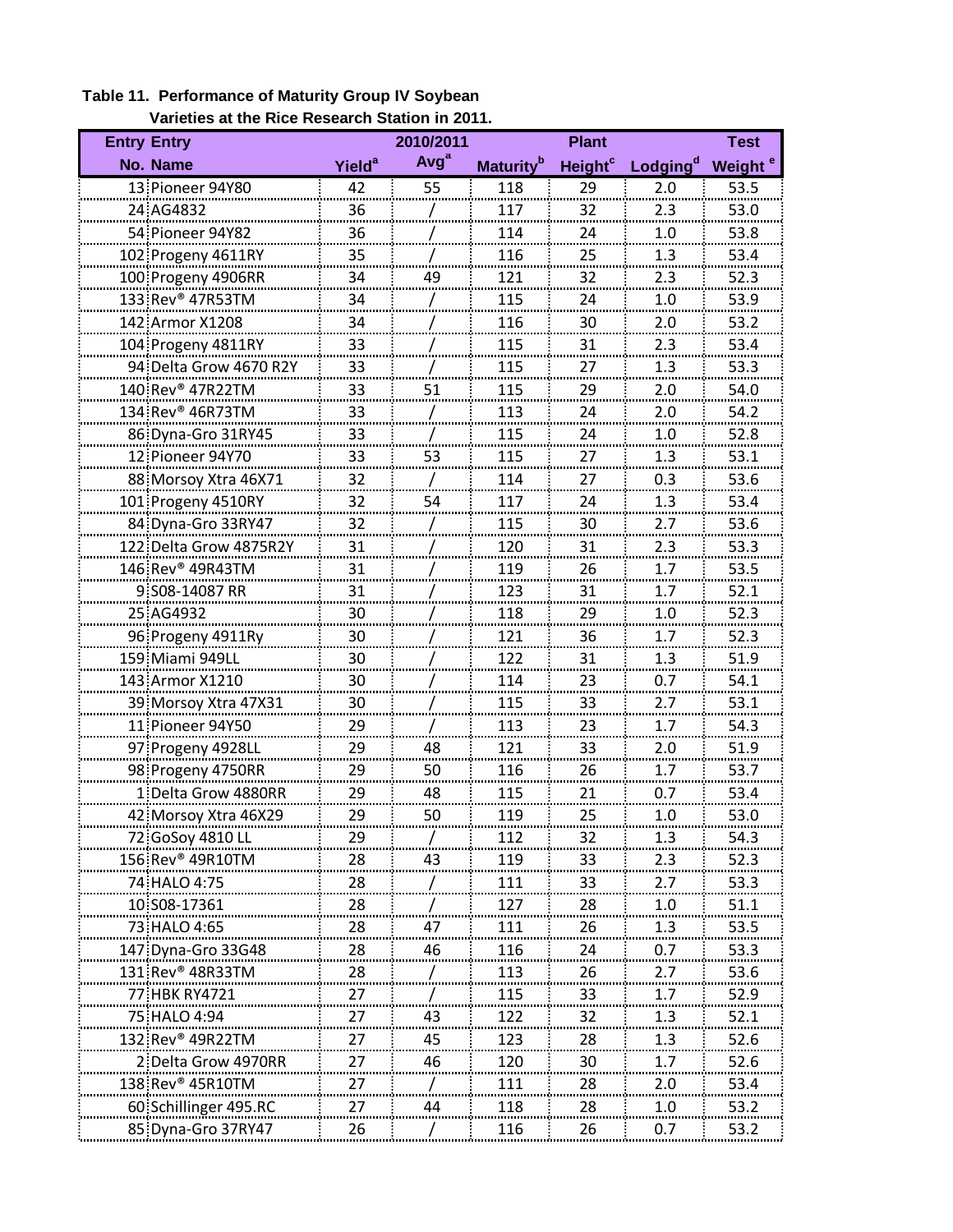|                   | 8 Delta Grow 4770RR          | 26     |         | 112      | 26     | 1.7     | 53.3     |
|-------------------|------------------------------|--------|---------|----------|--------|---------|----------|
|                   | 145 Armor DK 4744            | 26     | 45      | 120      | 25     | 1.0     | 52.9     |
|                   | 21 UA 4910                   | 26     | 44      | 124      | 28     | 1.0     | 53.0     |
|                   | 124 Delta Grow 4861LI        | 25     | 44      | 112      | 32     | 3.0     | 53.2     |
|                   | 123 S46-A1 Brand             | 25     | 45      | 117      | 28     | 1.3     | 53.8     |
|                   | 3 Delta Grow 4975RR          | 25     | 46      | 120      | 32     | 1.7     | 52.1     |
|                   | 135 Rev <sup>®</sup> 48R10TM | 25<br> | 48<br>. | 113<br>. | 25<br> | 0.7<br> | 53.4<br> |
|                   | 155 Rev® 48R21TM             | 25     | 40      | 118      | 24     | 1.0     | 52.9     |
|                   | 125 Rev <sup>®</sup> 48R22   | 24     | 45      | 112      | 23     | 0.7     | 53.8     |
|                   | 103 Progeny 4710RY           | 24     | 44      | 116      | 23     | 1.0     | 52.5     |
|                   | 99 Progeny 4807RR            | 24     | 44      | 114      | 28     | 2.0     | 54.2     |
|                   | 58: Schillinger 457.RCP      | 24     | 46      | 112      | 27     | 1.7     | 53.2     |
|                   | 36 HBK R4924                 | 23     | 42      | 126      | 32     | 2.3     | 51.7     |
|                   | 40 Morsoy 4707               | 22     |         | 114      | 31     | 2.0     | 54.3     |
|                   | 59 Schillinger 458.RCS       | 22     | 44      | 113      | 21     | 0.0     | 53.1     |
|                   | 32 S49-H7 Brand              | 22     | 45      | 120      | 28     | 1.0     | 52.9     |
|                   | 51 USG 74E88                 | 22     |         | 112      | 25     | 1.3     | 52.8     |
|                   | 144 Armor X1211              | 22     | 44      | 123      | 28     | 1.3     | 52.5     |
|                   | 38 HBK R4729                 | 21     | 46      | 117      | 27     | 1.0     | 54.2     |
|                   | 129 Rev® 49R11TM             | 20     |         | 111      | 20     | 1.0     | 54.7     |
|                   | 37 HBK R4829                 | 20     | 46      | 121      | 27     | 1.0     | 53.6     |
|                   | 70 Schillinger 4990.RC       | 19     | 40      | 123      | 25     | 1.3     | 52.4     |
|                   | 41 Morsoy Xtra 48X00         | 19     | 42      | 118      | 24     | 1.3     | 52.7     |
|                   | 71 Schillinger 478.RCS       | 15     | 39      | 121      | 22     | 0.3     | 52.7     |
|                   | 76 HBK R4830                 | 11     |         | 123      | 30     | 3.0     | 51.5     |
| $LSD(P=.05)$      |                              | 6.8    |         | 5.5      | 4.4    | 0.9     | 1.0      |
| CV%               |                              | 15.2   |         | 2.9      | 9.9    | 36.3    | 1.2      |
| <b>Grand Mean</b> |                              | 27.5   |         | 116.9    | 27.6   | 1.5     | 53.1     |
|                   |                              |        |         |          |        |         |          |

b) Maturity = Number of days between planting and the R8 growth stage

c) Plant height in inches at R8 growth stage

d) Lodging = Rated on a scale of 1-5, where 1 = no lodging and 5 = all plants are down

e) Measure of grain weight (lb) per bushel (on a volume basis)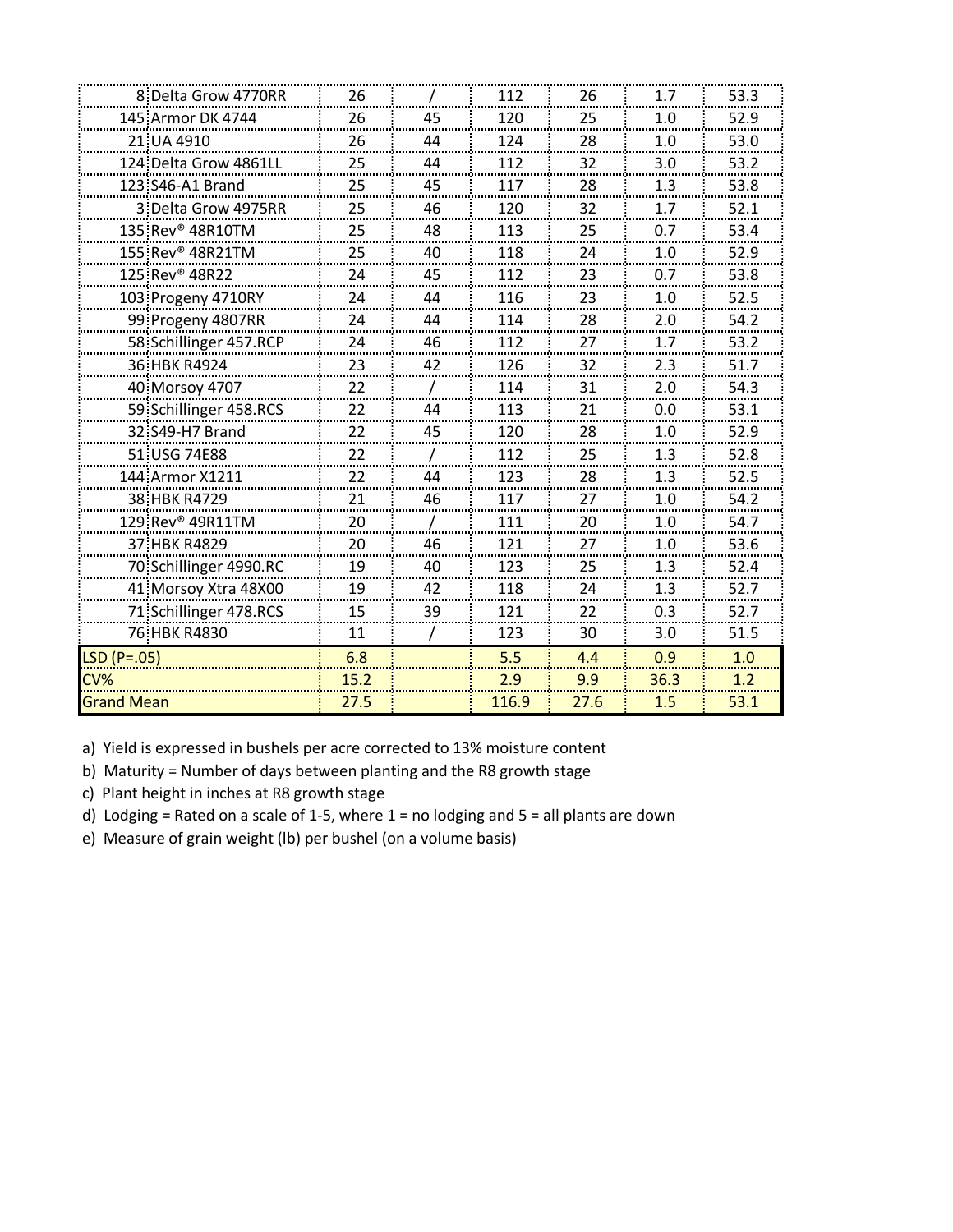| 2010/2011<br><b>Entry Entry</b><br><b>Plant</b><br><b>Test</b> |                    |                  |                              |                     |                      |                     |
|----------------------------------------------------------------|--------------------|------------------|------------------------------|---------------------|----------------------|---------------------|
| No. Name                                                       | Yield <sup>a</sup> | Avg <sup>a</sup> | <b>Maturity</b> <sup>b</sup> | Height <sup>c</sup> | Lodging <sup>d</sup> | Weight <sup>e</sup> |
| 136 Rev® 51R53TM                                               | 35                 |                  | 131                          | 23                  | 1.3                  | 55.4                |
| 14 Pioneer 95Y01                                               | 34                 | 50               | 127                          | 27                  | 2.3                  | 55.7                |
| 52 Pioneer 95Y10                                               | 34                 |                  | 127                          | 28                  | 1.7                  | 56.3                |
| 116 Progeny 5960LL                                             | 33                 | 52               | 132                          | 19                  | 0.7                  | 55.2                |
| 137 Rev® 56R63TM                                               | 32                 |                  | 136                          | 20                  | 0.3                  | 55.1                |
| 47 Morsoy 5168                                                 | 31                 | 47               | 128                          | 30                  | 2.7                  | 55.9                |
| 17 Pioneer 95Y70                                               | 30                 | 42               | 138                          | 19                  | 0.3                  | 54.5                |
| 107 Progeny 5321RY                                             | 29                 |                  | 128                          | 43                  | 2.7                  | 54.9                |
| 67 AGS 597 RR                                                  | 29                 | 46               | 141                          | 17                  | 0.3                  | 55.0                |
| 153 Armor DK 5363                                              | 29                 | 46               | 140                          | 17                  | 0.7                  | 55.1                |
| 27 AG5332                                                      | 29                 |                  | 124                          | 26                  | 1.0                  | 56.1                |
| 110 Progeny 5711RY                                             | 29                 |                  | 129                          | 16                  | 0.0                  | 55.0                |
| 20 Osage                                                       | 29                 | 42               | 127                          | 15                  | 0.0                  | 55.7                |
| 92 GoSoy 5911 LL                                               | 29                 |                  | 131                          | 19                  | 0.0                  | 54.9                |
| 45 HBK R5226                                                   | 29                 | 47               | 136                          | 16                  | 0.0                  | 55.3                |
| 158 Whitney 1154LL                                             | 28                 |                  | 127                          | 29                  | 2.3                  | 55.1                |
| 115 Progeny 5460LL                                             | 28                 | 47               | 126                          | 28                  | 1.3                  | 55.4                |
| 117 USG 75Z38                                                  | 28                 |                  | 135                          | 16                  | 0.0                  | 55.6                |
| 121 DeltaGrow 5110R2Y EX                                       | 28                 |                  | 126                          | 34                  | 3.0                  | 55.1                |
| 161 Dyna-Gro 35F55                                             | 28                 | 47               | 135                          | 17                  | 0.3                  | 55.7                |
| 49 AG5832                                                      | 27                 |                  | 140                          | 39                  | 2.7                  | 54.7                |
| 79 HALO 5:65                                                   | <br>27             | 45               | 139                          | 17                  | 0.0                  | 54.9                |
| 4 DeltaGrow 5160RR                                             | .<br>27            |                  | 125                          | 30                  | 2.0                  | 55.3                |
| 63 AGS 5911 LL                                                 | $\cdots$<br>27     |                  | 133                          | 17                  | 0.0                  | 55.2                |
| 114 Progeny 5261LL                                             | 26                 |                  | 126                          | 15                  | 0.0                  | 55.2                |
|                                                                |                    | 46               |                              |                     |                      |                     |
| 55 DeltaGrow 5555RR                                            | 26                 |                  | 134                          | 17                  | 0.0                  | 55.5                |
| 57 DeltaGrow 5461LL                                            | 26                 | 42               | 126                          | 27                  | 1.7                  | 55.7                |
| 65 AGS 554 RR<br>46 DeltaGrow 5545RR                           | 26                 | 42               | 140<br>139                   | 15<br>14            | 0.0<br>0.0           | 55.3<br>55.1        |
|                                                                | 25                 | 40               | 128                          |                     |                      | 55.0                |
| 109 Progeny 5610RY                                             | 25                 |                  |                              | 19                  | 0.0                  | 54.5                |
| 128 USG ALLEN RR                                               | 25                 |                  | 142                          | 17                  | 0.0                  |                     |
| 157 DeltaGrow 5275R2Y                                          | 24                 | 44               | 124                          | 16                  | 0.0                  | 55.1                |
| 105 Progeny 5111RY                                             | 24                 |                  | 122                          | 16                  | 0.0                  | 55.9                |
| 108 Progeny 5655RY                                             | 24                 |                  | 128                          | 20                  | 0.0                  | 56.0                |
| 50 USG 75Z98                                                   | 24                 |                  | 141                          | 16                  | 0.3                  | 54.0                |
| 33 S54-V4 Brand                                                | 24                 |                  | 129                          | 15                  | 0.0                  | 55.1                |
| 112 Progeny 5160LL                                             | 23                 | 46               | 128                          | 14                  | 0.0                  | 55.5                |
| 91 Dyna-Gro 39RY57                                             | 23                 |                  | 127                          | 17                  | 0.0                  | 54.9                |
| 90 Morsoy Xtra 53X51                                           | 23                 |                  | 128                          | 17                  | 0.0                  | 55.1                |
| <u>78 HALO 5:25</u>                                            | 23                 | $\frac{38}{1}$   | 129                          | 14                  | 0.0                  | 55.6                |
| 16 Pioneer 95Y31                                               | 23                 | 38               | 127                          | 19                  | 0.3                  | 55.0                |
| 34 S57-K3 Brand                                                | 23                 | 39               | 139                          | 18                  | 0.0                  | 54.4                |

#### **Table 12. Performance of Maturity Group V Soybean Varieties at the Rice Research Station in 2011.**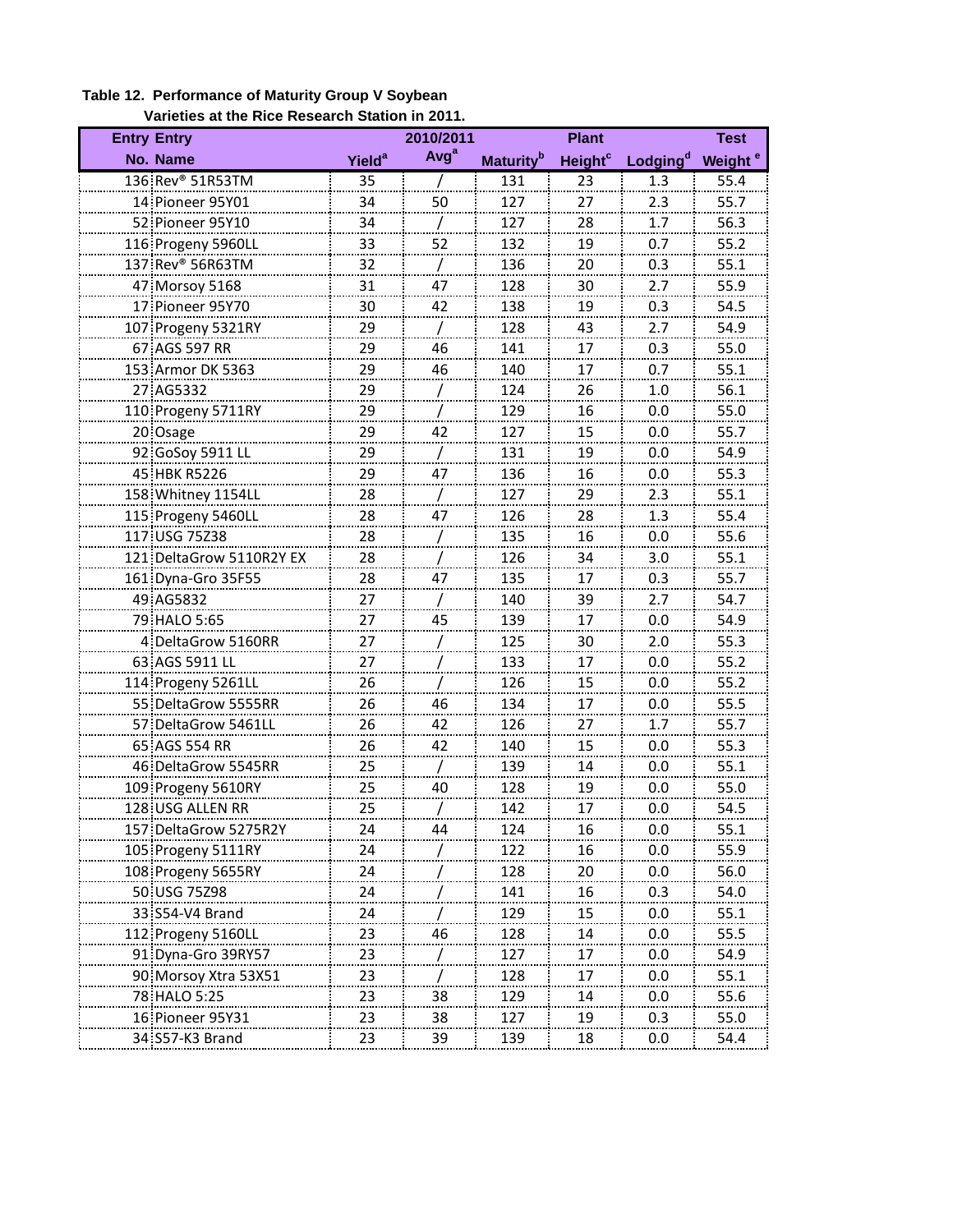| 127 Dyna-Gro 35P53       | 22           | 33 | 132   | 15   | 0.0  | 55.3 |
|--------------------------|--------------|----|-------|------|------|------|
| 148 Armor X1213          | 22           |    | 129   | 15   | 0.0  | 55.3 |
| 56 DeltaGrow 5625R2Y     | 22<br>.      |    | 127   | 17   | 0.0  | 55.1 |
| 15 Pioneer 95Y20         | 22<br>------ | 35 | 129   | 16   | 0.0  | 54.7 |
| 48 Morsoy 5429           | 22           | 42 | 136   | 15   | 0.3  | 54.5 |
| 93 DeltaGrow 5565R2Y     | 22           |    | 128   | 16   | 0.0  | 54.9 |
| 81 HBK RY5220            | 22           | 39 | 125   | 14   | 0.0  | 55.5 |
| 111 Progeny 5811RY       | 21           |    | 129   | 16   | 0.0  | 55.2 |
| 113 Progeny 5330RR       | 21           | 45 | 128   | 16   | 0.0  | 55.7 |
| 106 Progeny 5210RY       | 20           | 44 | 127   | 17   | 0.0  | 55.0 |
| 68 Shillinger 5220.RC    | 20           |    | 128   | 25   | 0.7  | 55.2 |
| 29 AG5831                | 20           | 41 | 127   | 14   | 0.0  | 55.0 |
| 118 USG 75J90R           | 20           |    | 128   | 16   | 0.0  | 55.0 |
| 89 Morsoy Xtra 51X11     | 20           |    | 133   | 17   | 0.3  | 54.8 |
| 44 HBK R5529             | 19           | 39 | 137   | 15   | 0.0  | 54.7 |
| 87 Dyna-Gro 32RY55       | 19           |    | 128   | 15   | 0.0  | 55.1 |
| 43 HBK R5525             | 19           | 40 | 138   | 14   | 0.0  | 54.8 |
| 152 Armor 55-R22         | 19           |    | 131   | 14   | 0.0  | 55.3 |
| 126 Rev® 57R21TM         | 18           | 40 | 131   | 19   | 0.7  | 55.1 |
| 149 Armor X1215          | 18           |    | 137   | 16   | 0.0  | 54.8 |
| 6 DeltaGrow 5280RR       | 18           | 40 | 134   | 14   | 0.0  | 55.2 |
| 19 Ozark                 | 18           | 36 | 125   | 14   | 0.0  | 54.4 |
| 69 AGS 6011 LL           | 18           |    | 128   | 15   | 0.0  | 55.4 |
| 28 AG5632                | 18           |    | 122   | 17   | 0.0  | 55.3 |
| 66 AGS 568 RR            | 18           | 36 | 136   | 14   | 0.0  | 55.3 |
| 154 Armor 53-R15         | 18           | 35 | 127   | 16   | 0.0  | 54.9 |
| 61 Schillinger 557.RC    | 18           | 37 | 134   | 14   | 0.0  | 55.2 |
| 120 DeltaGrow 5656R2Y EX | 18           |    | 133   | 15   | 0.0  | 55.4 |
| 119 DeltaGrow 5252R2Y EX | 17           |    | 125   | 14   | 0.0  | 55.4 |
| 151 Armor X1217          | 17           |    | 130   | 14   | 0.0  | 55.2 |
| 160 Dyna-Gro 37RY52      | 17           | 35 | 128   | 15   | 0.0  | 54.7 |
| 64 GoSoy 6111 LL         | 15           |    | 127   | 16   | 0.0  | 55.5 |
| 26 AG5232                | 15           |    | 122   | 12   | 0.0  | 56.9 |
| 62 GoSoy 5111 LL         | 15           |    | 127   | 12   | 0.0  | 55.3 |
| 83 HBK RY5521            | 14           |    | 128   | 17   | 0.0  | 55.6 |
| 80 HBK RY5121            | 14           |    | 126   | 14   | 0.0  | 55.2 |
| 150 Armor X1216          | 14           |    | 127   | 14   | 0.0  | 56.0 |
| 82 HBK RY5421            | 13           |    | 128   | 14   | 0.0  | 55.5 |
| 53 Pioneer 95Y50         | 12           |    | 126   | 16   | 0.0  | 55.3 |
| 35 S56-G6 Brand          | 11           | 33 | 139   | 13   | 0.0  | 53.5 |
| 5 DeltaGrow 5300RR       | 9            | 29 | 125   | 15   | 0.0  | 56.7 |
| LSD (P=.05)              | 6.4          |    | 4.3   | 3.5  | 0.6  | 0.6  |
| CV%                      | 17.5         |    | 2.1   | 12.2 | 94.5 | 0.7  |
| <b>Grand Mean</b>        | 22.7         |    | 130.4 | 18.0 | 0.4  | 55.2 |
|                          |              |    |       |      |      |      |

- b) Maturity = Number of days between planting and the R8 growth stage
- c) Plant height in inches at R8 growth stage
- d) Lodging = Rated on a scale of 1-5, where 1 = no lodging and 5 = all plants are down
- e) Measure of grain weight (lb) per bushel (on a volume basis)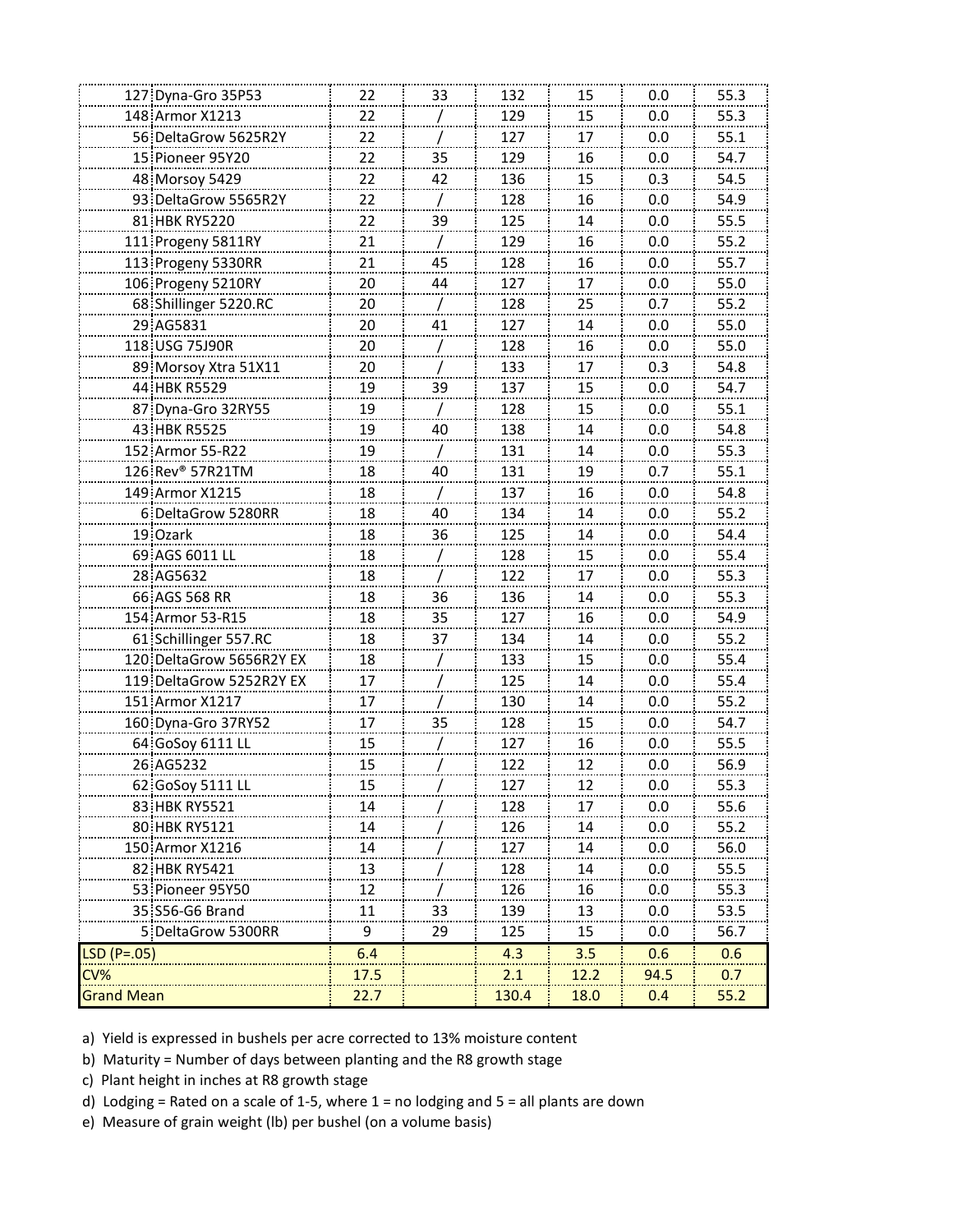## **Northeast Research Station Maturity Group III and Early IV**

*Agronomic and Cultural Practices*

| <b>Maturity Group:</b>         | MG III and MG Early IV                  |                                                 |                       |       |         |  |  |  |
|--------------------------------|-----------------------------------------|-------------------------------------------------|-----------------------|-------|---------|--|--|--|
| Location:                      | Northeast Research Station, St. Joseph  |                                                 |                       |       |         |  |  |  |
| Irrigated (yes or no):         | Yes (6/9/11; 6/16/11; 7/15/11; 8/11/11) |                                                 |                       |       |         |  |  |  |
| <b>Irrigation Type:</b>        | <b>Furrow</b>                           |                                                 |                       |       |         |  |  |  |
| <b>Tillage System:</b>         | Conventional                            |                                                 |                       |       |         |  |  |  |
| Soil pH:                       | 5.82-6.57                               |                                                 |                       |       |         |  |  |  |
| Organic Matter (%):            |                                         |                                                 |                       |       |         |  |  |  |
| <b>Soil Texture:</b>           | silty clay                              |                                                 |                       |       |         |  |  |  |
| <b>Row Spacing (inches):</b>   | 40                                      |                                                 |                       |       |         |  |  |  |
| <b>Row/Plot Length (feet):</b> | 17.5                                    |                                                 |                       |       |         |  |  |  |
| <b>Planting Date:</b>          | 5/2/11                                  |                                                 |                       |       |         |  |  |  |
| <b>Harvest Date:</b>           |                                         | MG III on 14-Sep; MG IV on 23-Sep MG V on 4-Oct |                       |       |         |  |  |  |
| <b>Seeding Rate (sd/A):</b>    | 130,000                                 |                                                 |                       |       |         |  |  |  |
| <b>Fertilizer Applied 1:</b>   | None applied in 2011                    |                                                 |                       |       |         |  |  |  |
| <b>Foliar Insecticide 1:</b>   | <b>Orthene</b>                          | Rate:                                           | $\overline{0.5}$ lb/A | Date: | 8/18/11 |  |  |  |
| <b>Foliar Insecticide 2:</b>   | Tundra                                  | Rate:                                           | $6.0$ oz/A            | Date: | 8/18/11 |  |  |  |
| Pre Emerge Herb 1:             | Valor                                   | Rate:                                           | 1.5 oz/A              | Date: | 5/2/11  |  |  |  |
| Pre Emerge Herb 2:             | Dual                                    | Rate:                                           | 24 oz/A               | Date: | 5/2/11  |  |  |  |
| Post Herb 3:                   | <b>Reflex</b>                           | Rate:                                           | 16 oz/A               | Date: | 8/4/11  |  |  |  |
| Post Herb 4:                   | Volunteer                               | Rate:                                           | 12 oz/A               | Date: | 8/4/11  |  |  |  |
| <b>Harvest Aid</b>             | N/A                                     | Rate:                                           |                       | Date: |         |  |  |  |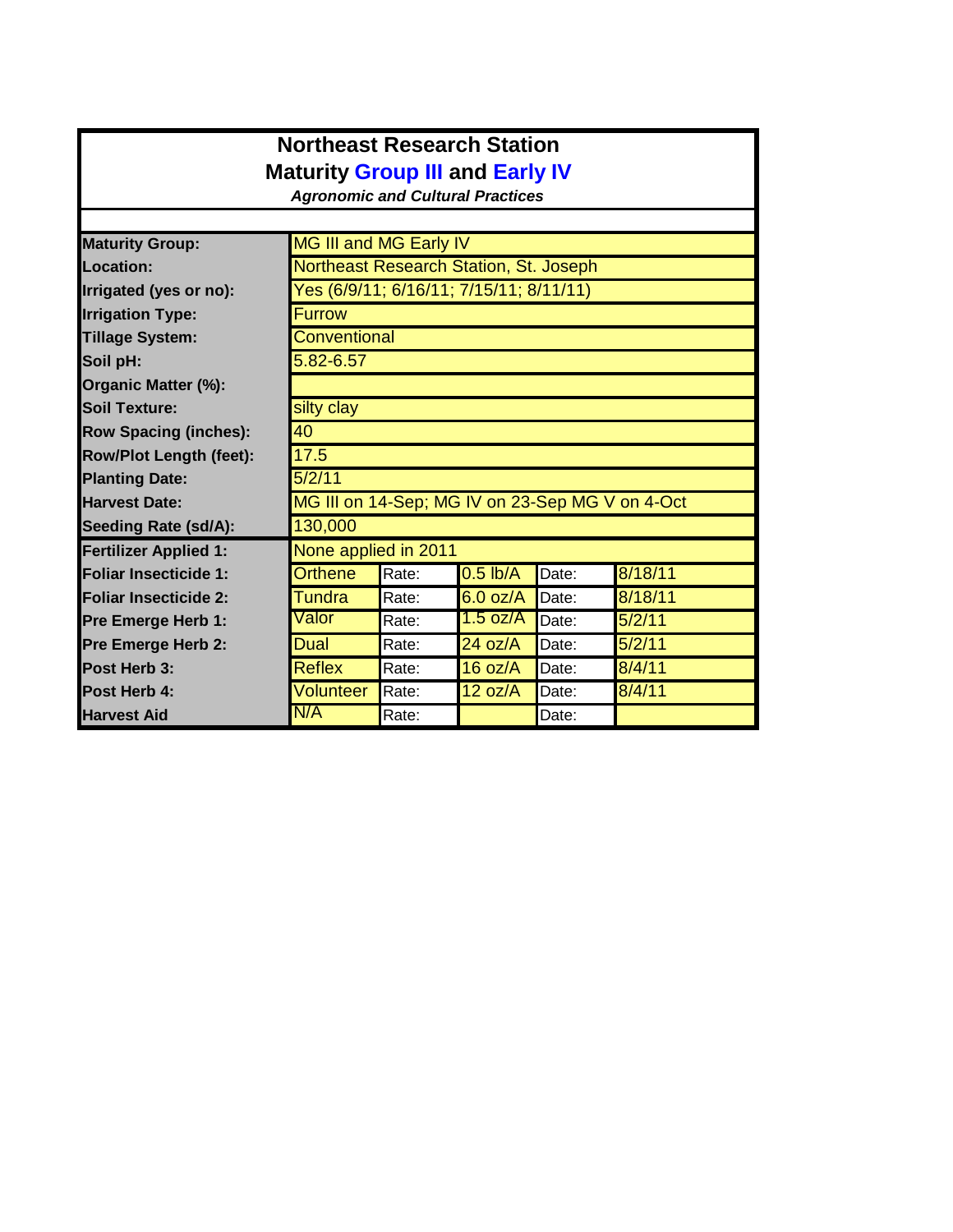| <u>Suvuedii valielles al liie nurilleast Nesearuli Statiuli III Zul I.</u> |                          |                  |                              |                     |                      |  |  |
|----------------------------------------------------------------------------|--------------------------|------------------|------------------------------|---------------------|----------------------|--|--|
| <b>Entry Entry</b>                                                         |                          | 2010/2011        |                              | <b>Plant</b>        |                      |  |  |
| No. Name                                                                   | <b>Yield<sup>a</sup></b> | Avg <sup>a</sup> | <b>Maturity</b> <sup>b</sup> | Height <sup>c</sup> | Lodging <sup>c</sup> |  |  |
| 141 Progeny 4211                                                           | 68                       |                  | 115                          | 27                  |                      |  |  |
| 7 Delta Grow 4460RR                                                        | 67                       |                  | 116                          | 31                  | 1.0                  |  |  |
| 139 Rev <sup>®</sup> 44R22TM                                               | 66                       | 57               | 116                          | 28                  | 1 ∩                  |  |  |
| 30 S44-D5 Brand                                                            | 62                       | 55               | 123                          | 34                  | 1.0                  |  |  |
| 95 Progeny 3911RY                                                          | 61                       |                  | 113                          | 23                  | 1 ∩                  |  |  |
| 31 S42-T4 Brand                                                            | 58                       |                  | 113                          | 36                  | 1.0                  |  |  |
| 18: Pioneer 93Y92                                                          | 55                       | 48               | 115                          | 27                  | 1.0                  |  |  |
| $LSD(P=.05)$                                                               | 9                        |                  | 2.5                          | 4.1                 | na                   |  |  |
| CV%                                                                        | 9.6                      |                  | 0.9                          | 5.7                 | na                   |  |  |
| <b>Grand Mean</b>                                                          | 62.2                     |                  | 116                          | 29.3                | 1                    |  |  |

**Table 13. Performance of Maturity Group III Soybean Varieties at the Northeast Research Station in 2011.**

b) Maturity = Number of days between planting and the R8 growth stage

c) Plant height in inches at R8 growth stage

d) Lodging = Rated on a scale of 1-5, where 1 = no lodging and 5 = all plants are down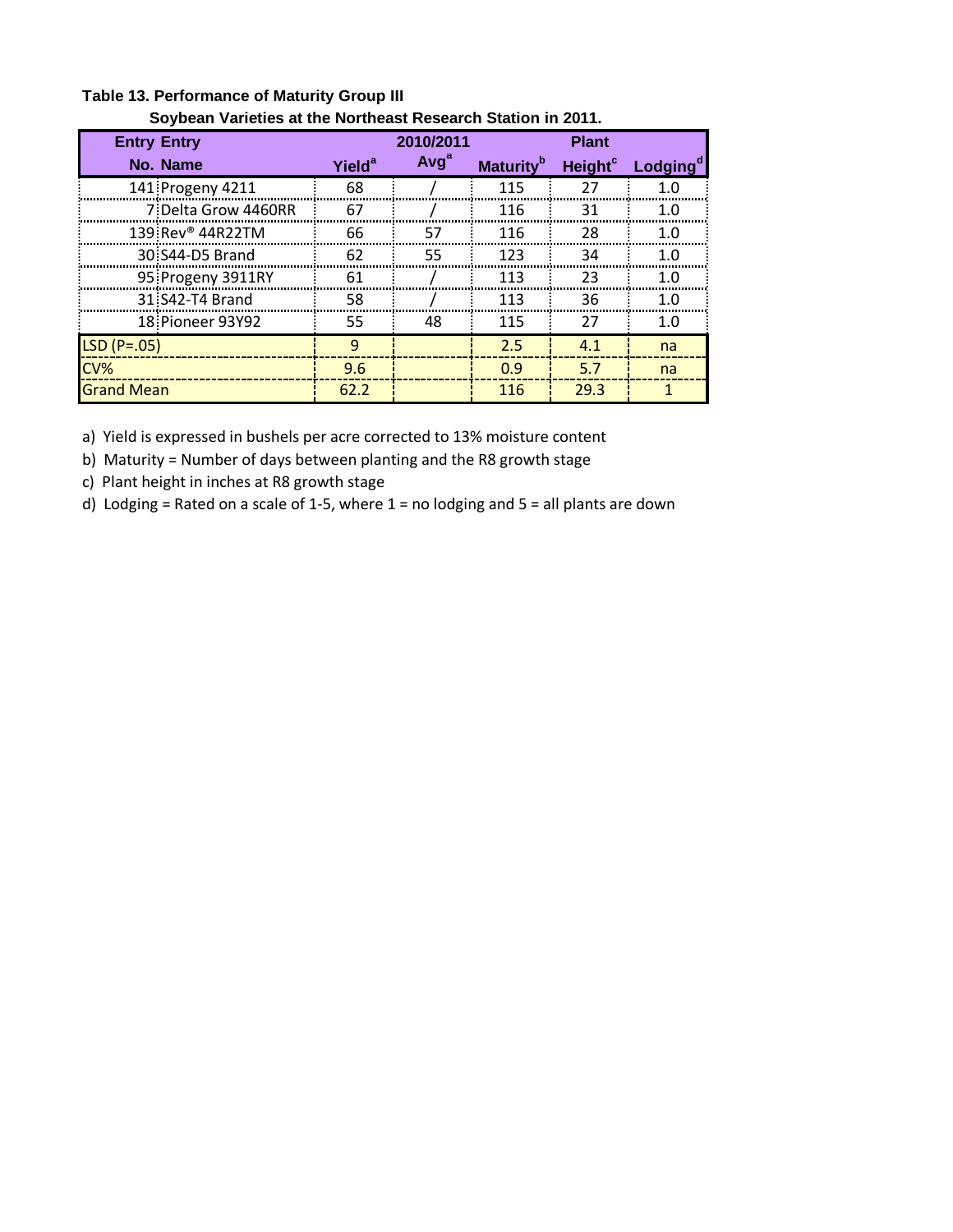# **Table 14. Performance of Maturity Group IV**

| Soybean Varieties at the Northeast Research Station in 2011. |
|--------------------------------------------------------------|
|--------------------------------------------------------------|

| <b>Entry Entry</b>           |                          | 2010/2011        |                              | <b>Plant</b>        |                      |
|------------------------------|--------------------------|------------------|------------------------------|---------------------|----------------------|
| No. Name                     | <b>Yield<sup>a</sup></b> | Avg <sup>a</sup> | <b>Maturity</b> <sup>b</sup> | Height <sup>c</sup> | Lodging <sup>d</sup> |
| 88 Morsoy Xtra 46X71         | 72                       |                  | 126                          | 33                  | 1.0                  |
| 133 Rev <sup>®</sup> 47R53TM | 71                       |                  | 123                          | 33                  | 1.0                  |
| 86 Dyna-Gro 31RY45           | 70                       |                  | 128                          | 28                  | 1.0                  |
| 54 Pioneer 94Y82             | 69                       |                  | 126                          | 30                  | 1.0                  |
| 94 Delta Grow 4670 R2Y       | 69                       |                  | 126                          | 30                  | 1.0                  |
| 9:S08-14087 RR               | 68                       |                  | 123                          | 35                  | 1.0<br>              |
| 42 Morsoy Xtra 46X29         | 68                       | 58               | 126                          | 29                  | 1.0                  |
| 24 AG4832                    | 67                       |                  | 128                          | 33                  | 1.0                  |
| 101 Progeny 4510RY           | 67                       | 57               | 126                          | 30                  | 1.0                  |
| 77 HBK RY4721                | 66                       |                  | 128                          | 36                  | 1.0                  |
| 98 Progeny 4750RR            | 66                       | 58               | 130                          | 30                  | 1.0                  |
| 59 Schillinger 458.RCS       | 66                       | 56               | 128                          | 27                  | 1.0                  |
| 102 Progeny 4611RY           | 66                       |                  | 128                          | 31                  | 1.0                  |
| 134 Rev <sup>®</sup> 46R73TM | 66                       |                  | 123                          | 32                  | 1.0                  |
| 100 Progeny 4906RR           | 65                       | 57               | 128                          | 37                  | 1.0                  |
| 104 Progeny 4811RY           | 65                       |                  | 126                          | 37                  | 1.0                  |
| 103 Progeny 4710RY           | 64                       | 57               | 128                          | 28                  | 1.0                  |
| 13 Pioneer 94Y80             | 64                       | 58               | 128                          | 34                  | 1.0                  |
| 146 Rev® 49R43TM             | 64                       |                  | 126                          | 33                  | 1.0                  |
| 99 Progeny 4807RR            | 64                       | 58               | 128                          | 32                  | 1.0                  |
| 145 Armor DK 4744            | 63                       | 54               | 128                          | 30                  | 1.0                  |
| 41 Morsoy Xtra 48X00         | 63                       | 55               | 128                          | 28                  | 1.0                  |
| 132 Rev® 49R22TM             | 63                       | 56               | 128                          | 36                  | 1.0                  |
| 129 Rev <sup>®</sup> 49R11TM | 63                       |                  | 123                          | 29                  | 1.0                  |
| 3 Delta Grow 4975RR          | 62                       | 57               | 130                          | 38                  | 1.0                  |
| 38 HBK R4729                 | 62                       | 53               | 126                          | 30                  | 1.0                  |
| 1 Delta Grow 4880RR          | 62                       | 55               | 128                          | 53                  | 1.0                  |
| 84 Dyna-Gro 33RY47           | 62                       | 53               | 126                          | 35                  | 1.0                  |
| 11 Pioneer 94Y50             | 62                       |                  | 123                          | 32                  | 1.0                  |
| 25 AG4932                    | 61                       |                  | 131                          | 32                  | 1.0                  |
| 122 Delta Grow 4875R2Y       | 61                       |                  | 128                          | 35                  | 1.0                  |
| 155 Rev <sup>®</sup> 48R21TM | 61                       | 53               | 128                          | 28                  | 1.0                  |
| 58 Schillinger 457.RCP       | 61                       | 54               | 126                          | 38                  | 1.8                  |
| 60 Schillinger 495.RC        | <sup>60</sup>            | 55               | 128<br>                      | 35                  | 1.0                  |
| 40 Morsoy 4707               | 60                       |                  | 131                          | 34                  | 1.0                  |
| 156 Rev® 49R10TM             | 60                       | 52               | 128                          | 45                  | 1.3                  |
| 8: Delta Grow 4770RR         | 60                       | 55               | 123                          | 34                  | 1.0                  |
| 142 Armor X1208              | 60                       |                  | 126                          | 37                  | 1.0                  |
| 10 S08-17361                 | 60                       |                  | 128                          | 35                  | 1.0                  |
| 36 HBK R4924                 | 59                       | 55               | 128                          | 40                  | 1.0                  |
| 135 Rev® 48R10TM             | 59                       | 55               | 123                          | 28                  | 1.0                  |
| 70 Schillinger 4990.RC       | 59                       | 54               | 128                          | 31                  | 1.0                  |
| 12 Pioneer 94Y70             | 59                       | 52               | 123                          | 33                  | 1.0                  |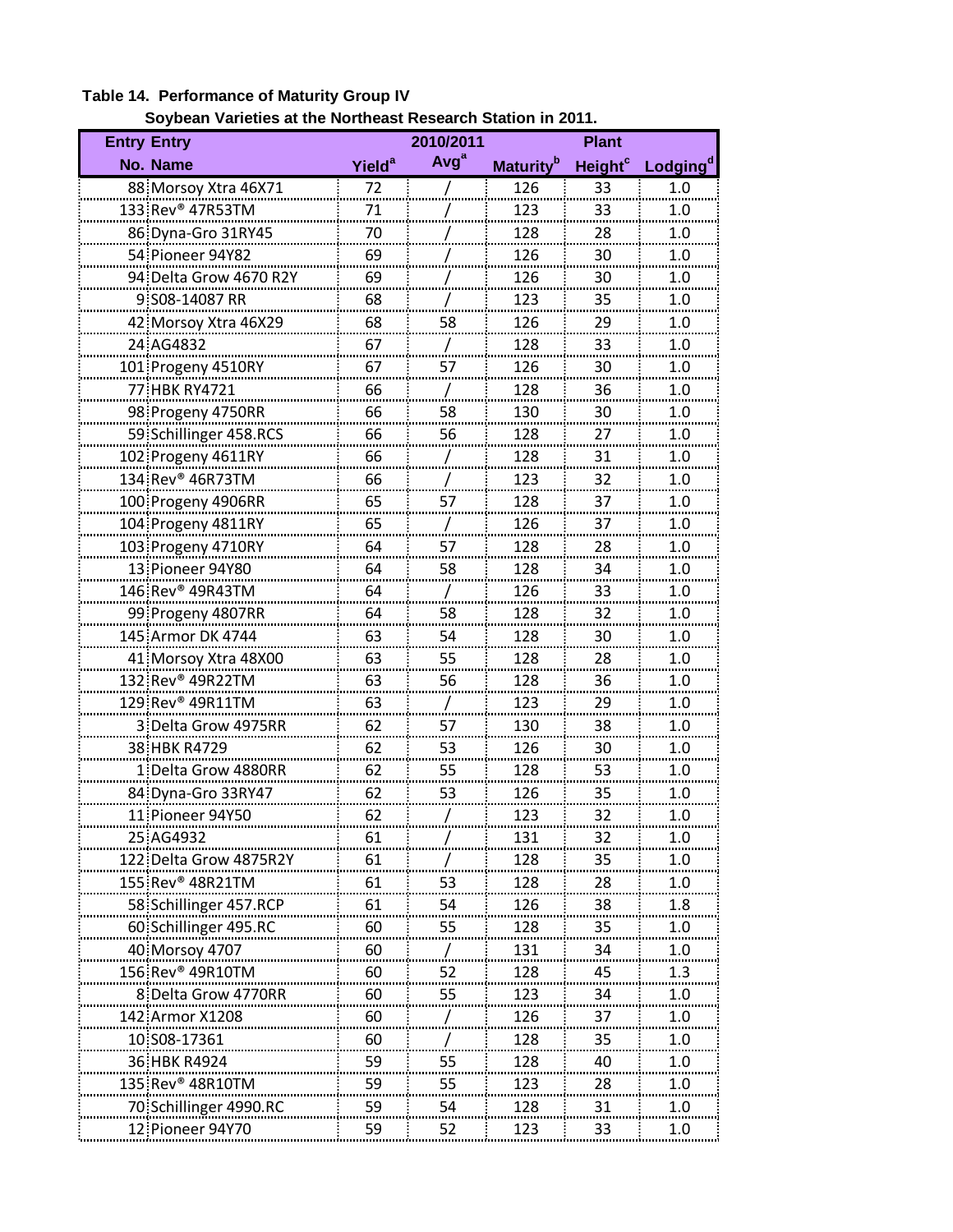|                   | 138 Rev <sup>®</sup> 45R10TM | 59      |    | 123     | 39   | 1.0      |
|-------------------|------------------------------|---------|----|---------|------|----------|
|                   | 73. HALO 4:65                | 59      | 53 | 123     | 33   | 1.0      |
|                   | 85 Dyna-Gro 37RY47           | 58      |    | 126     | 28   | 1.0      |
|                   | 159 Miami 949LL              | 58      |    | 128     | 46   | 1.0      |
|                   | 71 Schillinger 478.RCS       | 58      | 56 | 131     | 29   | 1.0      |
|                   | 147 Dyna-Gro 33G48           | 57      | 53 | 129     | 31   | 1.0      |
|                   | 39 Morsoy Xtra 47X31         | 57<br>  |    | 128<br> | 35   | 1.0<br>. |
|                   | 123 S46-A1 Brand             | 57      |    | 123     | 32   | 1.0      |
|                   | 74 HALO 4:75                 | 57      |    | 123     | 38   | 1.0      |
|                   | 75 HALO 4:94                 | 57      | 52 | 128     | 46   | 1.0      |
|                   | 2. Delta Grow 4970RR         | 56      | 54 | 130     | 35   | 1.0      |
|                   | 97 Progeny 4928LL            | 56      | 53 | 131     | 43   | 1.3      |
|                   | 37 HBK R4829                 | 55      | 52 | 130     | 27   | 1.0      |
|                   | 125 Rev <sup>®</sup> 48R22TM | 55      | 49 | 123     | 27   | 1.0      |
|                   | 96 Progeny 4911Ry            | 55      |    | 127     | 51   | 1.8      |
|                   | 32 S49-H7 Brand              | 55      | 53 | 131     | 36   | 1.0      |
|                   | 72 GoSoy 4810 LL             | 55      |    | 123     | 39   | 1.0      |
|                   | 140 Rev <sup>®</sup> 47R22TM | 54      | 49 | 126     | 40   | 1.0      |
|                   | 51 USG 74E88                 | 54      |    | 123     | 35   | 1.0      |
|                   | 143 Armor X1210              | 54      |    | 128     | 33   | 1.0      |
|                   | 144 Armor X1211              | 54<br>. | 52 | 128     | 35   | 1.0      |
|                   | 131.Rev <sup>®</sup> 48R33TM | 53      |    | 123     | 35   | 1.0      |
|                   | 76 HBK R4830                 | 53      |    | 128     | 39   | 1.0      |
|                   | 124 Delta Grow 4861LL        | 50      | 45 | 123     | 34   | 1.0      |
|                   | 21 UA 4910                   | 46      | 45 | 126     | 31   | 1.0      |
| $LSD(P=.05)$      |                              | 8.0     |    | 3.7     | 9.0  | 0.4      |
| CV%               |                              | 9.1     |    | 1.5     | 13.2 | 18.7     |
| <b>Grand Mean</b> |                              | 60.4    |    | 127.0   | 34.2 | 1.0      |

b) Maturity = Number of days between planting and the R8 growth stage

c) Plant height in inches at R8 growth stage

d) Lodging = Rated on a scale of 1-5, where 1 = no lodging and 5 = all plants are down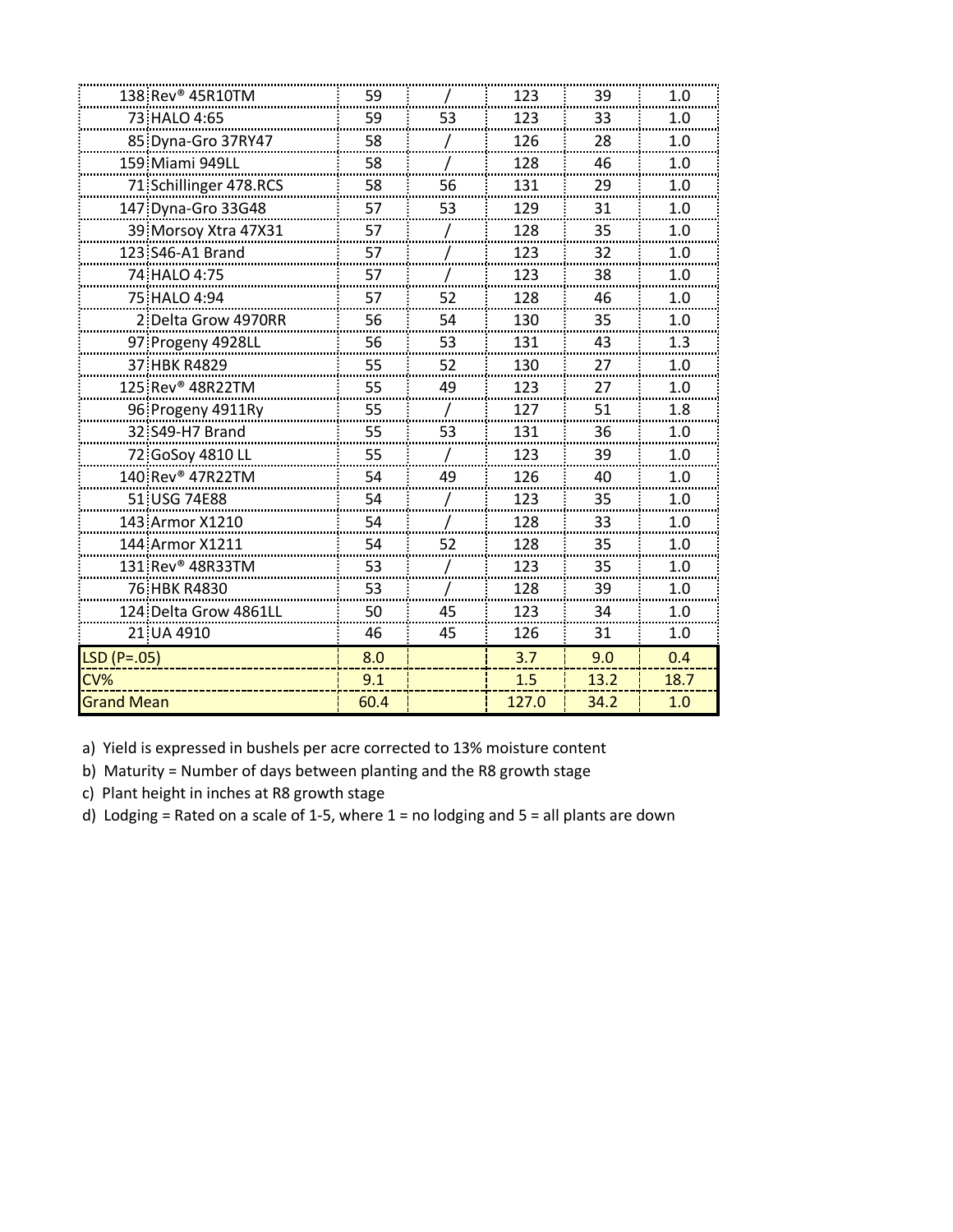| Soybean varieties at the Northeast Research Station in 2011.<br><b>Entry Entry</b> |                          | 2010/2011        |                       | <b>Plant</b>              |                      |
|------------------------------------------------------------------------------------|--------------------------|------------------|-----------------------|---------------------------|----------------------|
| No. Name                                                                           | <b>Yield<sup>a</sup></b> | Avg <sup>a</sup> |                       | <b>Height<sup>c</sup></b> |                      |
|                                                                                    |                          |                  | Maturity <sup>b</sup> |                           | Lodging <sup>d</sup> |
| 136 Rev <sup>®</sup> 51R53TM<br>52 Pioneer 95Y10                                   | 64                       |                  | 136                   | 31                        | 1.0                  |
|                                                                                    | 60                       |                  | 137                   | 37                        | 1.0                  |
| 16 Pioneer 95Y31                                                                   | 59                       | 52               | 133                   | 29                        | 1.0                  |
| 160 Dyna-Gro 37RY52                                                                | 58                       | 50               | 136                   | 24                        | 1.0                  |
| 27 AG5332                                                                          | 57                       |                  | 141                   | 33                        | 1.0                  |
| 14 Pioneer 95Y01                                                                   | 57                       | 52               | 133                   | 37                        | 1.0                  |
| 113 Progeny 5330RR                                                                 | 57                       | 54               | 139                   | 31                        | 1.0                  |
| 20 Osage                                                                           | 56                       | 53               | 138                   | 21                        | 1.0                  |
| 87 Dyna-Gro 32RY55                                                                 | 56                       |                  | 137                   | 25                        | 1.0                  |
| 44 HBK R5529                                                                       | 55                       | 53               | 143                   | 20                        | 1.0                  |
| 53 Pioneer 95Y50                                                                   | 55                       |                  | 139                   | 26                        | $1.0\,$              |
| 26 AG5232                                                                          | 55                       |                  | 133                   | 23                        | 1.0                  |
| 111 Progeny 5811RY                                                                 | 54                       |                  | 139                   | 27                        | 1.0                  |
| 127 Dyna-Gro 35P53                                                                 | 54                       | 54               | 137                   | 24                        | 1.0                  |
| 47 Morsoy 5168                                                                     | 54                       | 52               | 137                   | 40                        | 1.0                  |
| 80 HBK RY5121                                                                      | 54                       |                  | 133                   | 21                        | 1.0                  |
| 83 HBK RY5521                                                                      | 54                       |                  | 140                   | 26                        | 1.0                  |
| 106 Progeny 5210RY                                                                 | 54                       | 49               | 137                   | 24                        | 1.0                  |
| 6 DeltaGrow 5280RR                                                                 | 54                       | 49               | 143                   | 24                        | 1.0                  |
| 28 AG5632                                                                          | 54                       |                  | 141                   | 25                        | 1.0                  |
| 137 Rev <sup>®</sup> 56R63TM                                                       | 54                       |                  | 139                   | 29                        | 1.0                  |
| 93 DeltaGrow 5565R2Y                                                               | 53                       |                  | 140                   | 24                        | 1.0                  |
| 150 Armor X1216                                                                    | 53                       |                  | 133                   | 19                        | 1.0                  |
| 33 S54-V4 Brand                                                                    | 53                       |                  | 142                   | 22                        | 1.0                  |
| 56 DeltaGrow 5625R2Y                                                               | 53                       |                  | 139                   | 26                        | 1.0                  |
| 110 Progeny 5711RY                                                                 | 53                       |                  | 141                   | 27                        | 1.0                  |
| 109 Progeny 5610RY                                                                 | 52                       | 47               | 139                   | 23                        | 1.0                  |
| 154 Armor 53-R15                                                                   | 52                       | 48               | 135                   | 24                        | 1.0                  |
| 161 Dyna-Gro 35F55                                                                 | 52                       | 51               | 141                   | 27                        | 1.0                  |
| 29 AG5831                                                                          | 51                       | 49               | 141                   | 21                        | 1.0                  |
| 118 USG 75J90R                                                                     | 51                       |                  | 137                   | 22                        | 1.0                  |
| 120:DeltaGrow 5656R2Y EX                                                           | 51                       |                  | 136                   | 22                        | 1.0                  |
| 152: Armor 55-R22                                                                  | 51                       | 49               | 140                   | 22                        |                      |
| 46 DeltaGrow 5545RR                                                                |                          |                  |                       | 27                        | 1.0                  |
|                                                                                    | 51                       |                  | 143                   |                           | 1.0                  |
| 65 AGS 554 RR                                                                      | 51                       | 50               | 141                   | 23                        | 1.0                  |
| 108 Progeny 5655RY                                                                 | 50                       |                  | 133                   | 29                        | 1.0                  |
| 153 Armor DK 5363                                                                  | 50                       |                  | 143                   | 26                        | 1.0                  |
| 81 HBK RY5220                                                                      | 50                       | 49               | 133                   | 27                        | 1.0                  |
| 91 Dyna-Gro 39RY57                                                                 | 50                       |                  | 138                   | 27                        | 1.0                  |
| 78 HALO 5:25                                                                       | 50                       | 49               | 136                   | 18                        | 1.0                  |
| 5 DeltaGrow 5300RR                                                                 | 50                       | 48               | 139                   | 26                        | 1.0                  |
| 50 USG 75Z98                                                                       | 49                       |                  | 142                   | 28                        | 1.0                  |

#### **Table 15. Performance of Maturity Group V Soybean Varieties at the Northeast Research Station in 2011.**